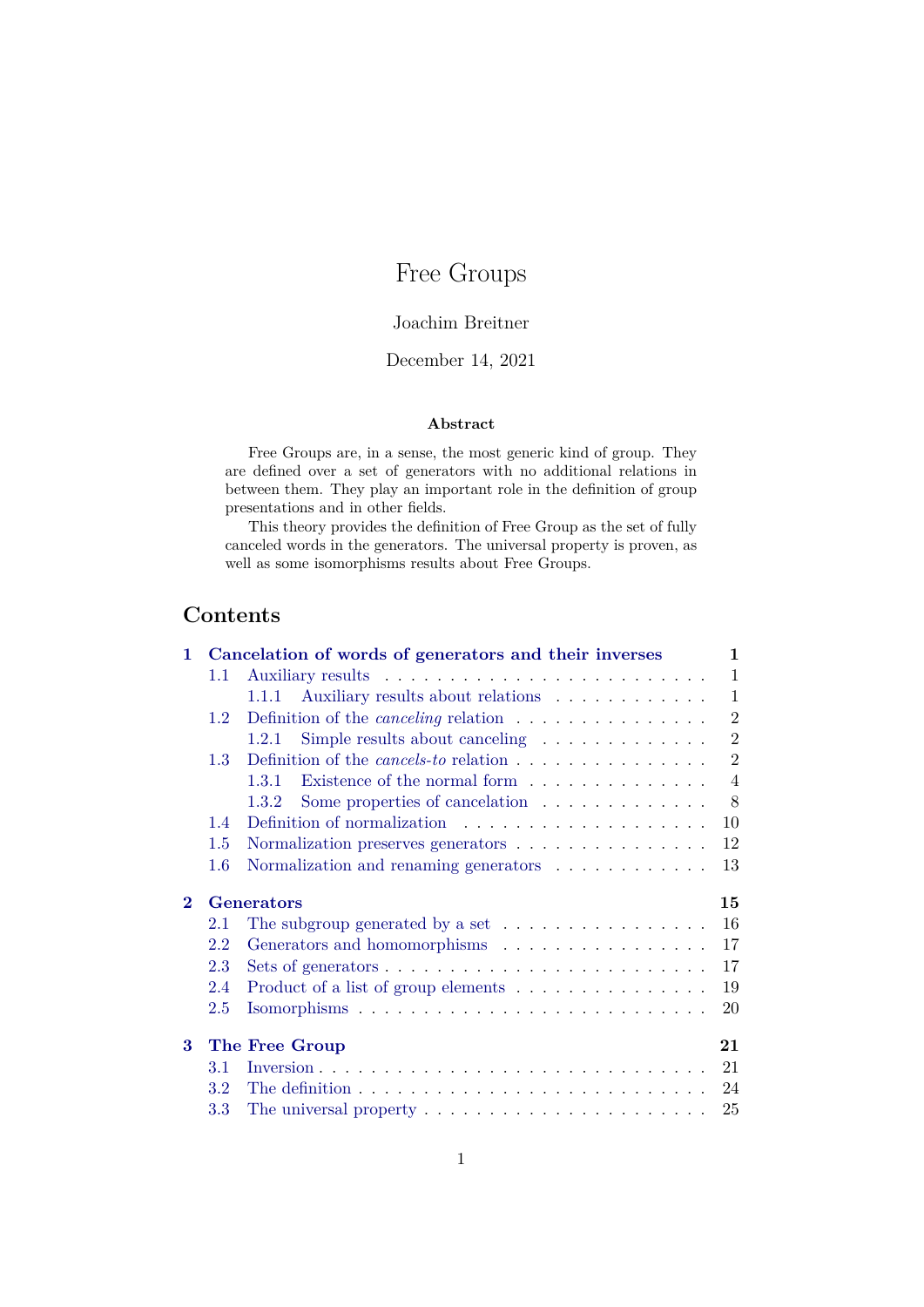|   | 4 The Unit Group                                                               | 30 |
|---|--------------------------------------------------------------------------------|----|
|   | 5 The group C <sub>2</sub>                                                     | 31 |
| 6 | <b>Isomorphisms of Free Groups</b>                                             | 32 |
|   | 6.1 The Free Group over the empty set $\dots \dots \dots \dots \dots \dots$ 32 |    |
|   |                                                                                |    |
|   | 6.3 Free Groups over isomorphic sets of generators 36                          |    |
|   | 6.4 Bases of isomorphic free groups 39                                         |    |
|   | 7 The Ping Pong lemma                                                          | 43 |

# <span id="page-1-0"></span>**1 Cancelation of words of generators and their inverses**

**theory** *Cancelation* **imports** *HOL*−*Proofs*−*Lambda*.*Commutation* **begin**

This theory defines cancelation via relations. The one-step relation *cancels-to-1 a b* describes that *b* is obtained from *a* by removing exactly one pair of generators, while *cancels-to* is the reflexive transitive hull of that relation. Due to confluence, this relation has a normal form, allowing for the definition of *normalize*.

## <span id="page-1-1"></span>**1.1 Auxiliary results**

Some lemmas that would be useful in a more general setting are collected beforehand.

#### <span id="page-1-2"></span>**1.1.1 Auxiliary results about relations**

These were helpfully provided by Andreas Lochbihler.

**theorem** *lconfluent-confluent*: [[ *wfP* (*R^*−−*1* ); V *a b c*. *R a b* =⇒ *R a c* =⇒ ∃ *d*. *R^*∗∗ *b d* ∧ *R^*∗∗ *c d* ]] =⇒ *confluent R*

**by**(*auto simp add*: *diamond-def commute-def square-def intro*: *newman*)

**lemma** *confluentD*:

[[ *confluent R*; *R^*∗∗ *a b*; *R^*∗∗ *a c* ]] =⇒ ∃ *d*. *R^*∗∗ *b d* ∧ *R^*∗∗ *c d* **by**(*auto simp add*: *commute-def diamond-def square-def*)

**lemma** *tranclp-DomainP*:  $R^+$  *A*  $\rightarrow$  *Domainp R a* **by**(*auto elim*: *converse-tranclpE*)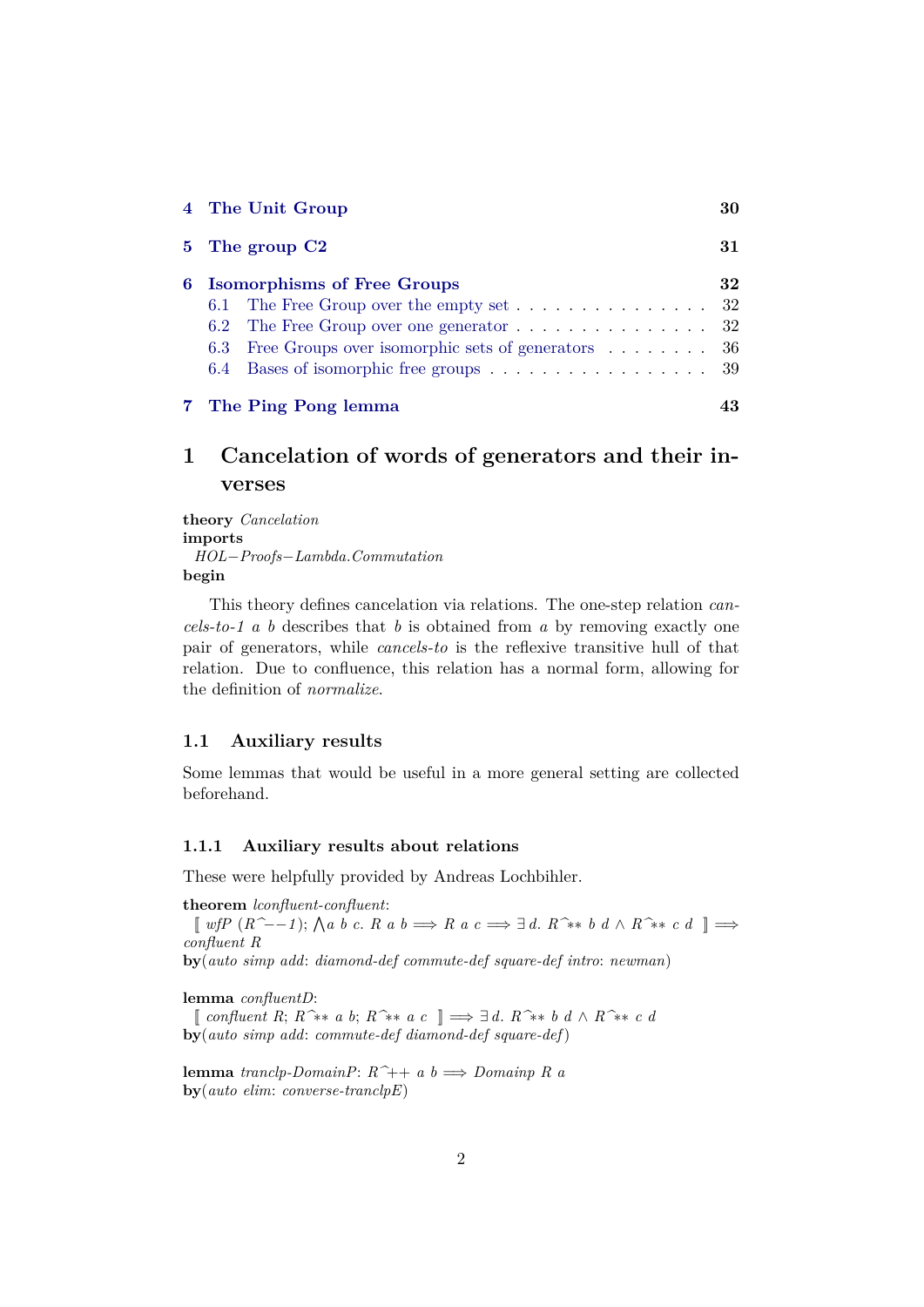**lemma** *confluent-unique-normal-form*:

[[ *confluent R*; *R^*∗∗ *a b*; *R^*∗∗ *a c*; ¬ *Domainp R b*; ¬ *Domainp R c* ]] =⇒ *b* = *c* **by**(*fastforce dest*!: *confluentD*[*of R a b c*] *dest*: *tranclp-DomainP rtranclpD*[**where**  $a=b$  *rtranclpD*[where  $a=c$ ])

#### <span id="page-2-0"></span>**1.2 Definition of the** *canceling* **relation**

**type-synonym**  $'a \text{ } a \text{-} i = (bool \times a)$ **type-synonym** 'a word-g-i = 'a g-i list

These type aliases encode the notion of a "generator or its inverse"  $(a \cdot a)$  $g-i$  and the notion of a "word in generators and their inverses" ( $'a$  word- $g-i$ ), which form the building blocks of Free Groups.

**definition** *canceling* ::  $'a \ q-i \Rightarrow 'a \ q-i \Rightarrow bool$ **where** *canceling*  $a \, b = ((\text{snd } a = \text{snd } b) \land (\text{fst } a \neq \text{fst } b))$ 

#### <span id="page-2-1"></span>**1.2.1 Simple results about canceling**

A generators cancels with its inverse, either way. The relation is symmetic.

**lemma** *cancel-cancel*:  $[$  *canceling a b*; *canceling b c*  $] \implies a = c$ **by** (*auto intro*: *prod-eqI simp add*:*canceling-def*)

**lemma** *cancel-sym*: *canceling a b*  $\implies$  *canceling b a* **by** (*simp add*:*canceling-def*)

**lemma** *cancel-sym-neg*:  $\neg$ *canceling a b*  $\implies \neg$ *canceling b a* **by** (*rule classical*, *simp add*:*canceling-def*)

## <span id="page-2-2"></span>**1.3 Definition of the** *cancels-to* **relation**

First, we define the function that removes the *i*th and  $(i+1)$ st element from a word of generators, together with basic properties.

**definition** *cancel-at* :: *nat*  $\Rightarrow$  '*a word-g-i*  $\Rightarrow$  '*a word-g-i* **where** *cancel-at*  $i \, l = take \, i \, l \, \textcircled{a} \, drop \, (2+i) \, l$ 

**lemma** *cancel-at-length*[*simp*]: *1*+*i* < *length*  $l$   $\implies$  *length* (*cancel-at i l*) = *length*  $l − 2$ **by**(*auto simp add*: *cancel-at-def*)

**lemma** *cancel-at-nth1* [*simp*]:  $[n < i; 1+i < length l] \implies (cancel{a}t i l) ! n = l! n$ **by**(*auto simp add*: *cancel-at-def nth-append*)

**lemma** *cancel-at-nth2* [*simp*]: **assumes**  $n > i$  **and**  $n <$  *length*  $l - 2$ **shows** (*cancel-at i l*) !  $n = l$  !  $(n + 2)$ **proof**− **from**  $\langle n \rangle$  *i*) **and**  $\langle n \rangle$  *length l* − 2*i*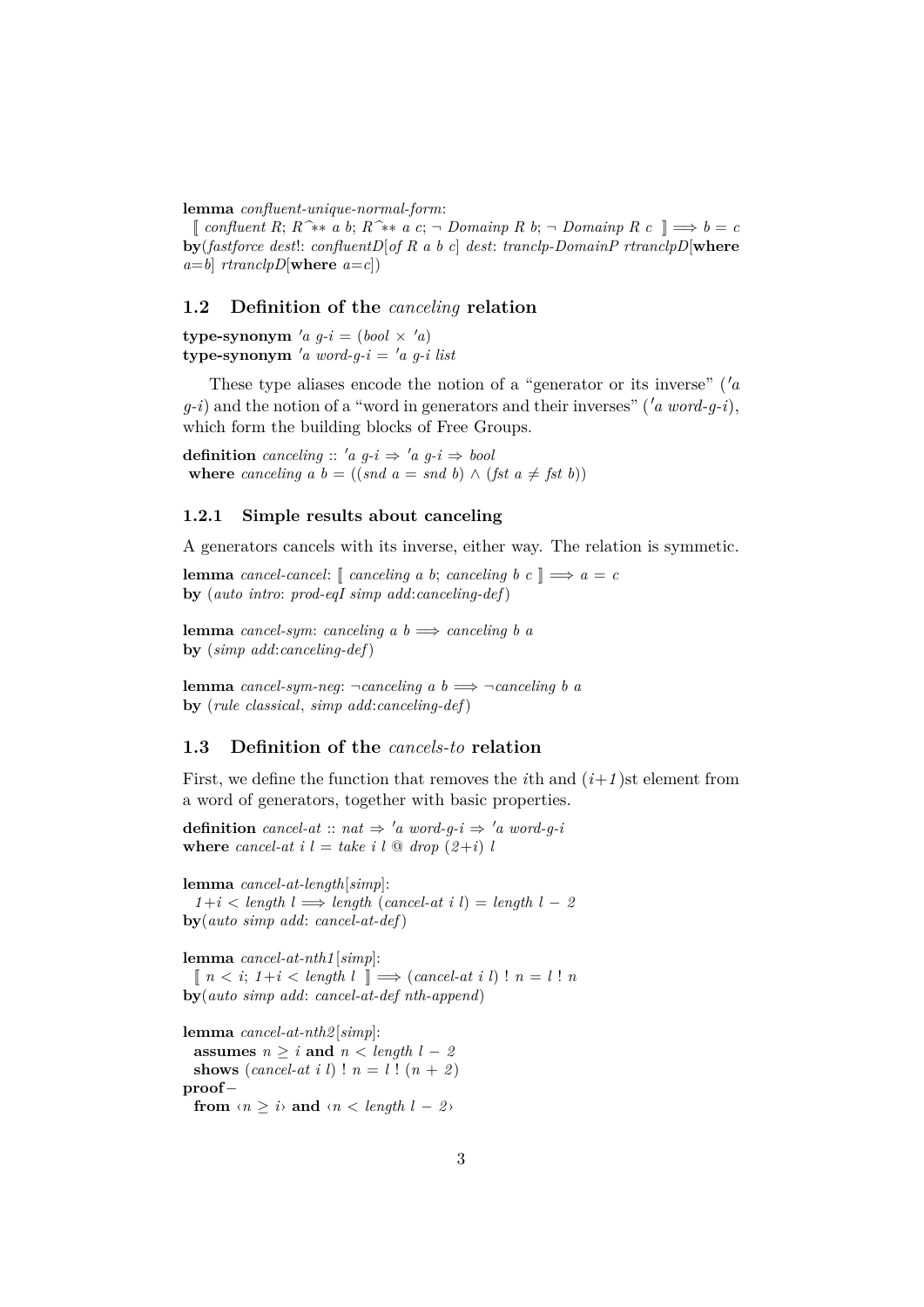**have**  $i = min$  (*length l*)  $i$ **by** *auto* **with**  $\langle n \geq i \rangle$  **and**  $\langle n \leq length \ l - 2 \rangle$ **show** (*cancel-at i l*) !  $n = l$  !  $(n + 2)$ **by**(*auto simp add*: *cancel-at-def nth-append nth-via-drop*) **qed**

Then we can define the relation *cancels-to-1-at i a b* which specifies that *b* can be obtained by *a* by canceling the *i*th and  $(i+1)$ st position.

Based on that, we existentially quantify over the position *i* to obtain the relation *cancels-to-1*, of which *cancels-to* is the reflexive and transitive closure.

A word is *canceled* if it can not be canceled any futher.

**definition** *cancels-to-1-at* :: *nat*  $\Rightarrow$  '*a word-g-i*  $\Rightarrow$  '*a word-g-i*  $\Rightarrow$  *bool* **where** *cancels-to-1-at i l1 l2* =  $(0 \leq i \land (1+i) < length$  l1 ∧ *canceling* (*l1* ! *i*) (*l1* ! (*1*+*i*))  $\wedge$  ( $l2 = cancel-at$  *i*  $l1$ ))

**definition** *cancels-to-1* :: 'a *word-q-i*  $\Rightarrow$  'a *word-q-i*  $\Rightarrow$  *bool* where *cancels-to-1 l1 l2* =  $(\exists i$ . *cancels-to-1-at i l1 l2*)

**definition** *cancels-to* :: 'a *word-g-i*  $\Rightarrow$  'a *word-g-i*  $\Rightarrow$  *bool* **where**  $cancels-to = cancels-to-1^***$ 

**lemma** *cancels-to-trans* [*trans*]:  $\lceil \text{ cancels-to a b}; \text{ cancels-to b c} \rceil \Longrightarrow \text{ cancels-to a c}$ **by** (*auto simp add*:*cancels-to-def*)

**definition** *canceled*  $:: 'a word-q-i \Rightarrow bool$ **where** *canceled*  $l = (\neg$  *Domainp cancels-to-1 l*)

```
lemma cancels-to-1-unfold:
  assumes cancels-to-1 x y
  obtains xs1 x1 x2 xs2
  where x = xs1 \text{ } @ x1 \# x2 \# xs2and y = xs1 @ xs2
    and canceling x1 x2
proof−
  assume a: (\text{1} \land xs1 \text{ x1 x2 x}). [x = xs1 \text{ @ } x1 \text{ # } x2 \text{ # } xs2; y = xs1 \text{ @ } xs2; cancelingx1 \ x2 \implies \text{thesis}from \langle \textit{cancels-to-1} x y \rangleobtain i where cancels-to-1-at i x y
    unfolding cancels-to-1-def by auto
  hence canceling (x ! i) (x ! Suc i)
    and y = (take \, i \, x) \, \textcircled{a} (drop \, (Suc \, (Suc \, i)) \, x)and x = (take \, i \, x) \, @ \, x ! \, i \# \, x ! \, Suc \, i \# (drop \, (Suc \, (Suc \, i)) \, x)unfolding cancel-at-def and cancels-to-1-at-def by (auto simp add: Cons-nth-drop-Suc)
  with a show thesis by blast
```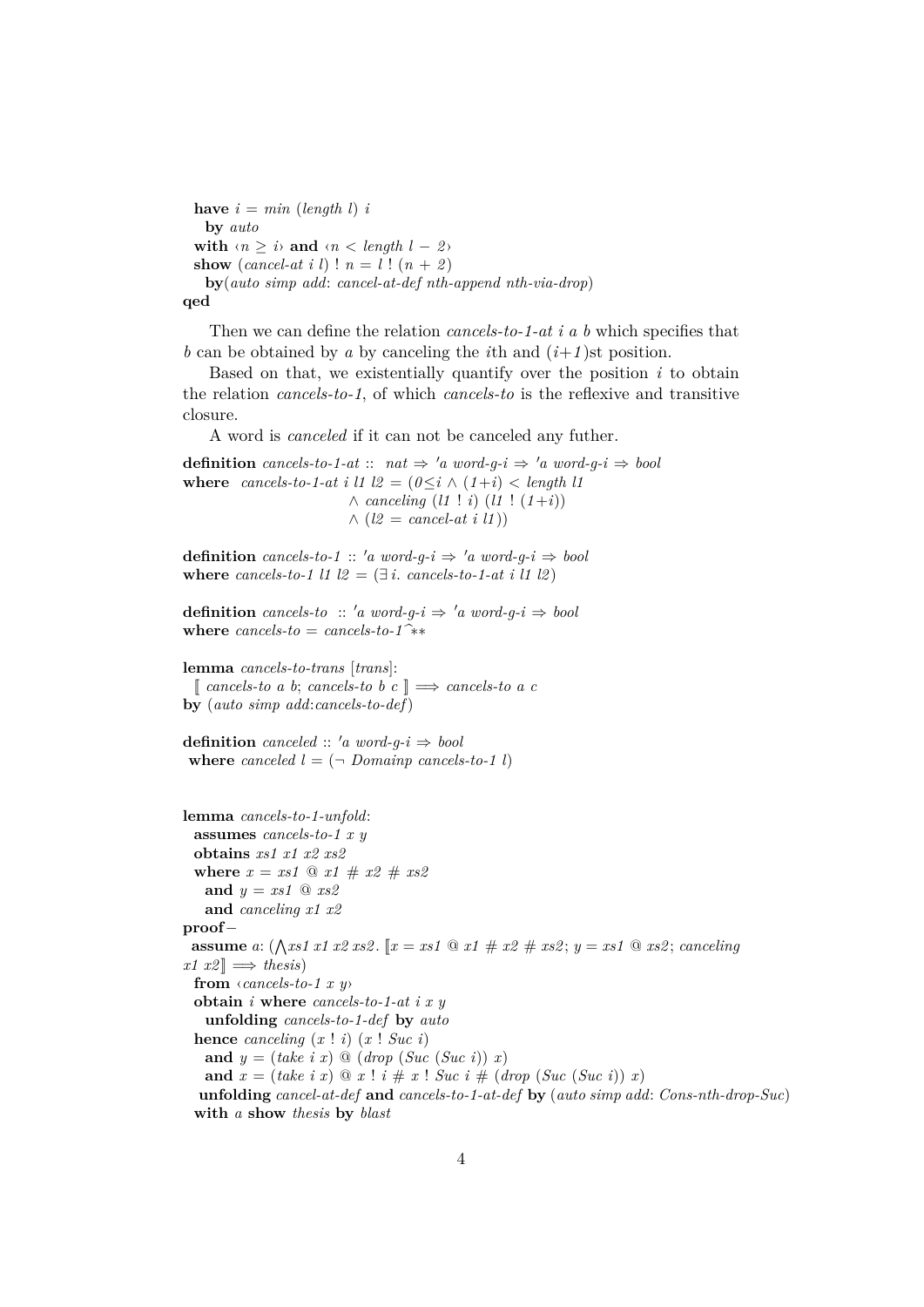**lemma** *cancels-to-1-fold*:

 $canceling x1 x2 \implies cancels-to-1 (xs1 \text{ @ } x1 \text{ # } x2 \text{ # } xs2) (xs1 \text{ @ } xs2)$ **unfolding** *cancels-to-1-def* **and** *cancels-to-1-at-def* **and** *cancel-at-def* **by** (*rule-tac x*=*length xs1* **in** *exI*, *auto simp add*:*nth-append*)

#### <span id="page-4-0"></span>**1.3.1 Existence of the normal form**

One of two steps to show that we have a normal form is the following lemma, guaranteeing that by canceling, we always end up at a fully canceled word.

```
lemma canceling-terminates: wfP (cancels-to-1^−−1 )
proof−
 have wf (measure length) by auto
 moreover
 have {(x, y). cancels-to-1 y x} ⊆ measure length
   by (auto simp add: cancels-to-1-def cancel-at-def cancels-to-1-at-def)
 ultimately
 have wf \{(x, y). cancels-to-1 y x}
   by(rule wf-subset)
 thus ?thesis by (simp add:wfP-def)
qed
```
The next two lemmas prepare for the proof of confluence. It does not matter in which order we cancel, we can obtain the same result.

```
lemma canceling-neighbor:
  assumes cancels-to-1-at i l a and cancels-to-1-at (Suc i) l b
  shows a = bproof−
  from ‹cancels-to-1-at i l a›
    have canceling (l! i) (l! Suc i) and i < length lby (auto simp add: cancels-to-1-at-def)
  from \langle \textit{cancels-to-1-at} \mid \textit{Suc} \textit{i} \mid \textit{l} \textit{b} \ranglehave canceling (l! Suc i) (l! Suc Suc i) and Suc Suc i) <math>l ength l
    by (auto simp add: cancels-to-1-at-def)
  from \{canceling (l | i) (l | Suc i) \} and \{canceling (l | Suc i) \} (l | Suc i))
    have l! i = l! Suc (Suc i) by (rule cancel-cancel)
  from \langle cancels-to-1-at \ (Suc \ i) \ l \ b \ranglehave b = \text{take } (Suc \text{ } i) \text{ } l \text{ } @ \text{ drop } (Suc \text{ } (Suc \text{ } i)) \text{ } lby (simp add: cancels-to-1-at-def cancel-at-def)
  also from \langle i \rangle length l
  have \ldots = take i l \Omega [l ! i] \Omega drop (Suc (Suc (Suc i))) l
    by(auto simp add: take-Suc-conv-app-nth)
  also from \langle l \, | \, i = l \, | \, Suc \, (Suc \, i) \ranglehave ... = take i l \Omega [l ! Suc (Suc i)] \Omega drop (Suc (Suc (Suc i))) l
```
**qed**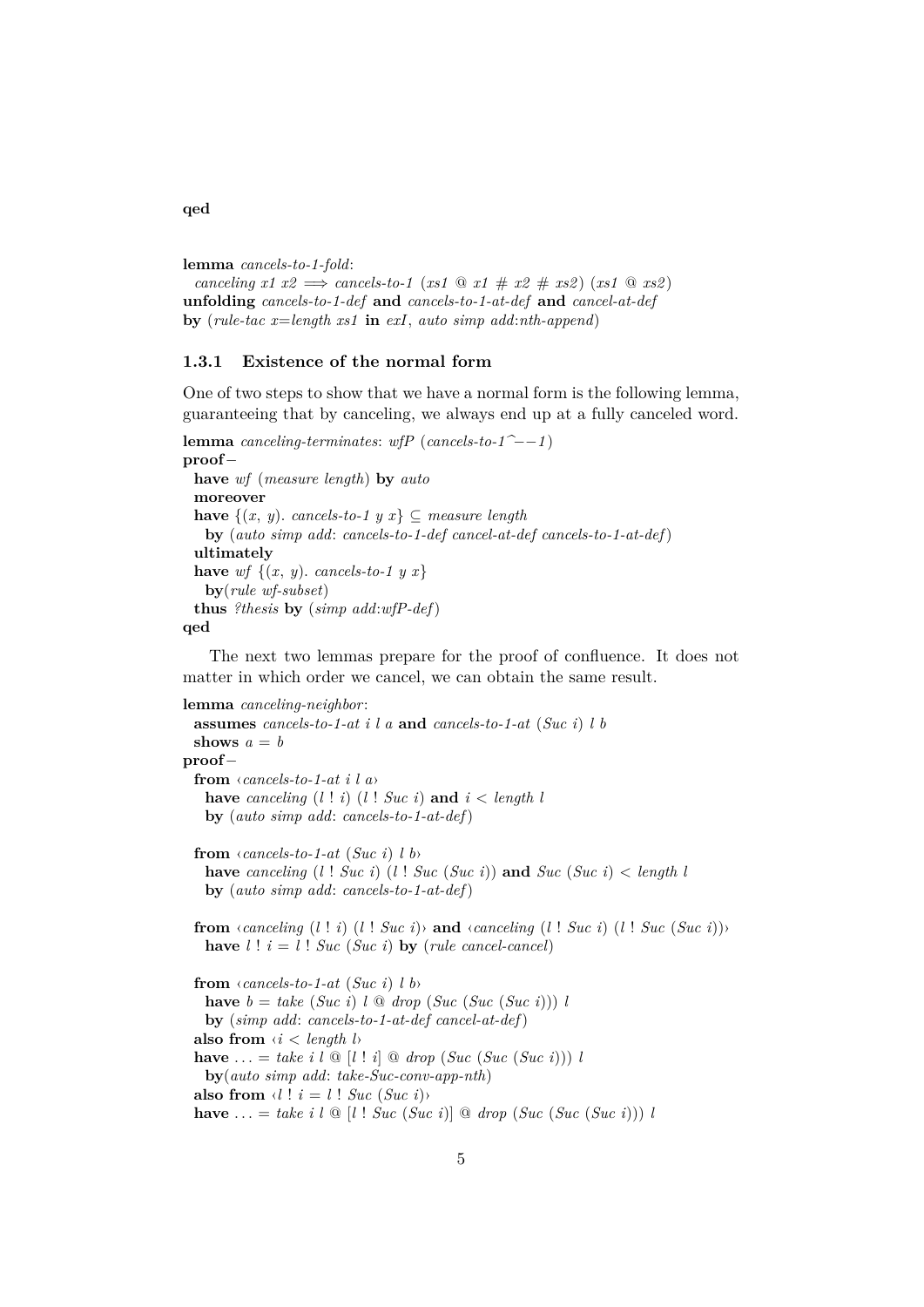**by** *simp* **also from**  $\langle \textit{Suc } (\textit{Suc } i) \rangle \langle \textit{length } l \rangle$ have  $\ldots =$  *take i l*  $\textcircled{a}$  *drop* (*Suc* (*Suc i*)) *l* **by** (*simp add*: *Cons-nth-drop-Suc*) also from  $\langle \textit{cancels-to-1-at} \, i \, l \, a \rangle$  have  $\ldots = a$ **by** (*simp add*: *cancels-to-1-at-def cancel-at-def*) **finally show**  $a = b$  **by**(*rule sym*) **qed lemma** *canceling-indep*: **assumes** *cancels-to-1-at i l a* **and** *cancels-to-1-at j l b* **and** *j* > *Suc i* **obtains** *c* where *cancels-to-1-at*  $(j - 2)$  *a c* **and** *cancels-to-1-at i b c* **proof**(*atomize-elim*) **from** ‹*cancels-to-1-at i l a*› **have** *Suc i* < *length l* **and** *canceling* (*l* ! *i*) (*l* ! *Suc i*) **and** *a* = *cancel-at i l* **and** *length*  $a = length l - 2$ and  $min$  (*length l*)  $i = i$ **by** (*auto simp add*:*cancels-to-1-at-def*) **from**  $\langle \textit{cancels-to-1-at} j l b \rangle$ **have** *Suc j* < *length l* **and** *canceling* (*l* ! *j*) (*l* ! *Suc j*) and  $b = \text{cancel-at } i \, l$ and *length*  $b = length l - 2$ **by** (*auto simp add*:*cancels-to-1-at-def*) **let**  $?c = \text{cancel-at}(j - 2) a$ **from**  $\langle i \rangle$  *Suc i* **have** *Suc* (*Suc* (*j* − *2*)) = *j* **and**  $Suc$  (*Suc* (*Suc*  $j - 2$ )) = *Suc*  $j$ **by** *auto* **with**  $\langle \textit{min} \ (\textit{length} \ l) \ i = i \rangle$  **and**  $\langle j \rangle$  *Suc i* $\rangle$  **and**  $\langle \textit{Suc} \ j \rangle$  *length li* **have**  $(l | j) = (cancellation | i | (j - 2))$ **and**  $(l!(Suc j)) = (cancel-at i l!(Suc (j - 2))$ **by**(*auto simp add*:*cancel-at-def simp add*:*nth-append*) **with** ‹*cancels-to-1-at i l a*› **and** ‹*cancels-to-1-at j l b*› **have** *canceling*  $(a:(j-2))(a:Suc(j-2))$ **by**(*auto simp add*:*cancels-to-1-at-def*) **with**  $\langle j \rangle$  *Suc i* and  $\langle \text{Suc } j \rangle$  *c length l* and  $\langle \text{length } a = \text{length } l - 2 \rangle$ **have** *cancels-to-1-at*  $(j - 2)$  *a ?c* **by** (*auto simp add: cancels-to-1-at-def*)

**from**  $\langle \text{length } b = \text{length } l - 2 \rangle$  and  $\langle j \rangle$  *Suc i* $\rangle$  and  $\langle \text{Suc } j \rangle$  *length li* **have**  $Suc$  *i* < *length b* **by**  $auto$ 

**moreover from**  $\langle b = \text{cancel-}at \ j \ l \rangle$  **and**  $\langle j \rangle$  *Suc i* and  $\langle \text{Suc } i \rangle$  *length li*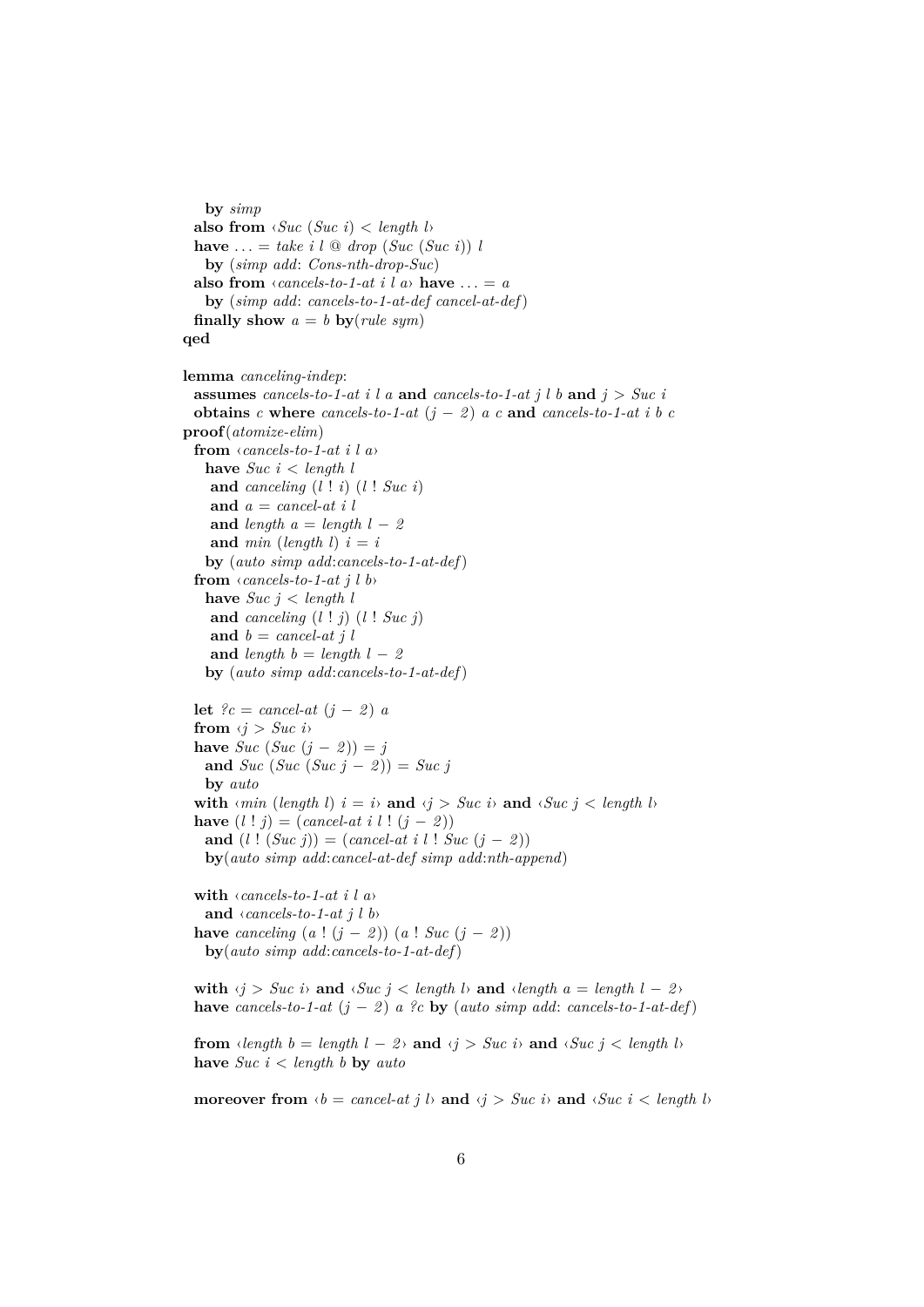**have**  $(b : i) = (l : i)$  and  $(b : Suc i) = (l : Suc i)$ **by** (*auto simp add*:*cancel-at-def nth-append*) **with**  $\langle \text{canceling } (l \mid i) (l \mid \text{Suc } i) \rangle$ **have** *canceling*  $(b : i)$   $(b : Suc i)$  **by**  $simp$ **moreover from**  $\langle j \rangle$  *Suc i* $\rangle$  **and**  $\langle \textit{Suc } j \rangle$  *length li* have  $min i j = i$ **and**  $min(i - 2)$   $i = i$ and  $min$  (*length l*)  $j = j$ and  $min$  (*length l*)  $i = i$ **and** *Suc*  $(Suc (j - 2)) = j$ **by** *auto* **with**  $\langle a = \text{cancel-}at \, i \, l \rangle$  **and**  $\langle b = \text{cancel-}at \, j \, l \rangle$  **and**  $\langle \text{Suc } (\text{Suc } (j - 2)) = j \rangle$ **have** *cancel-at*  $(j - 2)$   $a = \text{cancel-}at$  *i b* **by** (*auto simp add*:*cancel-at-def take-drop*) **ultimately have** *cancels-to-1-at i b* (*cancel-at*  $(j - 2)$  *a*) **by** (*auto simp add*:*cancels-to-1-at-def*) **with** ‹*cancels-to-1-at*  $(j − 2)$  *a*  $?c$ › **show**  $∃ c$ *. cancels-to-1-at*  $(j − 2) a c ∧ cancels-to-1-at i b c$  **by** *blast* **qed** This is the confluence lemma **lemma** *confluent-cancels-to-1* : *confluent cancels-to-1* **proof**(*rule lconfluent-confluent*) **show** *wfP* cancels-to-1<sup>-1-1</sup> **by** (*rule canceling-terminates*) **next fix** *a b c* **assume** *cancels-to-1 a b* **then obtain** *i* **where** *cancels-to-1-at i a b* **by**(*simp add*: *cancels-to-1-def*)(*erule exE*) **assume** *cancels-to-1 a c* **then obtain** *j* **where** *cancels-to-1-at j a c* **by**(*simp add*: *cancels-to-1-def*)(*erule exE*) **show**  $\exists d$ *. cancels-to-1*<sup><sup>\*\*</sup> *b d* ∧ *cancels-to-1*<sup>\*\*</sup> *c d*</sup> **proof** (*cases i=j*) **assume** *i*=*j* **from** ‹*cancels-to-1-at i a b*› **have**  $b = \text{cancel-}at \text{ }i \text{ }a \text{ } \text{ by } (\text{simp } \text{ } add \text{:} cancels-to-1-at-def)$ **moreover from** ‹*i*=*j*› have  $\ldots$  = *cancel-at j a* by (*clarify*) **moreover from** ‹*cancels-to-1-at j a c*› **have** ... = *c* **by** (*simp add:cancels-to-1-at-def*) **ultimately have**  $b = c$  **by**  $(simp)$ **hence** *cancels-to-1* ∗∗ *b b* **and** *cancels-to-1* ∗∗ *c b* **by** *auto* **thus**  $∃ d$ *, cancels-to-1<sup>\*\*</sup></sup> <i>b d* ∧ *cancels-to-1<sup>\*\*</sup> <i>c d* **by** *blast*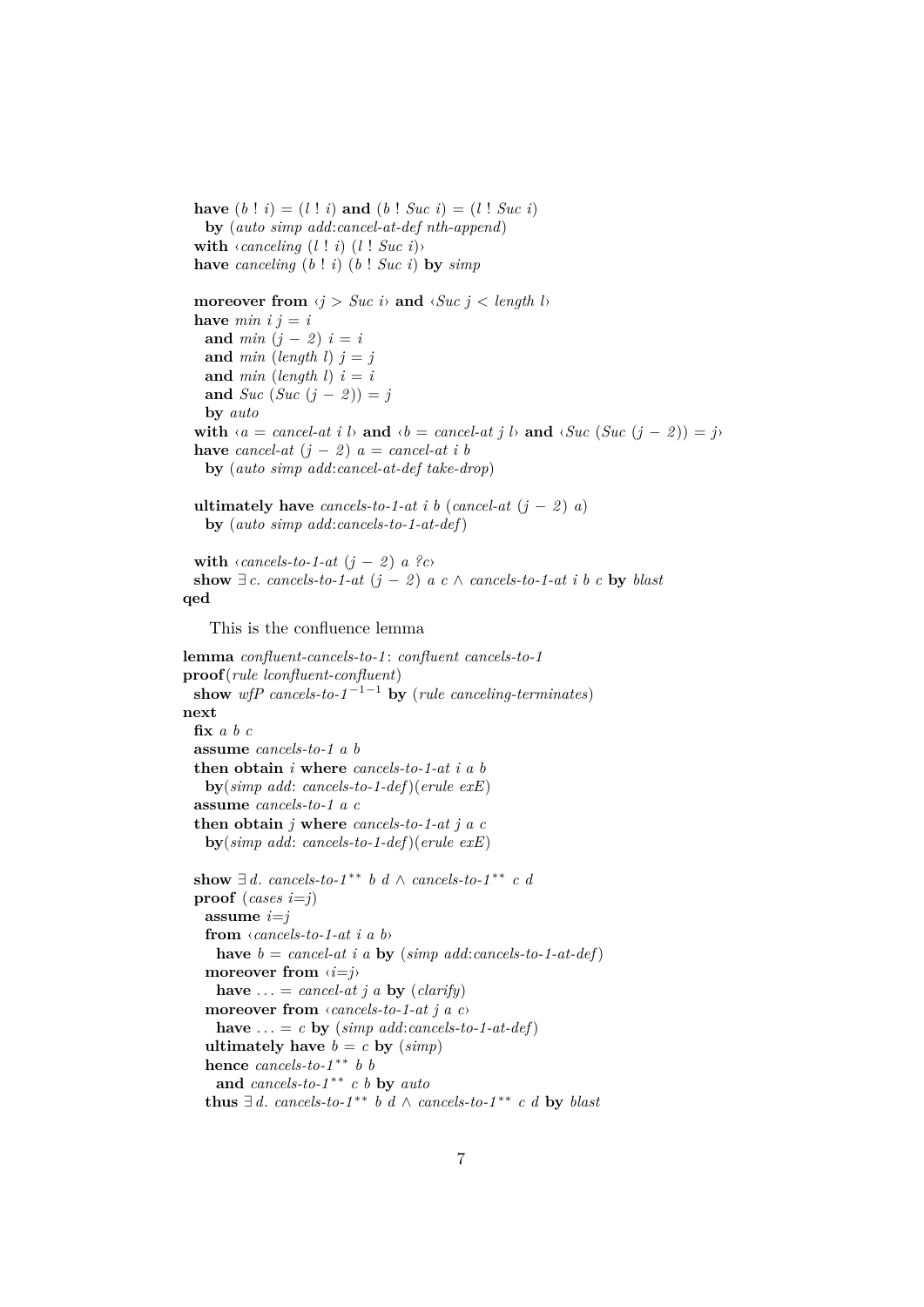```
next
   assume i \neq jshow ?thesis
   proof (cases i = Suc i)
     assume j = Suc i
       with \langle cancels-to-1-at \, i \, a \, b \rangle and \langle cancels-to-1-at \, j \, a \, c \ranglehave b = c by (auto elim: canceling-neighbor)
     hence cancels-to-1 ∗∗ b b
       and cancels-to-1 ∗∗ c b by auto
     thus ∃ d. cancels-to-1** b d ∧ cancels-to-1** c d by blastnext
     assume j \neq Suc i
     show ?thesis
     proof (cases i = Suc j)
       assume i = Suc j
         with \langle cancels-to-1-at \, i \, a \, b \rangle and \langle cancels-to-1-at \, i \, a \, c \ranglehave c = b by (auto elim: canceling-neighbor)
       hence cancels-to-1 ∗∗ b b
         and cancels-to-1 ∗∗ c b by auto
       thus ∃ d. cancels-to-1** b d ∧ cancels-to-1** c d by blast
     next
       assume i \neq Suc \, jshow ?thesis
       proof (cases i < j)
         assume i < j
           with \forall i \neq \text{Suc } i have Suc i < j by auto
         with \langle cancels-to-1-at \, i \, a \, b \rangle and \langle cancels-to-1-at \, j \, a \, c \rangleobtain d where cancels-to-1-at (j - 2) b d and cancels-to-1-at i c d
           by(erule canceling-indep)
         hence cancels-to-1 b d and cancels-to-1 c d
          by (auto simp add:cancels-to-1-def)
         thus ∃ d. cancels-to-1** b d ∧ cancels-to-1** c d by (auto)next
         assume \neg i < jwith \langle j \neq Suc \rangle i) and \langle i \neq j \rangle and \langle i \neq Suc \rangle have Suc \rangle i by auto
         with ‹cancels-to-1-at i a b› and ‹cancels-to-1-at j a c›
         obtain d where cancels-to-1-at (i - 2) c d and cancels-to-1-at j b d
           by −(erule canceling-indep)
         hence cancels-to-1 b d and cancels-to-1 c d
           by (auto simp add:cancels-to-1-def)
         thus ∃ d. cancels-to-1** b d ∧ cancels-to-1** c d by (auto)qed
     qed
   qed
 qed
qed
```
And finally, we show that there exists a unique normal form for each word.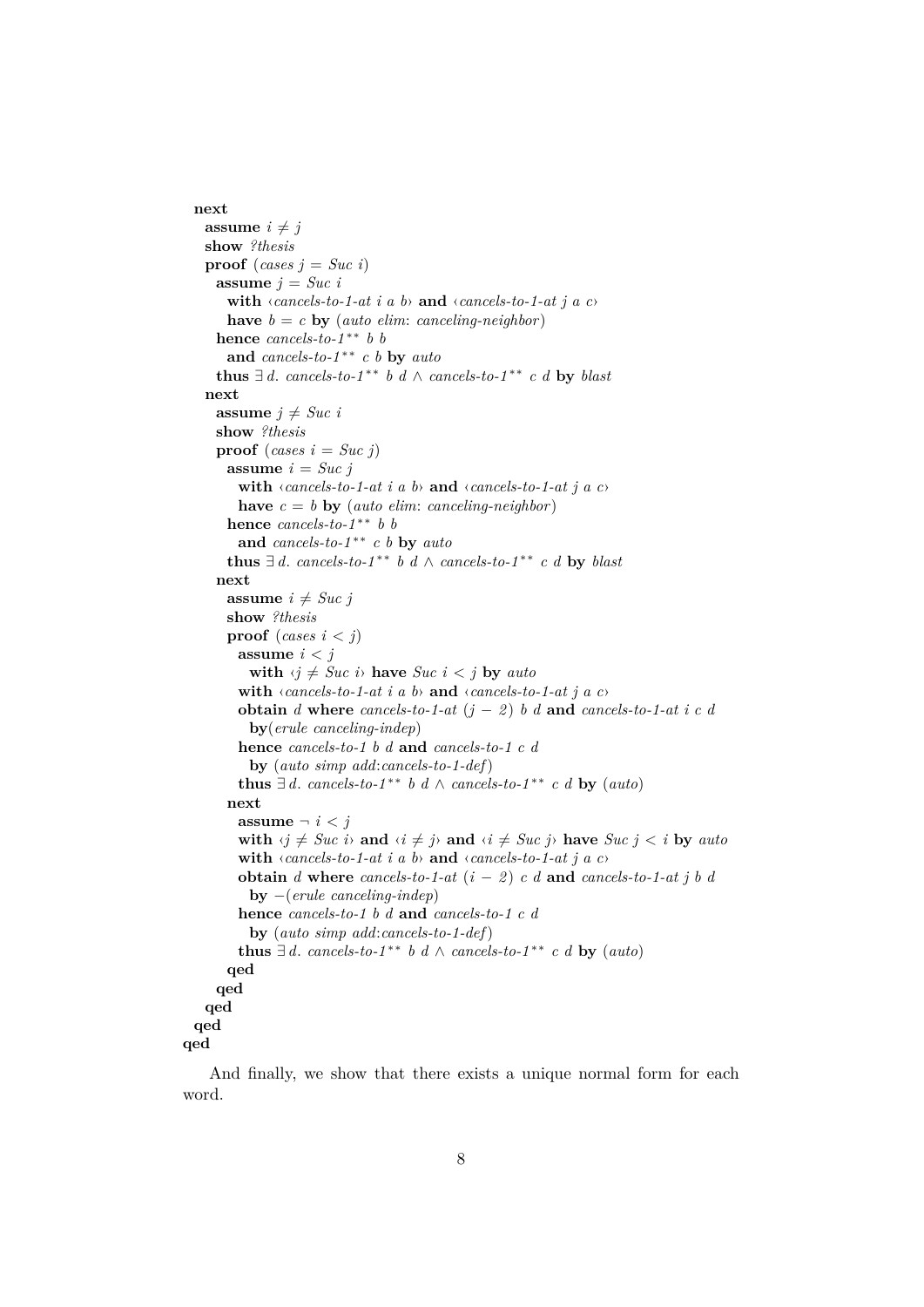```
lemma norm-form-uniq:
 assumes cancels-to a b
     and cancels-to a c
     and canceled b
     and canceled c
 shows b = cproof−
 have confluent cancels-to-1 by (rule confluent-cancels-to-1 )
 moreover
 from \langle cancels-to a b\rangle have cancels-to-1\hat{\rightarrow}∗∗ a b by (simp add: cancels-to-def)
 moreover
 from ‹cancels-to a c› have cancels-to-1^∗∗ a c by (simp add: cancels-to-def)
 moreover
 from \langle canceled b\rangle have \neg Domainp cancels-to-1 b by (simp add: canceled-def)
 moreover
 from \langle canceled c\rangle have \neg Domainp cancels-to-1 c by (simp add: canceled-def)
 ultimately
 show b = cby (rule confluent-unique-normal-form)
qed
```
## <span id="page-8-0"></span>**1.3.2 Some properties of cancelation**

Distributivity rules of cancelation and *append*.

```
lemma cancel-to-1-append:
  assumes cancels-to-1 a b
  shows cancels-to-1 (l@a@l') (l@b@l')
proof−
  from ‹cancels-to-1 a b› obtain i where cancels-to-1-at i a b
    by(simp add: cancels-to-1-def)(erule exE)
  hence cancels-to-1-at (length l + i) (l@a@l') (l@b@l')
    by (auto simp add:cancels-to-1-at-def nth-append cancel-at-def)
  thus cancels-to-1 (l@a@l') (l@b@l')
    by (auto simp add: cancels-to-1-def)
qed
lemma cancel-to-append:
  assumes cancels-to a b
  shows cancels-to (l@a@l') (l@b@l')using assms
unfolding cancels-to-def
proof(induct)
  case base show ?case by (simp add:cancels-to-def)
next
  case (step b c)
  from ‹cancels-to-1 b c›
  have cancels-to-1 (l \otimes b \otimes l') (l \otimes c \otimes l') by (rule \text{ }cancel-to-1-append)\textbf{with } \langle \textit{cancels-to-1}^* \rangle \times \{l \text{ } \text{ } \text{ } \text{ } a \text{ } \text{ } \text{ } \text{ } \text{ } l' \text{ } \text{ } \text{ } \text{ } \text{ } \text{ } \text{ } \text{ } b \text{ } \text{ } \text{ } \text{ } \text{ } \text{ } l' \text{ } \rangle \text{ } \text{ show } \langle \textit{case} \rangleby (auto simp add:cancels-to-def)
```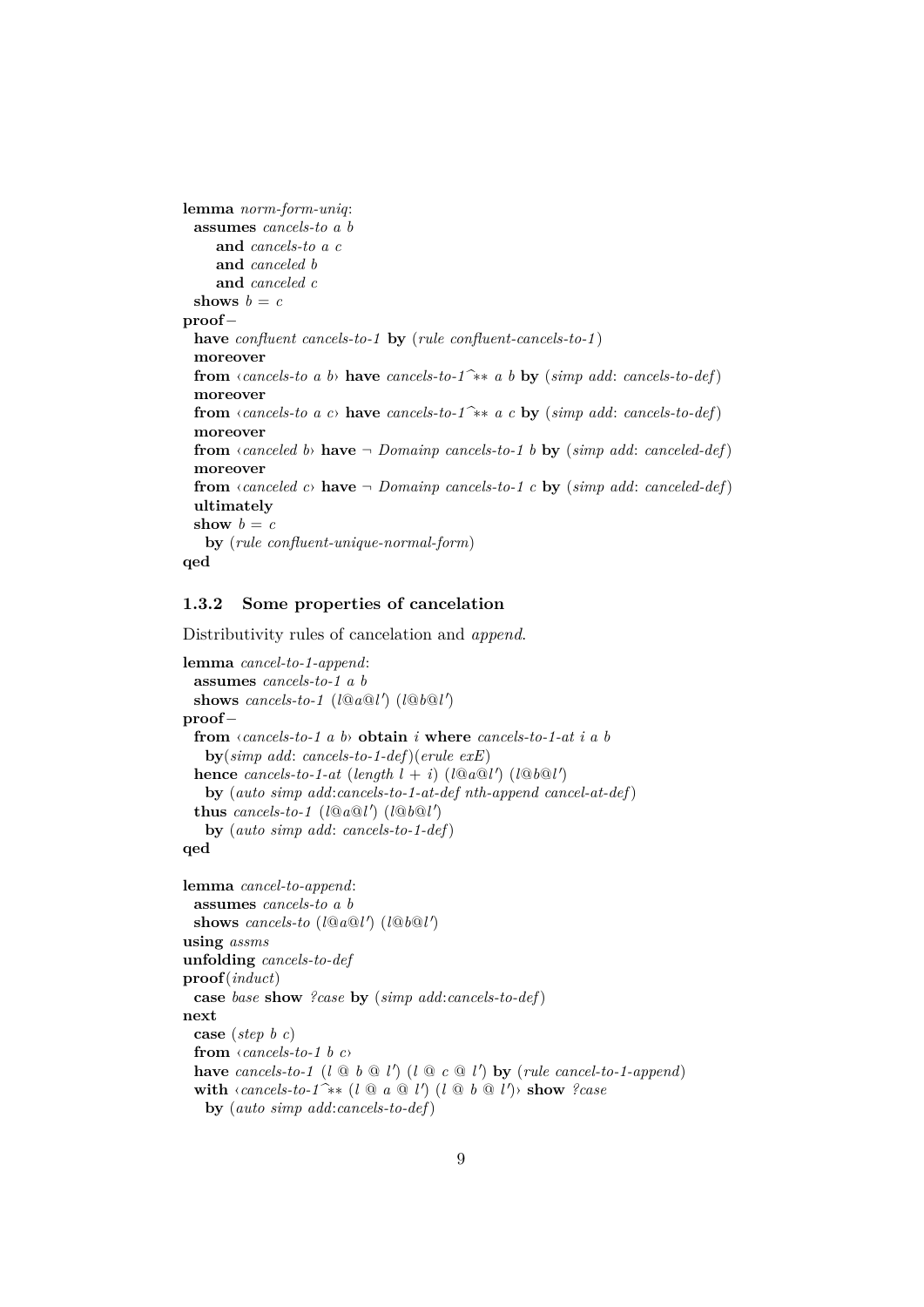#### **qed**

```
lemma cancels-to-append2 :
  assumes cancels-to a a'
      and cancels-to b b'shows cancels-to (a@b) (a@b')using \langle cancels-to \ a \ a' \rangleunfolding cancels-to-def
proof(induct)
  case base
  from \langle \text{cancels-to} \mid b \mid \rangle have \text{cancels-to} \left( \text{a@b@} \right) \left( \text{a@b@} \right)by (rule cancel-to-append)
  thus ?case unfolding cancels-to-def by simp
next
  case (step ba c)
  from \langle \text{cancels-to-1} \text{ ba } c \rangle have \text{cancels-to-1} (\langle [\text{ab} \text{aa} \text{ab}'] \rangle) (\langle [\text{aa} \text{ab}'])
    by(rule cancel-to-1-append)
  with ‹cancels-to-1<sup>2</sup>∗∗ (a @ b) (ba @ b<sup>′</sup>)
  show ?case unfolding cancels-to-def by simp
qed
```
The empty list is canceled, a one letter word is canceled and a word is trivially cancled from itself.

```
lemma empty-canceled[simp]: canceled []
by(auto simp add: canceled-def cancels-to-1-def cancels-to-1-at-def)
```

```
lemma singleton-canceled[simp]: canceled [a]
by(auto simp add: canceled-def cancels-to-1-def cancels-to-1-at-def)
```

```
lemma cons-canceled:
 assumes canceled (a#x)
 shows canceled x
proof(rule ccontr)
  assume ¬ canceled x
  hence Domainp cancels-to-1 x by (simp add:canceled-def)
  then obtain x' where cancels-to-1 x x' by auto
  then obtain xs1 x1 x2 xs2
   where x: x = xs1 \text{ } @ x1 \# x2 \# xs2and canceling x1 x2 by (rule cancels-to-1-unfold)
 hence cancels-to-1 ((a \# xs1) \textcircled{a} x1 \# x2 \# xs2) ((a \# xs1) \textcircled{a} xs2)
   by (auto intro:cancels-to-1-fold simp del:append-Cons)
  with x
 have cancels-to-1 (a \# x) (a \# xs1 \ @ \ x s2)by simp
 hence \neg canceled (a \# x) by (auto \, simple \, add: canceled\text{-}def))
 thus False using \langle canceled (a \# x) by contradiction
qed
```
**lemma** *cancels-to-self* [*simp*]: *cancels-to l l*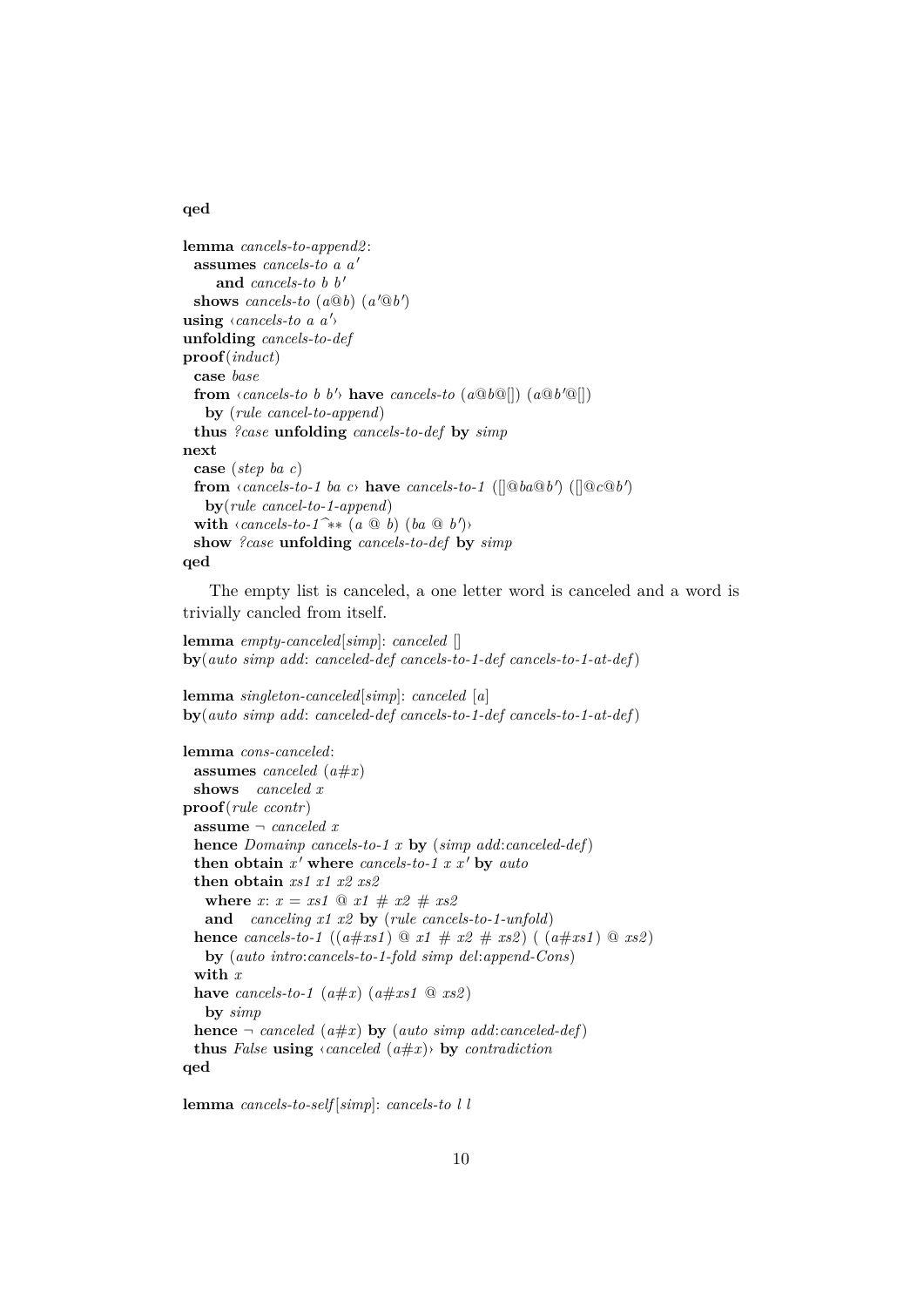**by** (*simp add*:*cancels-to-def*)

### <span id="page-10-0"></span>**1.4 Definition of normalization**

Using the THE construct, we can define the normalization function *normalize* as the unique fully cancled word that the argument cancels to.

**definition** *normalize* :: '*a word-g-i*  $\Rightarrow$  '*a word-g-i* where *normalize*  $l = (THE \, l'. \, cancels-to \, l \, l' \wedge \, canceled \, l')$ 

Some obvious properties of the normalize function, and other useful lemmas.

#### **lemma**

**shows** *normalized-canceled*[*simp*]: *canceled* (*normalize l*) **and** *normalized-cancels-to*[*simp*]: *cancels-to l* (*normalize l*) **proof**− **let**  $?Q = \{l'.\ cancels-to-1^*∗ l l'\}$ **have**  $l \in \{Q\}$  **by** (*auto*) **hence** ∃ *x*. *x* ∈  $\{Q\}$  **by** (*rule exI*) have  $wf$ <sup>*c*</sup> *cancels-to-1*<sup> $\hat{}$ </sup>−−*1* **by** (*rule canceling-terminates*) **hence** ∀ *Q*. ( $\exists x \cdot x \in Q$ ) → ( $\exists z \in Q$ . ∀ *y*. *cancels-to-1 z y* → *y* ∉ *Q*) **by** (*simp add*:*wfP-eq-minimal*) **hence**  $(∃x, x ∈ ?Q) → (∃z ∈ ?Q. ∀ y. cancels-to-1 z y → y ∉ ?Q)$ **by** (*erule-tac*  $x = ?Q$  **in**  $allE$ ) **then obtain** *l*' **where**  $l' \in {}^g Q$  and *minimal*:  $\bigwedge y$ . *cancels-to-1 l'*  $y \implies y \notin {}^g Q$ **by** *auto*

**from**  $\langle l' \in {}^{\circ}Q \rangle$  **have** *cancels-to l l'* by (*auto simp add: cancels-to-def*)

```
have canceled l'
 proof(rule ccontr)
     assume \lnot canceled l' hence Domainp cancels-to-1 l' by (simp add: can-
celed-def)
   then obtain y where cancels-to-1 l' y by autowith \langle cancels-to l l'\rangle have cancels-to l y by (auto simp add: cancels-to-def)
   from \langle \text{cancel-to-1 } l' y \rangle have y \notin {}^2Q by(rule minimal)
   hence ¬ cancels-to-1^∗∗ l y by auto
   hence \neg cancels-to l y by (simp add: cancels-to-def)
   with ‹cancels-to l y› show False by contradiction
 qed
  from \langle cancels-to l l<sup>'</sup>\rangle and \langle canceled l'\ranglehave cancels-to l l' \land canceled l' by simp
 hence cancels-to l (normalize l) ∧ canceled (normalize l)
   unfolding normalize-def
 proof (rule theI)
   \mathbf{fix}\ l'aassume cancels-to l l'a \wedge canceled l'a
   thus l'a = l'using ‹cancels-to l l' \land canceled l' by (auto elim:norm-form-uniq)
```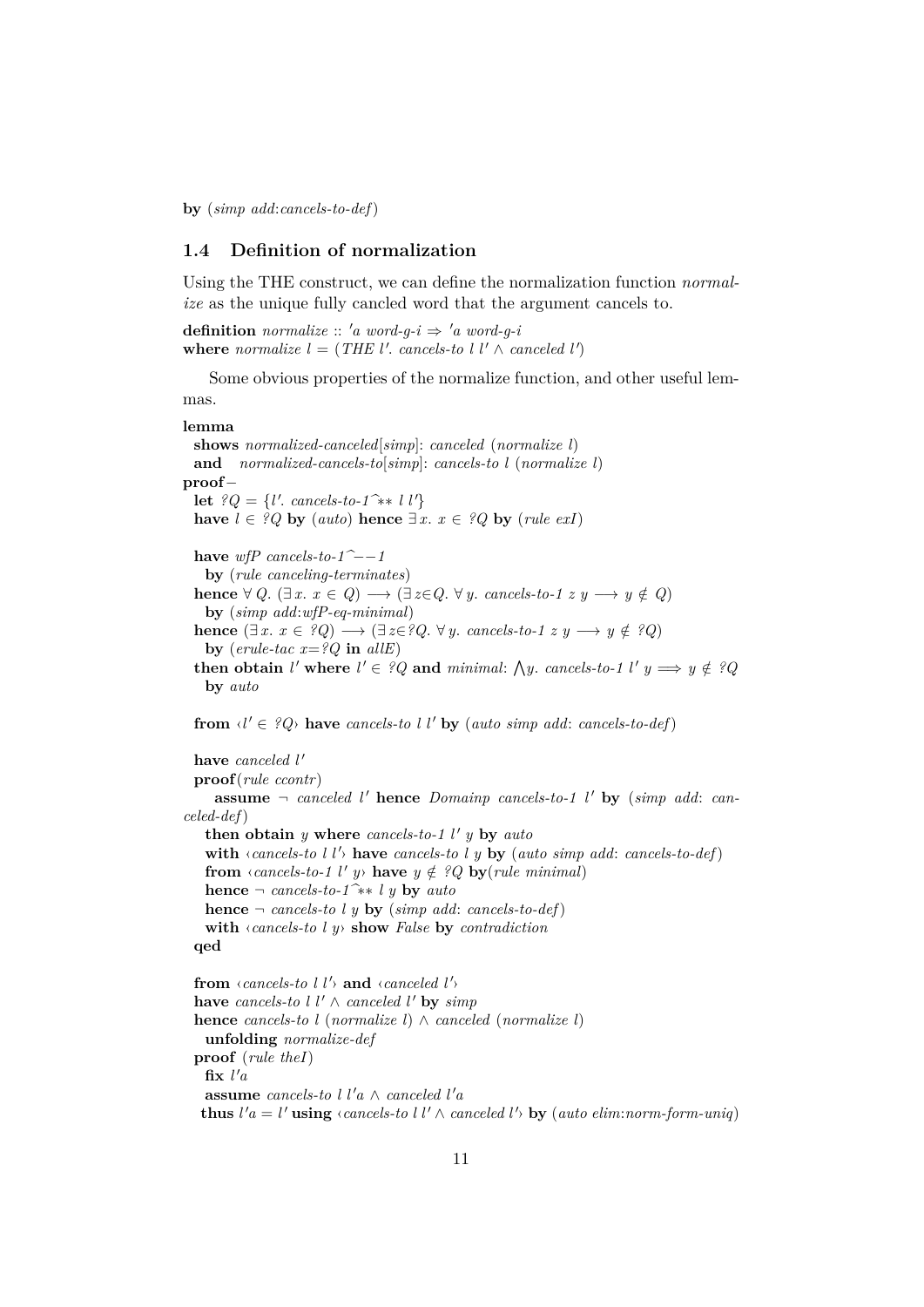```
qed
 thus canceled (normalize l) and cancels-to l (normalize l) by auto
qed
lemma normalize-discover:
 assumes canceled l'
     and \emph{cancels-to} l l'
  shows normalize l = l'proof−
  from \langle canceled l' and \langle cancels-to l l'have cancels-to l l' \wedge canceled l' by auto
 thus ?thesis unfolding normalize-def by (auto elim:norm-form-uniq)
qed
```
Words, related by cancelation, have the same normal form.

```
lemma normalize-canceled[simp]:
 assumes cancels-to l l'
 shows normalize l = normalize l'proof(rule normalize-discover)
  show canceled (normalize l') by (rule normalized-canceled)
next
  have cancels-to l' (normalize l') by (rule normalized-cancels-to)
  with \langle \textit{cancels-to} \ l \ l' \rangleshow cancels-to l (normalize l') by (rule cancels-to-trans)
qed
```
Normalization is idempotent.

```
lemma normalize-idemp[simp]:
 assumes canceled l
 shows normalize l = lusing assms
by(rule normalize-discover)(rule cancels-to-self)
```
This lemma lifts the distributivity results from above to the normalize function.

```
lemma normalize-append-cancel-to:
 assumes cancels-to l1 l1'
  and \qquad cancels-to 12 12'
  shows normalize (l1 \tQ l2) = normalize (l1' \tQ l2')proof(rule normalize-discover)
  show canceled (normalize (l1' \tQ l2')) by (rule normalized-canceled)
next
  from \langle cancels-to \; l1 \; l1' \rangle and \langle cancels-to \; l2 \; l2' \ranglehave cancels-to (l1 \tQ l2) (l1' \tQ l2') by (rule \tancels-to-append2)also
 have cancels-to (l1<sup>'</sup> \textcircled{2} l2<sup>'</sup>) (normalize (l1<sup>'</sup> \textcircled{2}l2<sup>'</sup>)) by (rule normalized-cancels-to)
  finally
  show cancels-to (l1 \tQ l2) (normalize (l1' \tQ l2')).
qed
```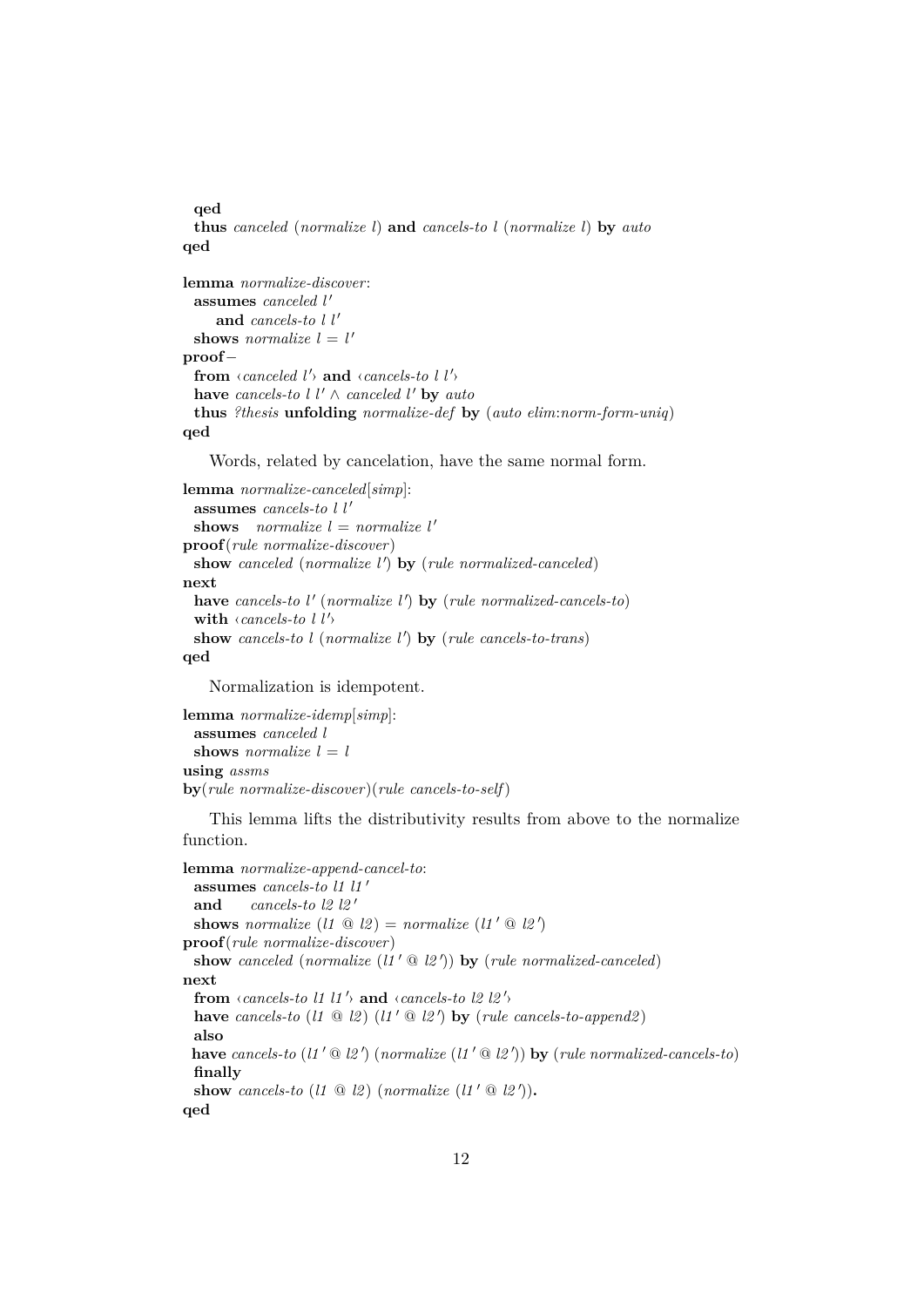#### <span id="page-12-0"></span>**1.5 Normalization preserves generators**

Somewhat obvious, but still required to formalize Free Groups, is the fact that canceling a word of generators of a specific set (and their inverses) results in a word in generators from that set.

```
lemma cancels-to-1-preserves-generators:
  assumes cancels-to-1 l l'
      and l \in lists (UNIV × gens)
  shows l' \in lists (UNIV \times gens)
proof−
  from assms obtain i where l' = \text{cancel-}at i
    unfolding cancels-to-1-def and cancels-to-1-at-def by auto
  hence l' = take \, i \, l \, \textcircled{a} \, drop \, (2 + i) \, l \, uniformly \, and \, conclude that the function <math>l' = \text{a} \, k \, e \, i \, l \, \textcircled{b} \, drop \, (2 + i) \, l \, uniformly \, and \, the function <math>l' = \text{a} \, k \, e \, i \, l \, \textcircled{b} \, drop \, (2 + i) \, l \, uniformly \, and \, the function <math>l' = \text{a} \, k \, e \, i \, l \, \textcircled{c} \, drop \, (2 + i) \, l \, uniformly \, and \, the function <math>hence set l' = set (take i l \textcircled{a} drop (2 + i) l) by simp
  moreover
  have ... = set (take i l \omega drop (2 + i) l) by auto
  moreover
  have ... ⊆ set (take i l) ∪ set (drop (2 + i) l) by auto
  moreover
  have \dots ⊂ set l by (auto dest: in-set-takeD in-set-dropD)
  ultimately
  have set l' \subseteq set l by simpthus ?thesis using assms(2 ) by auto
qed
lemma cancels-to-preserves-generators:
  assumes cancels-to l l'
      and l \in lists (UNIV × gens)
  shows l' \in lists (UNIV \times gens)
using assms unfolding cancels-to-def by (induct, auto dest:cancels-to-1-preserves-generators)
lemma normalize-preserves-generators:
  assumes l \in lists (UNIV \times gens)
    shows normalize l \in lists (UNIV × gens)
proof−
  have cancels-to l (normalize l) by simp
  thus ?thesis using assms by(rule cancels-to-preserves-generators)
qed
     Two simplification lemmas about lists.
lemma empty-in-lists[simp]:
  [\in lists A by auto
```

```
lemma lists-empty[simp]: lists \{\} = \{\[\}by auto
```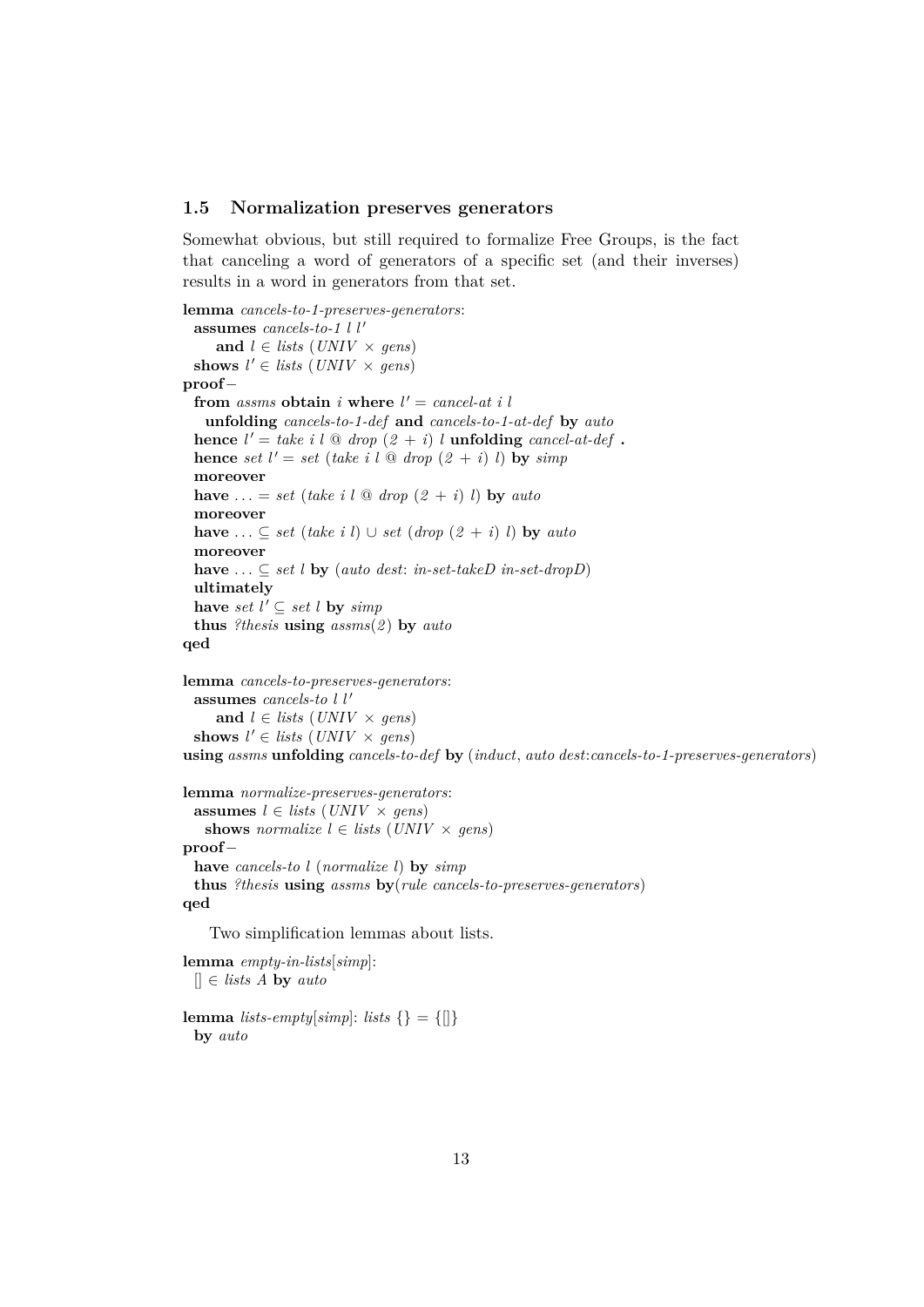#### <span id="page-13-0"></span>**1.6 Normalization and renaming generators**

Renaming the generators, i.e. mapping them through an injective function, commutes with normalization. Similarly, replacing generators by their inverses and vica-versa commutes with normalization. Both operations are similar enough to be handled at once here.

**lemma** *rename-gens-cancel-at*: *cancel-at i* (*map f l*) = *map f* (*cancel-at i l*) **unfolding** *cancel-at-def* **by** (*auto simp add*:*take-map drop-map*)

```
lemma rename-gens-cancels-to-1 :
 assumes inj f
     and cancels-to-1 l l'
    shows cancels-to-1 (map (map-prod f g) l) (map (map-prod f g) l')
proof−
  from \langle \textit{cancels-to-1} \mid l' \rangleobtain ls1 l1 l2 ls2
   where l = ls1 @ l1 \# l2 \# ls2and l' = ls1 @ ls2and canceling l1 l2
  by (rule cancels-to-1-unfold)
 from ‹canceling l1 l2 ›
  have fst l1 \neq fst l2 and snd l1 = snd l2
   unfolding canceling-def by auto
  from \langle fst \, \mathit{l1} \neq \mathit{fst} \, \mathit{l2} \rangle and \langle \mathit{inj} \, \mathit{f} \ranglehave f (fst l1) \neq f (fst l2) by(auto dest!:inj-on-contraD)
  hence fst (map-prod f g l1) \neq fst (map-prod f g l2) by auto
 moreover
 from \langle snd l1 = snd l2\ranglehave snd (map-prod f g l) = snd (map-prod f g l2) by autoultimately
 have canceling (map-prod f g (l1)) (map-prod f g (l2))
   unfolding canceling-def by auto
  hence cancels-to-1 (map (map-prod f g) ls1 @ map-prod f g l1 \# map-prod f g
l2 # map (map-prod f g) ls2 ) (map (map-prod f g) ls1 @ map (map-prod f g) ls2 )
  by(rule cancels-to-1-fold)
  with \langle l = ls1 \otimes ll \neq ls2 \neq ls2 \rangle and \langle l' = ls1 \otimes ls2 \rangleshow cancels-to-1 (map (map-prod f g) l) (map (map-prod f g) l')
  by simp
qed
lemma rename-gens-cancels-to:
 assumes inj f
     and cancels-to l l'
    shows cancels-to (map \ (map\ product\ f\ g\ )\ l) (map \ (map\ product\ f\ g\ )\ l')using \langle \textit{cancels-to} \mid l' \rangleunfolding cancels-to-def
proof(induct rule:rtranclp-induct)
```

```
case (step x z)
```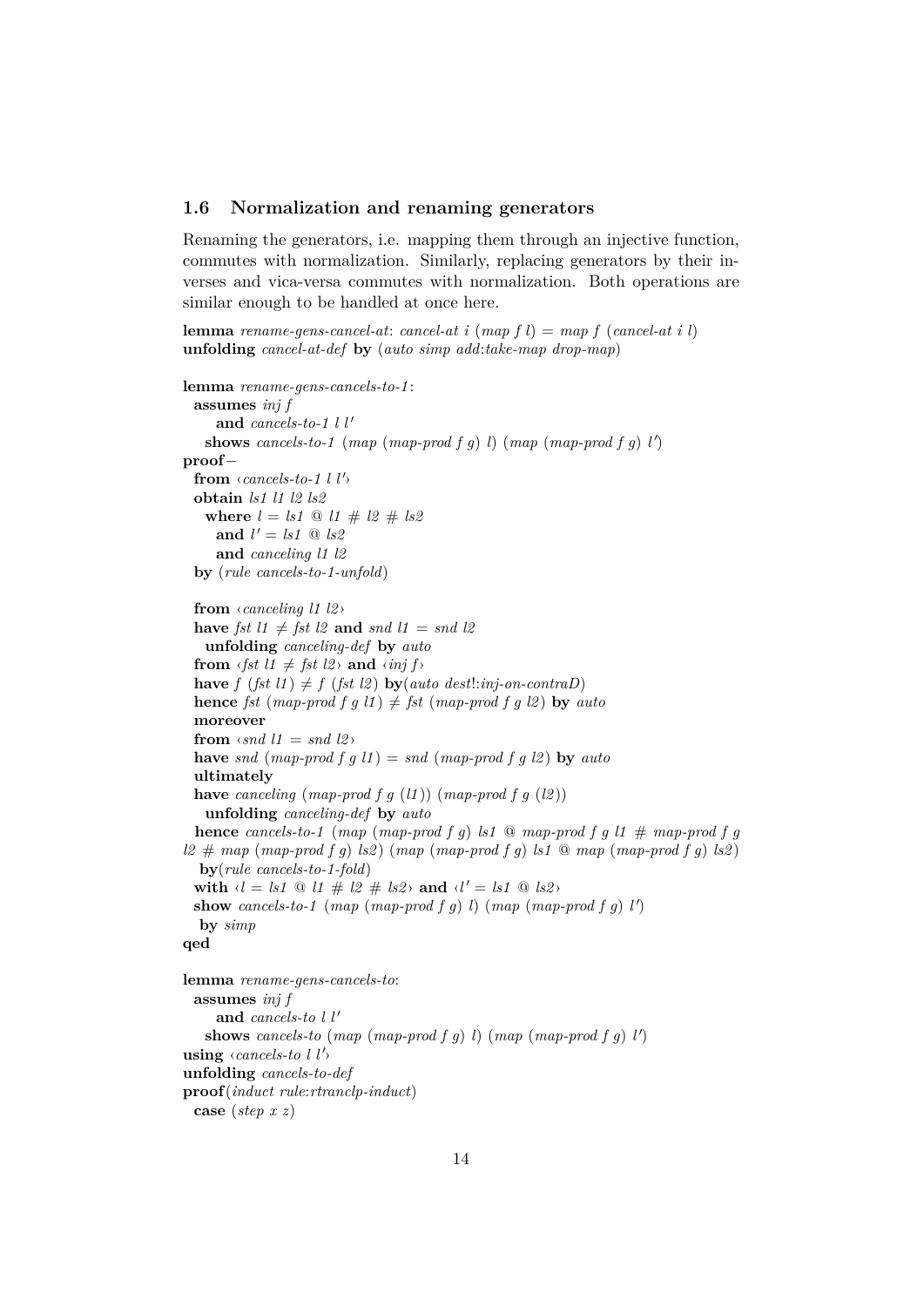**from**  $\langle \text{cancels-to-1 } x \rangle$  and  $\langle \text{inj } f \rangle$ **have** *cancels-to-1* (*map* (*map-prod f g*) *x*) (*map* (*map-prod f g*) *z*) **by** −(*rule rename-gens-cancels-to-1* ) **with**  $\langle$  *cancels-to-1*<sup> $\hat{\cdot}$ \* ( $map \pmod{f q}$ ) (*map* ( $map$  ( $map \pmod{f q}$ ) *x*)</sup> **show** *cancels-to-1^*∗∗ (*map* (*map-prod f g*) *l*) (*map* (*map-prod f g*) *z*) **by** *auto* **qed**(*auto*)

```
lemma rename-gens-canceled:
 assumes inj-on g (snd'set l)
    and canceled l
 shows canceled (map (map-prod f g) l)
unfolding canceled-def
proof
```
#### **have** different-images:  $\bigwedge f$  a b.  $f$  a  $\neq f$  b  $\implies$  a  $\neq$  b **by** auto

**assume** *Domainp cancels-to-1* (*map* (*map-prod f g*) *l*) **then obtain** *l'* where *cancels-to-1* (*map* (*map-prod f g*) *l*) *l'* by *auto* **then obtain** *i* **where** *Suc i* < *length l* **and** *canceling*  $(map \ (map\ p\ q\ q\ q\ q\ l\ l\ i)$   $(map \ (map\ p\ r\ o\ d\ f\ g\ q\ l\ l\ s\ u\ c\ i)$ **by**(*auto simp add*:*cancels-to-1-def cancels-to-1-at-def*) **hence**  $f(fst(l : i)) \neq f(fst(l : Suc i))$ **and**  $g (snd (l : i)) = g (snd (l : Suc i))$ **by**(*auto simp add*:*canceling-def*) **from**  $\langle f (fst (l! i)) \neq f (fst (l! Suc i)) \rangle$ **have** *fst* (*l* ! *i*)  $\neq$  *fst* (*l* ! *Suc i*) **by** −(*erule different-images*) **moreover from**  $\langle Suc \rangle i \langle \rangle$  *length l* **have** *snd*  $(l! i) ∈$  *snd*  $' set$  *l* **and** *snd*  $(l! Suc i) ∈$  *snd*  $' set$  *l* **by** *auto* with  $\langle g \rangle$  (*snd* (*l*! *i*)) = *g* (*snd* (*l*! *Suc i*)) **have** *snd*  $(l \mid i) = \text{snd } (l \mid \text{Suc } i)$ **using**  $\langle inj-on \ g \ (image \ snd \ (set \ l) \rangle$ **by** (*auto dest*: *inj-onD*) **ultimately have** *canceling* (*l* ! *i*) (*l* ! *Suc i*) **unfolding** *canceling-def* **by** *simp* **with**  $\langle Suc \rangle i \langle \rangle$  *length l* **have** *cancels-to-1-at i l* (*cancel-at i l*) **unfolding** *cancels-to-1-at-def* **by** *auto* **hence** *cancels-to-1 l* (*cancel-at i l*) **unfolding** *cancels-to-1-def* **by** *auto* **hence** ¬*canceled l* **unfolding** *canceled-def* **by** *auto* **with** ‹*canceled l*› **show** *False* **by** *contradiction* **qed lemma** *rename-gens-normalize*:

**assumes** *inj f* **and** *inj-on g* (*snd ' set l*)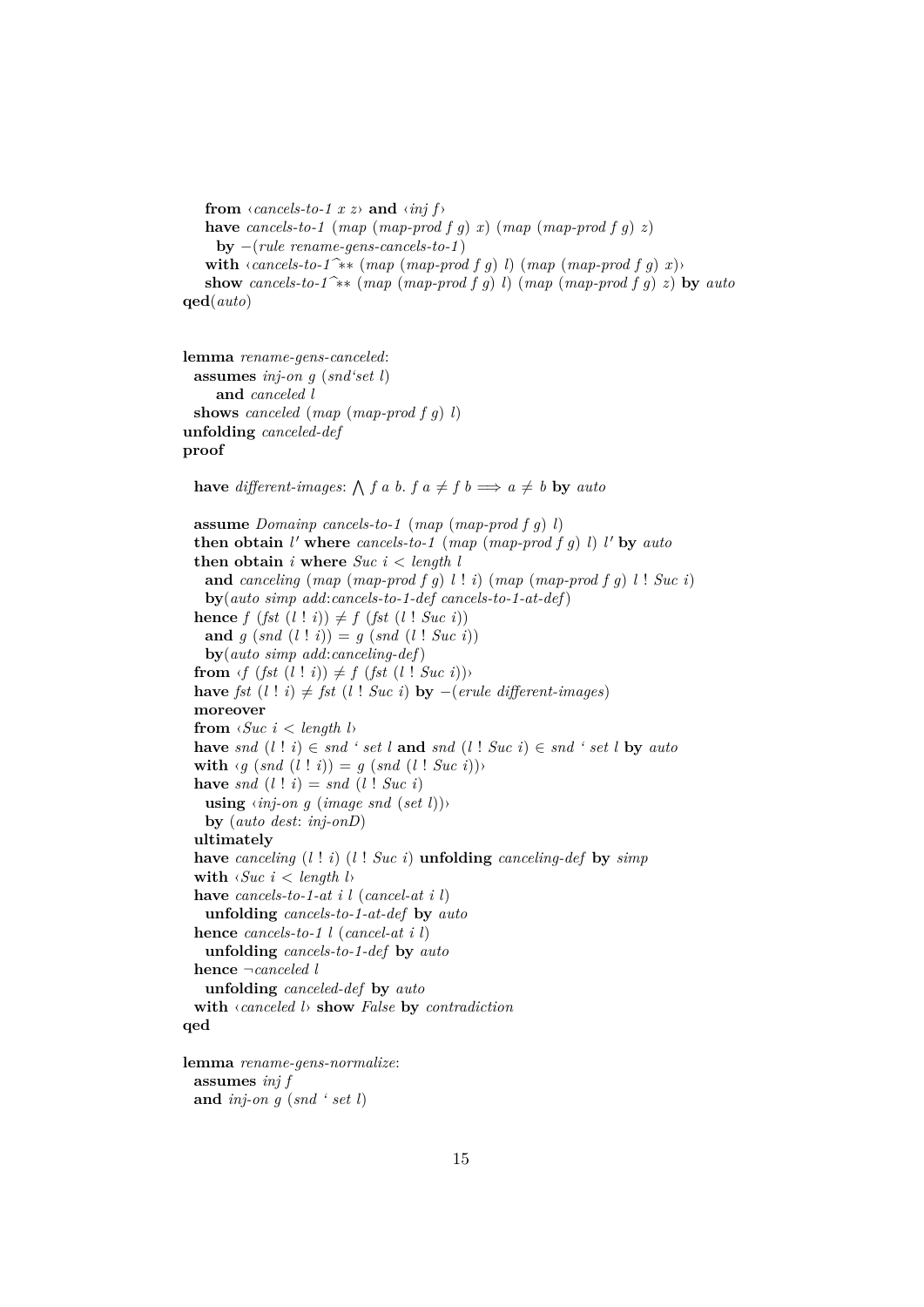```
shows normalize (map (map-prod f g) l) = map (map-prod f g) (normalize l)
proof(rule normalize-discover)
 from \langle inj-on \ g \ (image \ snd \ (set l) \ranglehave inj-on g (image snd (set (normalize l)))
 proof (rule subset-inj-on)
   have UNIV-snd: \bigwedge A. A \subseteq UNIV \times snd ' A
     proof fix A and x::'c \times d assume x \in Ahence (fst x,snd x)∈ (UNIV × snd ' A)
        by −(rule, auto)
      thus x \in (UNIV \times snd \cdot A) by simpqed
   have l \in lists (set l) by auto
   hence l \in lists (UNIV \times snd ' set l)
     by (rule subsetD[OF lists-mono[OF UNIV-snd], of l set l])
   hence normalize l \in lists (UNIV × snd ' set l)
     by (rule normalize-preserves-generators[of - snd ' set l])
   thus snd \cdot set (normalize l) \subseteq snd \cdot set lby (auto simp add: lists-eq-set)
  qed
 thus canceled (map (map-prod f g) (normalize l)) by(rule rename-gens-canceled,simp)
next
 from ‹inj f›
 show cancels-to (map (map-prod f g) l) (map (map-prod f g) (normalize l))
   by (rule rename-gens-cancels-to, simp)
qed
```
**end**

# <span id="page-15-0"></span>**2 Generators**

**theory** *Generators* **imports** *HOL*−*Algebra*.*Group HOL*−*Algebra*.*Lattice*

**begin**

This theory is not specific to Free Groups and could be moved to a more general place. It defines the subgroup generated by a set of generators and that homomorphisms agree on the generated subgroup if they agree on the generators.

**notation** *subgroup* ( $\text{infix} \leq 80$ )

## <span id="page-15-1"></span>**2.1 The subgroup generated by a set**

The span of a set of subgroup generators, i.e. the generated subgroup, can be defined inductively or as the intersection of all subgroups containing the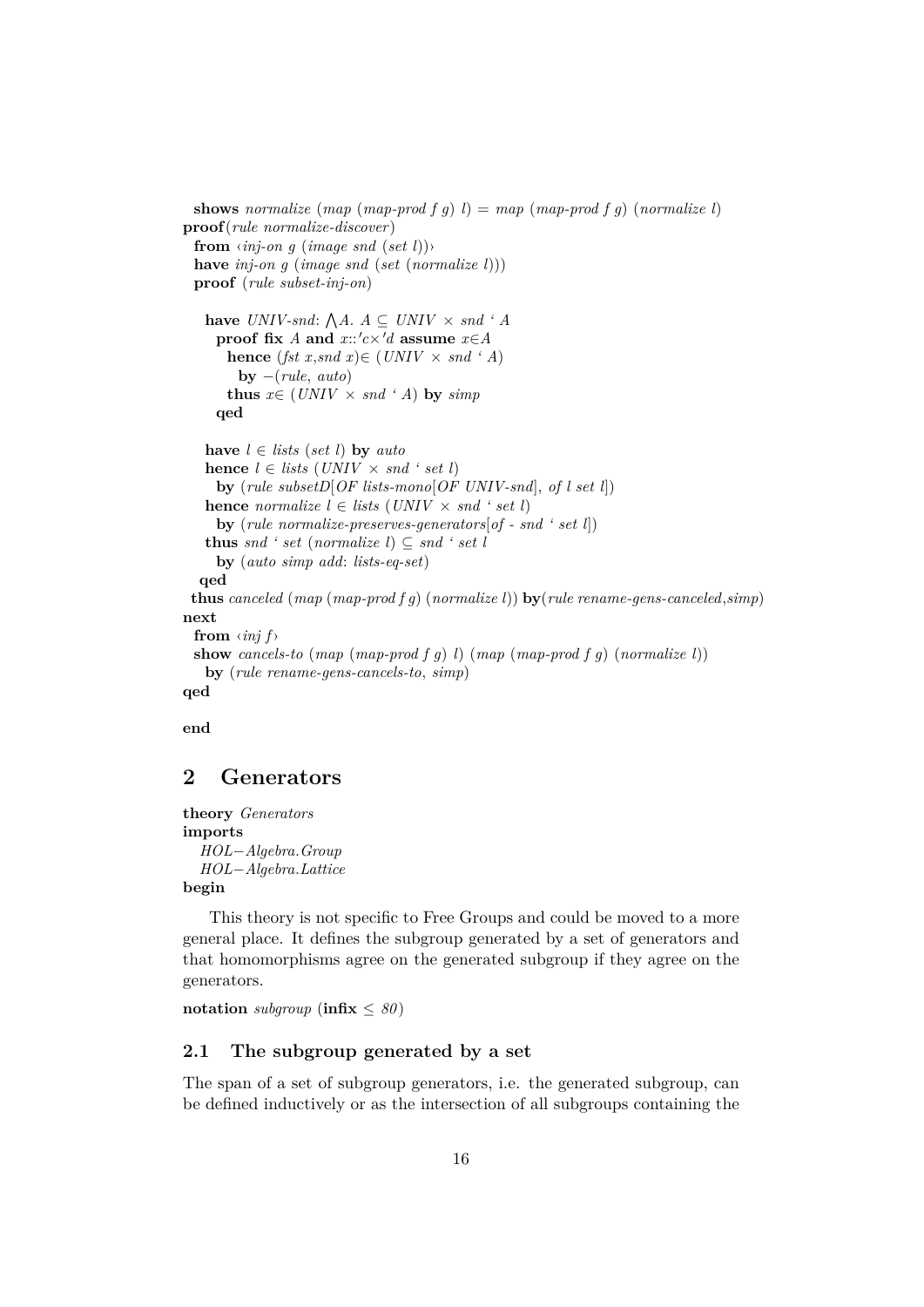generators. Here, we define it inductively and proof the equivalence **inductive-set** gen-span :: ('a,'b) monoid-scheme  $\Rightarrow$  'a set  $\Rightarrow$  'a set ( $\langle \cdot \rangle$ ) **for** *G* **and** *gens* **where** *gen-one* [*intro*!, *simp*]:  $\mathbf{1}_G \in \langle \text{gens} \rangle_G$  $gen\text{-}gens: x \in genes \implies x \in \langle genes \rangle_G$  $gen\text{-}inv: x \in \langle \text{gens} \rangle_G \Longrightarrow inv_G x \in \langle \text{gens} \rangle_G$  $\begin{bmatrix} \text{gen-mult:} \parallel x \in \langle \text{gens} \rangle_G; \text{ } y \in \langle \text{gens} \rangle_G \rrbracket \implies x \otimes_G y \in \langle \text{gens} \rangle_G$ **lemma** (**in** *group*) *gen-span-closed*: **assumes** *gens* ⊆ *carrier G* **shows**  $\langle \text{gens} \rangle_G \subseteq \text{carrier } G$ **proof fix** *x* **from** *assms* **show**  $x \in \langle \text{gens} \rangle_G \implies x \in \text{ carrier } G$ **by** −(*induct rule*:*gen-span*.*induct*, *auto*) **qed lemma** (**in** *group*) *gen-subgroup-is-subgroup*:  $gens \subseteq carrier \ G \Longrightarrow \langle qens \rangle_G \leq G$ **by**(*rule subgroupI*)(*auto intro*:*gen-span*.*intros simp add*:*gen-span-closed*) **lemma** (**in** *group*) *gen-subgroup-is-smallest-containing*: **assumes** *gens* ⊆ *carrier G* **shows**  $\bigcap$  {*H*. *H* ≤ *G* ∧ *gens* ⊆ *H*} =  $\langle$ *gens* $\rangle$ <sub>*G*</sub> **proof show**  $\langle \text{gens} \rangle_G \subseteq \bigcap \{H : H \leq G \land \text{gens} \subseteq H\}$ **proof**(*rule Inf-greatest*) **fix** *H* **assume** *H* ∈ {*H*. *H* ≤ *G* ∧ *gens* ⊆ *H*} **hence**  $H \leq G$  **and**  $gens \subseteq H$  **by**  $auto$ **show**  $\langle \text{gens} \rangle_G \subseteq H$ **proof fix** *x* **from**  $\langle H \leq G \rangle$  **and**  $\langle \text{gens} \subseteq H \rangle$ **show**  $x \in \langle \text{gens} \rangle_G \Longrightarrow x \in H$ **unfolding** *subgroup-def* **by** −(*induct rule*:*gen-span*.*induct*, *auto*) **qed qed next from**  $\langle \text{gens} \subseteq \text{carrier } G \rangle$ **have**  $\langle \text{gens} \rangle_G \leq G$  **by** (*rule gen-subgroup-is-subgroup*) **moreover have** *gens* ⊆  $\langle \text{gens} \rangle$  *G* **by** (*auto intro:gen-span.intros*) **ultimately show**  $\bigcap$  {*H*. *H* ≤ *G* ∧ *gens* ⊆ *H*} ⊆  $\langle \text{gens} \rangle$ <sub>*G*</sub> **by**(*auto intro*:*Inter-lower*) **qed**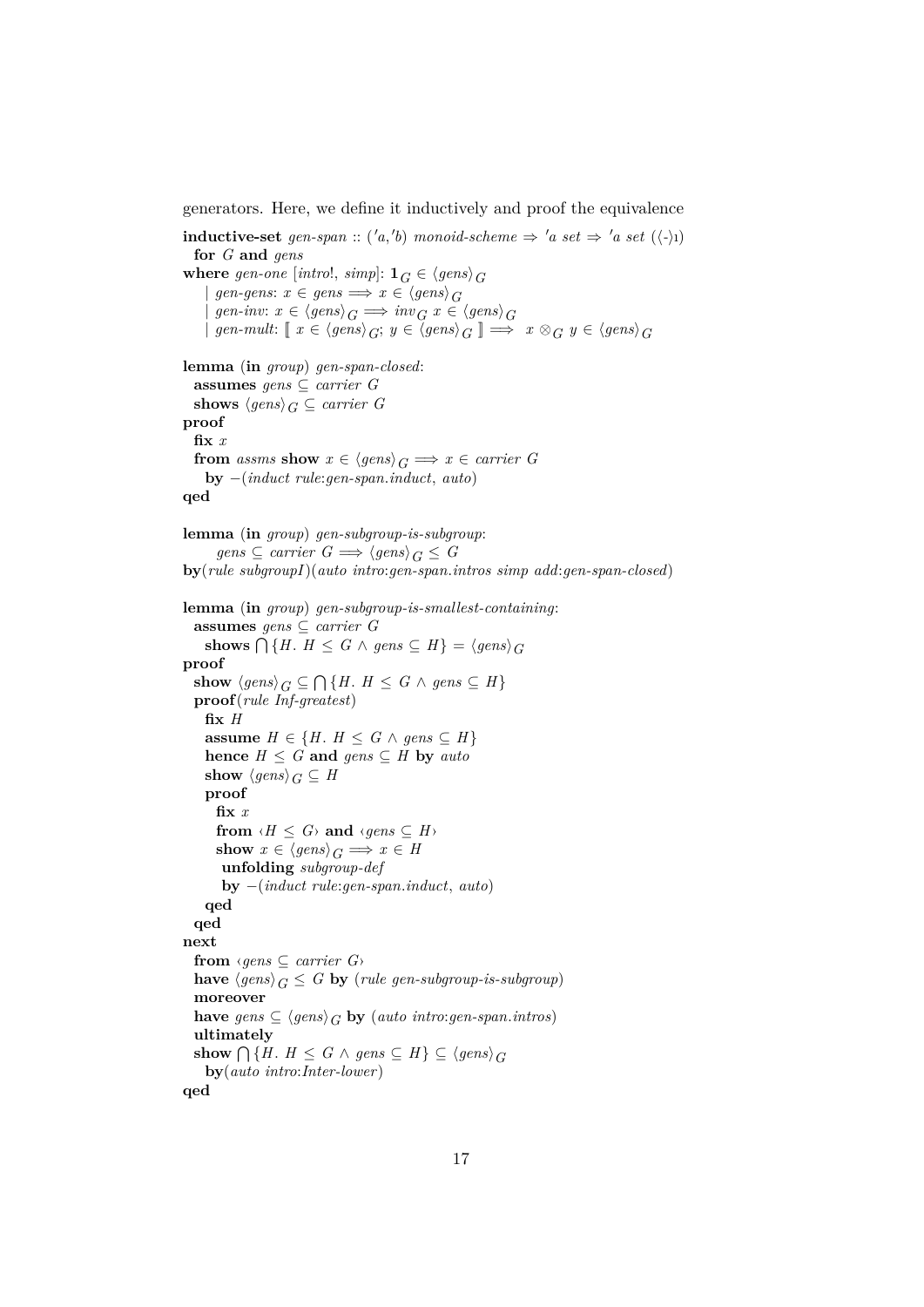## <span id="page-17-0"></span>**2.2 Generators and homomorphisms**

Two homorphisms agreeing on some elements agree on the span of those elements.

```
lemma hom-unique-on-span:
  assumes group G
     and group H
     and gens ⊆ carrier G
     and h ∈ hom G H
      and h' \in hom \ G \ Hand ∀ g ∈ gens. h g = h<sup>'</sup> g
  shows \forall x \in \langle \text{gens} \rangle_G. h x = h' x
proof
  interpret G: group G by fact
  interpret H: group H by fact
  interpret h: group-hom G H h by unfold-locales fact
  \textbf{interpret} h': group-hom G H h' by unfold-locales fact
  fix x
 from \langle \text{gens } \subseteq \text{ carrier } G \rangle have \langle \text{gens } \rangle_G \subseteq \text{ carrier } G by (rule G.gen-span-closed)
  with assms show x \in \langle \text{gens} \rangle_G \implies h \, \overline{x} = h' \, x apply –
  proof(induct rule:gen-span.induct)
   case (gen-mult x y)
      hence x: x \in carrier \ G and y: y \in carrier \ G and
            hx: h x = h' x and hy: h y = h' y by auto
      thus h(x \otimes_G y) = h'(x \otimes_G y) by simpqed auto
qed
```
## <span id="page-17-1"></span>**2.3 Sets of generators**

There is no definition for "*gens* is a generating set of *G*". This is easily expressed by  $\langle qens \rangle = carrier G$ .

The following is an application of *hom-unique-on-span* on a generating set of the whole group.

```
lemma (in group) hom-unique-by-gens:
  assumes group H
     and gens: \langle \text{gens} \rangle_G = \text{carrier } Gand h ∈ hom G H
      and h' \in hom \ G \ Hand ∀ g ∈ gens. h g = h<sup>'</sup> g
  shows \forall x \in carrier \ G. \ h \ x = h' \ xproof
```

```
fix x
```
**from** *gens* **have** *gens*  $\subseteq$  *carrier G* **by** (*auto intro:gen-span.gen-gens*) with *assms* and *group-axioms* have  $r: \forall x \in \langle \text{gens} \rangle_G$ . *h*  $x = h'$ . **by** −(*erule hom-unique-on-span*, *auto*)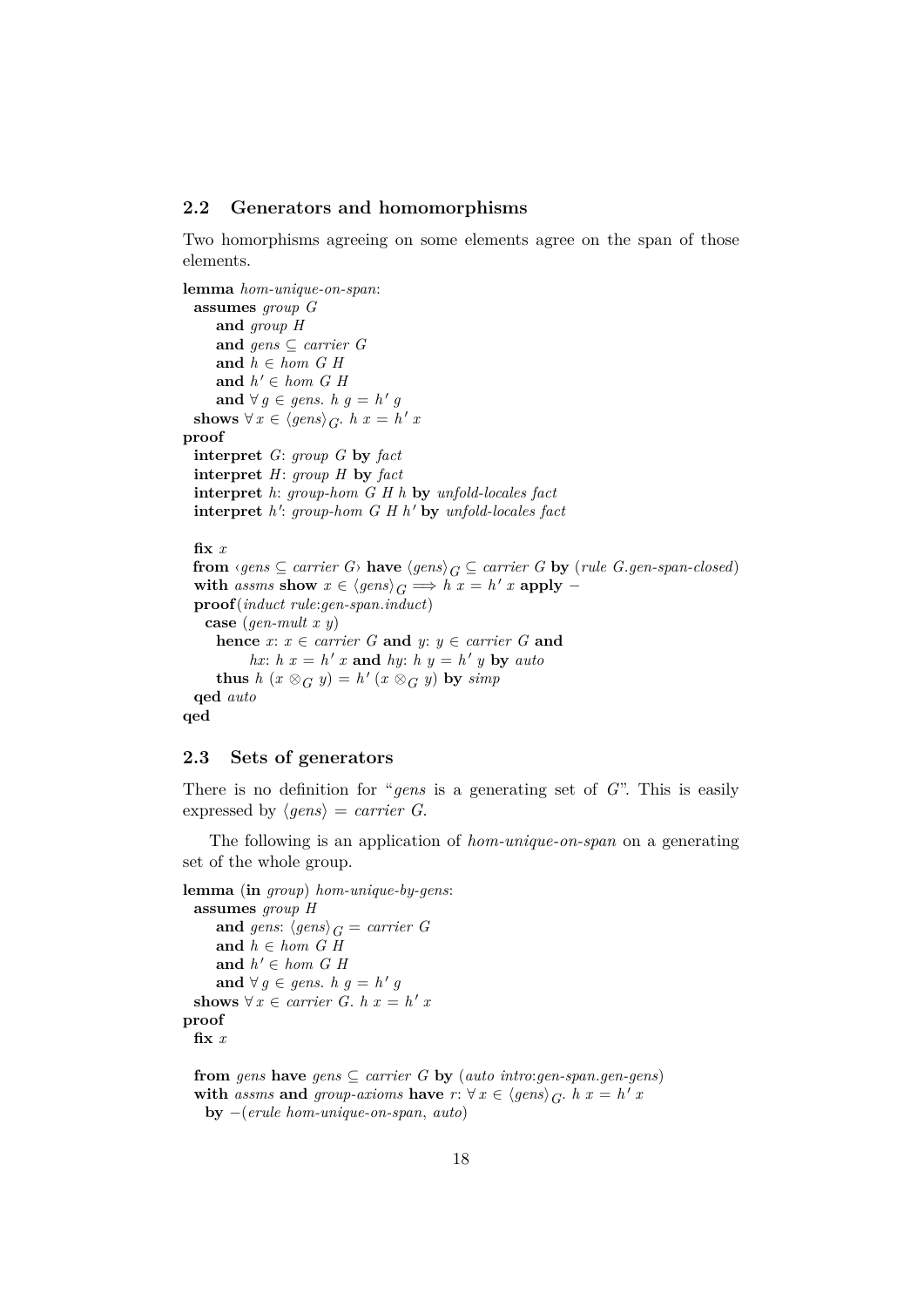**qed lemma** (**in** *group-hom*) *hom-span*: **assumes** *gens* ⊆ *carrier G* **shows**  $h'(\langle \text{gens} \rangle_G) = \langle h' \text{gens} \rangle_H$ **proof**(*rule Set*.*set-eqI*, *rule iffI*) **from** ‹*gens* ⊆ *carrier G*› **have**  $\langle \text{gens} \rangle_G \subseteq \text{carrier } G$  **by** (*rule G.gen-span-closed*) **fix** *y* **assume**  $y \in h \land \langle \text{gens} \rangle_G$ **then obtain** *x* where  $x \in \langle \text{gens} \rangle_G$  and  $y = h \cdot x$  by *auto* **from**  $\langle x \in \langle \text{gens} \rangle_G \rangle$ **have**  $h x \in \langle h \cdot \text{gens} \rangle_H$ **proof**(*induct x*) **case** (*gen-inv x*) **hence**  $x \in carrier \ G$  **and**  $h \ x \in \langle h \land gens \rangle_H$ **using**  $\langle \langle \text{gens} \rangle_G \subseteq \text{carrier } G \rangle$ **by** *auto* **thus** *?case* **by** (*auto intro*:*gen-span*.*intros*) **next case** (*gen-mult x y*) **hence**  $x \in carrier \ G$  **and**  $h \ x \in \langle h \land gens \rangle_H$ **and**  $y \in carrier \ G$  **and**  $h \ y \in \langle h \cdot gens \rangle_H$ **using**  $\langle \langle \text{gens} \rangle_G \subseteq \text{carrier } G \rangle$ **by** *auto* **thus** *?case* **by** (*auto intro*:*gen-span*.*intros*) **qed**(*auto intro*: *gen-span*.*intros*) **with**  $\langle y|h \rangle$ **show**  $y \in \langle h \cdot gens \rangle_H$  **by** *simp* **next fix** *x* show  $x \in \langle h \, 'gens \rangle_H \Longrightarrow x \in h \, ' \langle \text{gens} \rangle$ **proof**(*induct x rule*:*gen-span*.*induct*) **case** (*gen-inv y*) **then obtain** *x* **where**  $y = h x$  **and**  $x \in \langle \text{gens} \rangle$  **by**  $\text{auto}$ **moreover hence**  $x \in carrier \ G$  **using**  $\langle genes \subseteq carrier \ G \rangle$ **by** (*auto dest*:*G*.*gen-span-closed*) **ultimately show** *?case* **by** (*auto intro*:*hom-inv*[*THEN sym*] *rev-image-eqI gen-span*.*gen-inv simp del*:*group-hom*.*hom-inv hom-inv*) **next case** (*gen-mult y y'*) then obtain  $x$  and  $x'$ **where**  $y = h x$  **and**  $x \in \langle qens \rangle$ and  $y' = h x'$  and  $x' \in \langle \text{gens} \rangle$  by *auto* **moreover**

**with** gens **show**  $x \in carrier \ G \Longrightarrow h \ x = h' \ x$  **by**  $auto$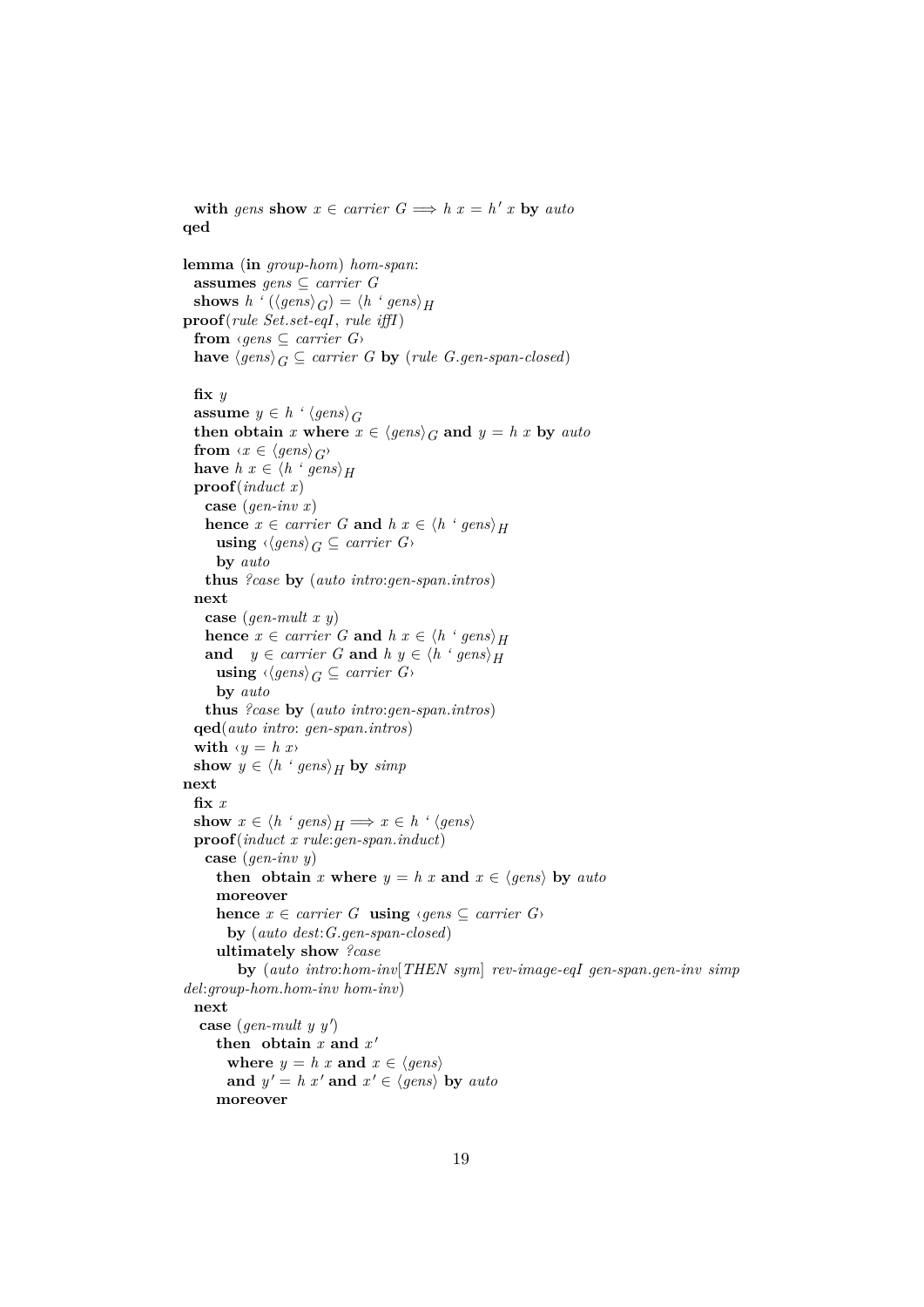```
hence x \in carrier \ G and x' \in carrier \ G using ‹gens ⊆ carrier G›
      by (auto dest:G.gen-span-closed)
    ultimately show ?case
      by (auto intro:hom-mult[THEN sym] rev-image-eqI gen-span.gen-mult simp
del:group-hom.hom-mult hom-mult)
 qed(auto intro:rev-image-eqI intro:gen-span.intros)
qed
```
### <span id="page-19-0"></span>**2.4 Product of a list of group elements**

Not strictly related to generators of groups, this is still a general group concept and not related to Free Groups.

**abbreviation** (**in** *monoid*) *m-concat* **where** *m-concat*  $l \equiv$  *foldr* (⊗)  $l \mathbf{1}$ 

**lemma** (**in** *monoid*) *m-concat-closed*[*simp*]:  $set$  *l* ⊆ *carrier*  $G$   $\implies$  *m*-concat *l* ∈ *carrier*  $G$ **by** (*induct l*, *auto*)

**lemma** (**in** *monoid*) *m-concat-append*[*simp*]: **assumes** *set a* ⊆ *carrier G* **and** *set*  $b \subseteq carrier \ G$ **shows** *m*-concat  $(a@b) = m$ -concat  $a \otimes m$ -concat  $b$ **using** *assms* **by**(*induct a*)(*auto simp add*: *m-assoc*)

**lemma** (**in** *monoid*) *m-concat-cons*[*simp*]: [[ *x* ∈ *carrier G* ; *set xs* ⊆ *carrier G* ]] =⇒ *m-concat* (*x*#*xs*) = *x* ⊗ *m-concat xs* **by**(*induct xs*)(*auto simp add*: *m-assoc*)

```
lemma (in monoid) nat-pow-mult1l:
  assumes x: x \in carrier \ Gshows x \otimes x \bigcap n = x \bigcap Suc n
proof−
  have x \otimes x [\uparrow] n = x [\uparrow] (1:nat) \otimes x [\uparrow] n using x by autoalso have ... = x \upharpoonright \uparrow (1 + n) using xby (auto dest:nat-pow-mult simp del:One-nat-def)
  also have \ldots = x \mid \hat{ } \mid Suc n by simp
  finally show x \otimes x \cap n = x \cap Suc n .
qed
```
**lemma** (**in** *monoid*) *m*-concat-power[simp]:  $x \in carrier \ G \Longrightarrow m\text{-concat}$  (replicate  $n(x) = x \upharpoonright n$ **by**(*induct n*, *auto simp add*:*nat-pow-mult1l*)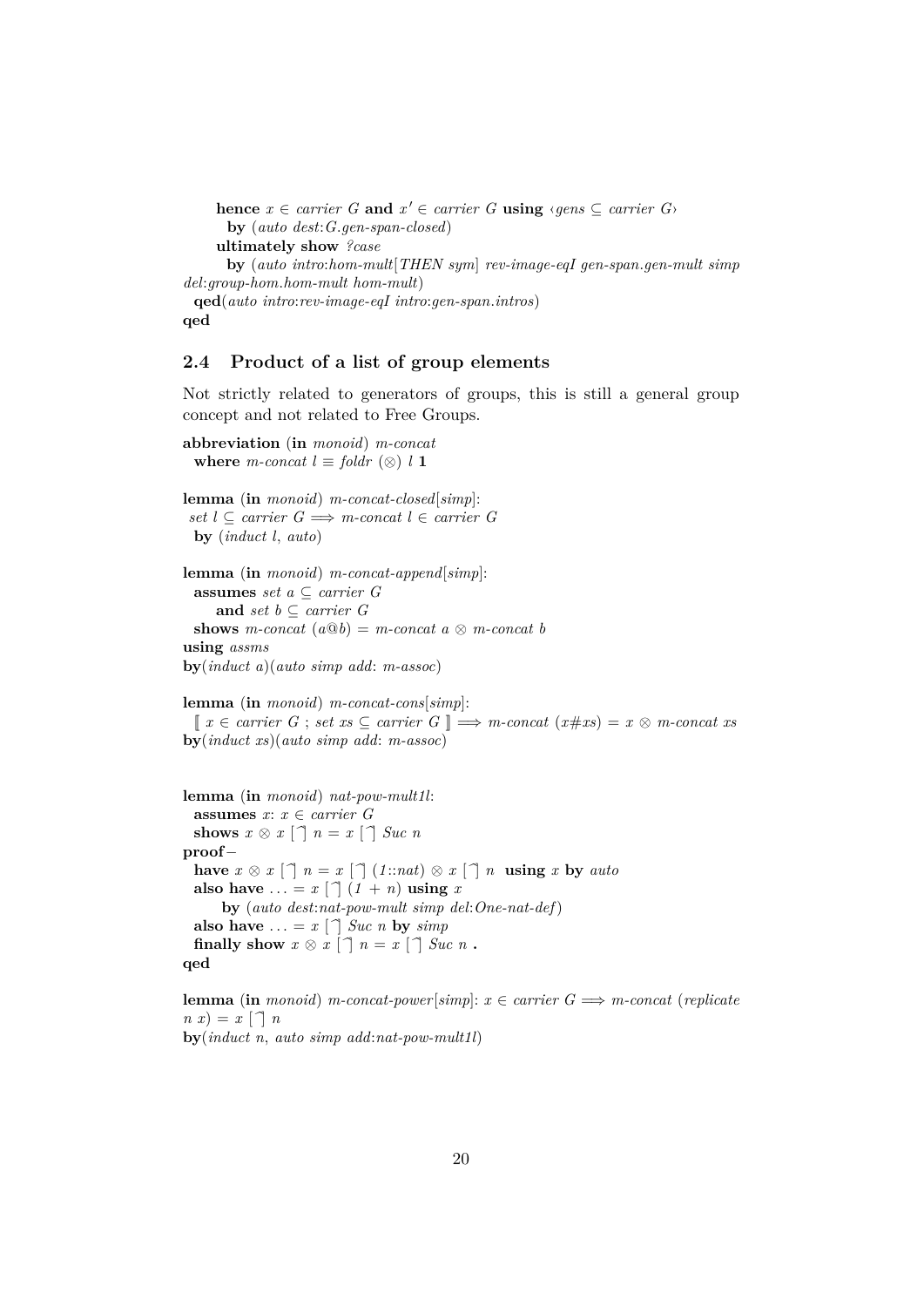#### <span id="page-20-0"></span>**2.5 Isomorphisms**

A nicer way of proving that something is a group homomorphism or isomorphism.

```
lemma group-homI[intro]:
 assumes range: h ' (carrier g1) \subseteq carrier g2
     and hom: ∀ x∈carrier g1. ∀ y∈carrier g1. h (x ⊗<sub><i>g1</sub> y) = h x ⊗<sub><i>g2</sub> h y</sub>
 shows h \in hom \{q1\}proof−
 have h \in \text{carrier } g1 \to \text{carrier } g2 using range by auto
 thus h \in hom g1 g2 using hom unfolding hom-def by auto
qed
lemma (in group-hom) hom-injI:
 assumes ∀ x∈carrier G. h x = 1H → x = 1G
 shows inj-on h (carrier G)
unfolding inj-on-def
proof(rule ballI, rule ballI, rule impI)
 fix x
 fix y
 assume x: x∈carrier G
    and y: y∈carrier G
    and h x = h y
 hence h(x \otimes inv y) = \mathbf{1}_H and x \otimes inv y \in carrier Gby auto
 with assms
 have x \otimes inv y = 1 by autothus x = y using x and yby(auto dest: G.inv-equality)
qed
lemma (in group-hom) group-hom-isoI:
 assumes inj1: \forall x \in carrier \ G. \ h \ x = \mathbf{1}_H \longrightarrow x = \mathbf{1}_Gand surj: h ' (carrier G) = carrier H
 shows h \in iso \ G \ Hproof−
 from inj1
 have inj-on h (carrier G)
   by(auto intro: hom-injI)
 hence bij: bij-betw h (carrier G) (carrier H)
   using surj unfolding bij-betw-def by auto
 thus ?thesis
   unfolding iso-def by auto
qed
lemma group-isoI[intro]:
 assumes G: group G
     and H: group H
     and inj1: ∀ x∈carrier G. h x = 1H → x = 1G
```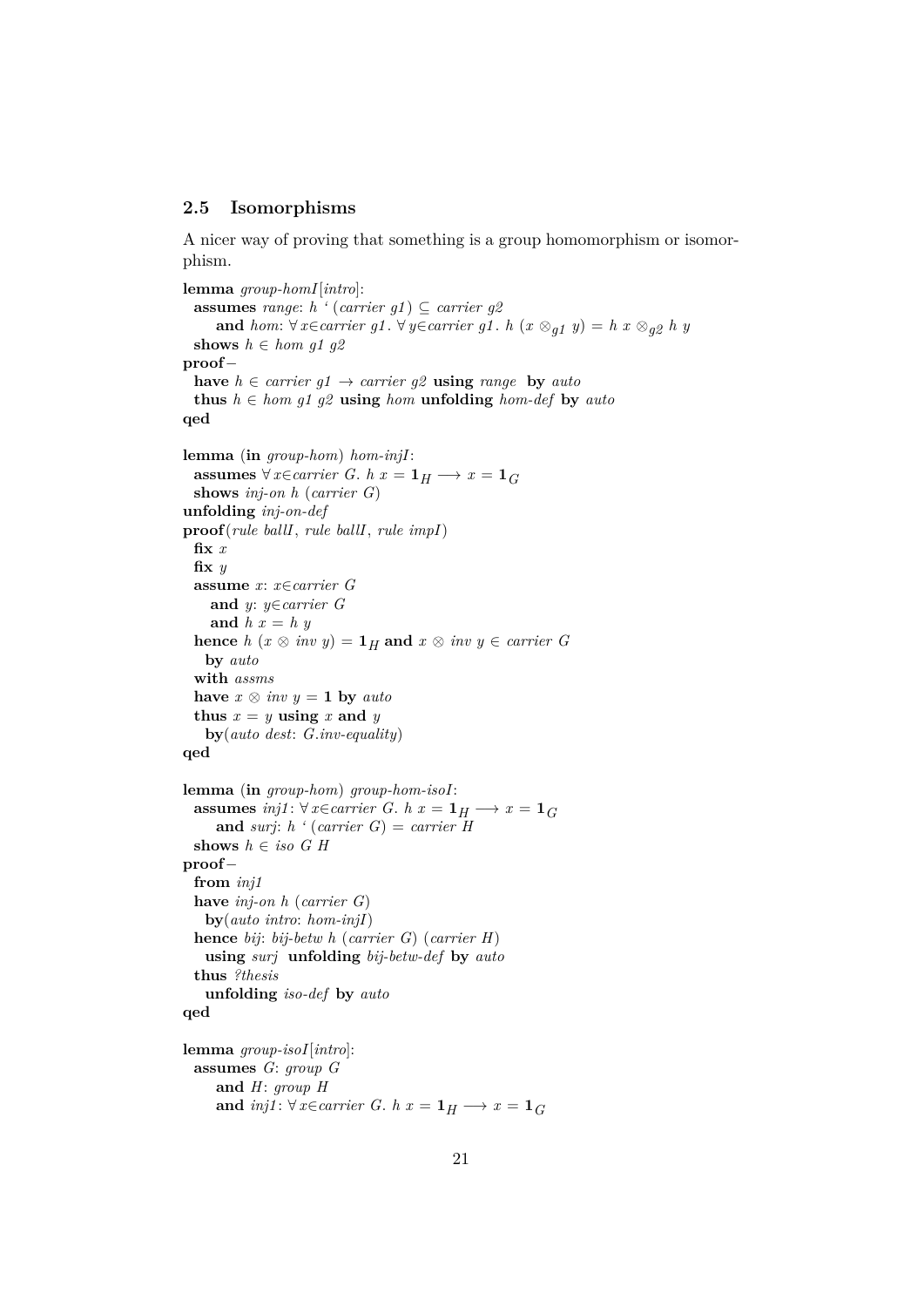```
and surj: h ' (carrier G) = carrier H
    and hom: ∀ x∈carrier G. ∀ y∈carrier G. h (x ⊗ G y) = h x ⊗ H h y
 shows h ∈ iso G H
proof−
 from surj
 have h \in carrier \ G \rightarrow carrier \ Hby auto
 then interpret group-hom G H h using G and H and hom
   by (auto intro!: group-hom.intro group-hom-axioms.intro)
 show ?thesis
 using assms unfolding hom-def by (auto intro: group-hom-isoI)
qed
end
```
# <span id="page-21-0"></span>**3 The Free Group**

```
theory FreeGroups
imports
  HOL−Algebra.Group
  Cancelation
  Generators
begin
```
Based on the work in *Free*−*Groups*.*Cancelation*, the free group is now easily defined over the set of fully canceled words with the corresponding operations.

### <span id="page-21-1"></span>**3.1 Inversion**

To define the inverse of a word, we first create a helper function that inverts a single generator, and show that it is self-inverse.

**definition** *inv1* ::  $'a \t q-i \Rightarrow 'a \t q-i$ **where** *inv1* = *apfst Not*

**lemma**  $inv1$ - $inv1$ :  $inv1 \circ inv1 = id$ **by** (*simp add*: *fun-eq-iff comp-def inv1-def*)

**lemmas** *inv1-inv1-simp* [*simp*] = *inv1-inv1* [*unfolded id-def* ]

**lemma**  $snd\text{-}inv1$ :  $snd \circ inv1 = snd$ **by**(*simp add*: *fun-eq-iff comp-def inv1-def*)

The inverse of a word is obtained by reversing the order of the generators and inverting each generator using *inv1*. Some properties of *inv-fg* are noted.

**definition**  $inv-fg :: 'a word-g-i \Rightarrow 'a word-g-i$ **where**  $inv-fg$   $l = rev$  (map  $inv1$  l)

**lemma** *cancelling-inf* [*simp*]: *canceling* (*inv1 a*) (*inv1 b*) = *canceling a b*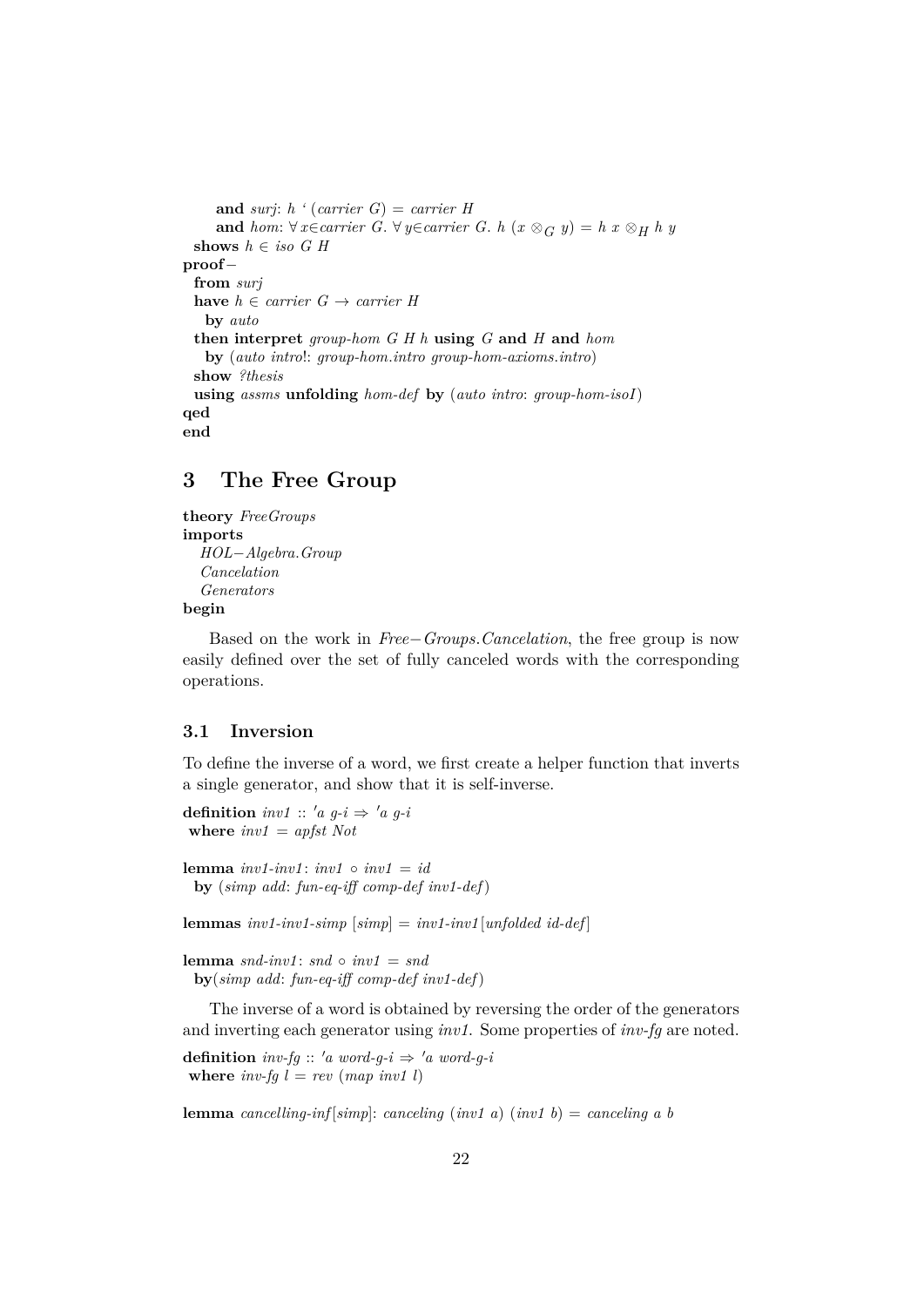**by**(*simp add*: *canceling-def inv1-def*) **lemma** *inv-idemp*: *inv-fg* (*inv-fg*  $l$ ) = *l* **by** (*auto simp add*:*inv-fg-def rev-map*) **lemma** *inv-fg-cancel: normalize*  $(l \otimes inv\text{-}fg l) = []$ **proof**(*induct l rule*:*rev-induct*) **case** *Nil* **thus** *?case* **by** (*auto simp add*: *inv-fg-def*) **next case** (*snoc x xs*) **have** *canceling x* (*inv1 x*) **by** (*simp add*:*inv1-def canceling-def*) **moreover let**  $?i = length xs$ **have** *Suc*  $?i < length xs + 1 + 1 + length xs$ **by** *auto* **moreover have**  $inv-fg$   $(xs \otimes [x]) = [inv1 \ x] \otimes inv-fg$  xs **by** (*auto simp add*:*inv-fg-def*) **ultimately have** *cancels-to-1-at* ?*i* (*xs*  $\mathcal{Q}$  [*x*]  $\mathcal{Q}$  (*inv-fg* (*xs*  $\mathcal{Q}$  [*x*]))) (*xs*  $\mathcal{Q}$  *inv-fg xs*) **by** (*auto simp add*:*cancels-to-1-at-def cancel-at-def nth-append*) **hence** *cancels-to-1* (*xs*  $\mathcal{Q}$  [*x*]  $\mathcal{Q}$  (*inv-fg* (*xs*  $\mathcal{Q}$  [*x*]))) (*xs*  $\mathcal{Q}$  *inv-fg xs*) **by** (*auto simp add*: *cancels-to-1-def*) **hence** *cancels-to* (*xs* @ [*x*] @ (*inv-fg* (*xs* @ [*x*]))) (*xs* @ *inv-fg xs*) **by** (*auto simp add*:*cancels-to-def*) **with**  $\langle normalize(xs \oplus (inv-fq xs))] = ||\rangle$ **show** normalize  $((xs \mathbb{Q}[x]) \mathbb{Q}(inv-fq(x\mathbb{Q}[x])) = []$ **by** *auto* **qed lemma** *inv-fg-cancel2*: *normalize* (*inv-fg*  $l \textcircled{a} l$ ) = [] **proof**− **have** *normalize* (*inv-fg*  $l \text{ } @$  *inv-fg* (*inv-fg*  $l$ )) =  $\parallel$  **by** (*rule inv-fg-cancel*) **thus** *normalize* (*inv-fg*  $l \text{ } @$   $l$ ) =  $\parallel$  **by** (*simp add: inv-idemp*) **qed lemma** *canceled-rev*: **assumes** *canceled l* **shows** *canceled* (*rev l*) **proof**(*rule ccontr*) **assume** ¬*canceled* (*rev l*) **hence** *Domainp cancels-to-1* (*rev l*) **by** (*simp add*: *canceled-def*) **then obtain**  $l'$  where *cancels-to-1* (*rev l*)  $l'$  by *auto* 

**then obtain** *i* **where** *cancels-to-1-at i* (*rev l*) *l* <sup>0</sup> **by** (*auto simp add*:*cancels-to-1-def*) **hence** *Suc i* < *length* (*rev l*) **and** *canceling* (*rev l* ! *i*) (*rev l* ! *Suc i*)

**by** (*auto simp add*:*cancels-to-1-at-def*) **let**  $?x = length l - i - 2$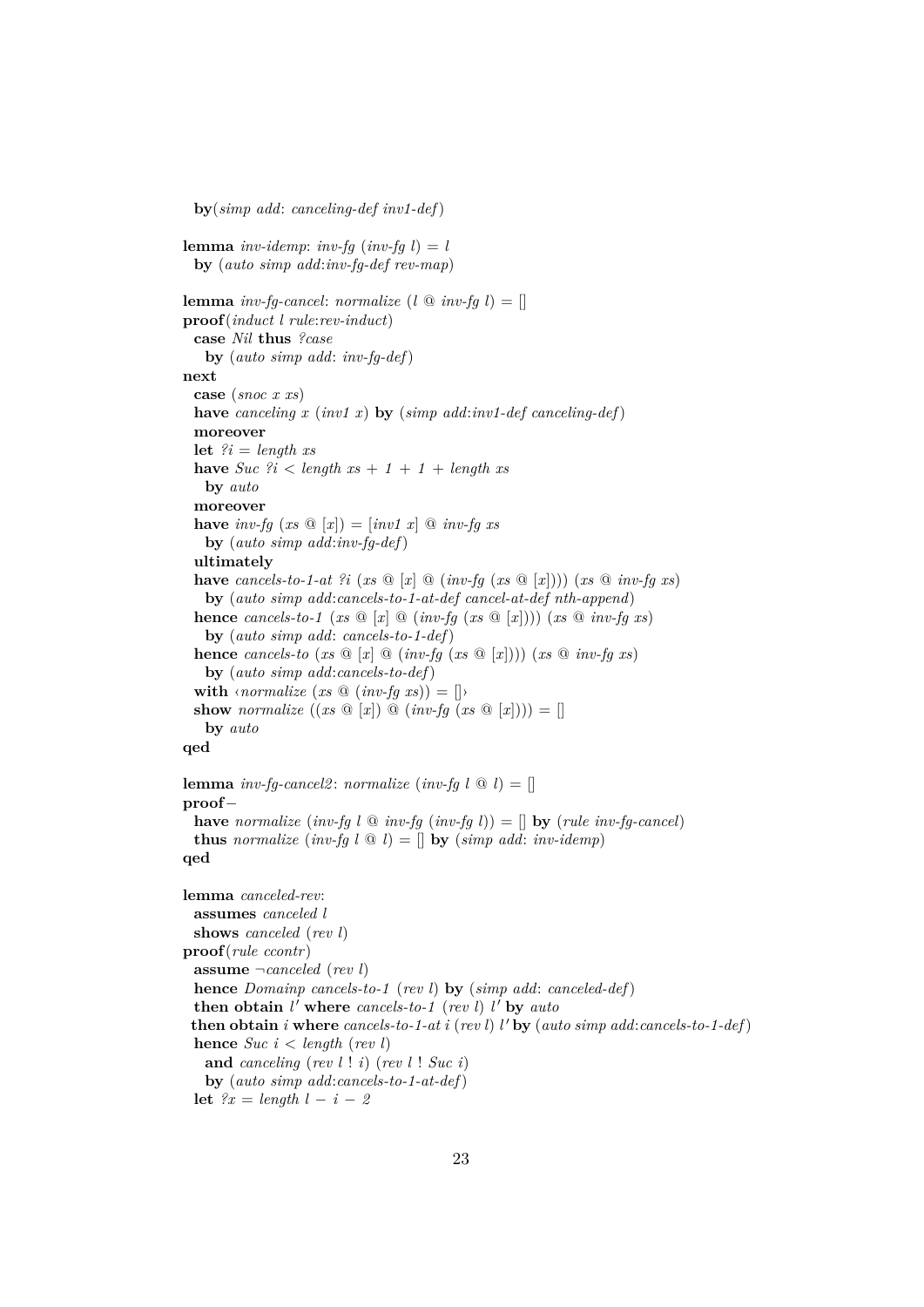```
from \langle \textit{Suc } i \rangle \langle \textit{length } (\textit{rev } l) \ranglehave Suc ?x < length l by auto
  moreover
  from \langle \textit{Suc } i \rangle \langle \textit{length } (\textit{rev } l) \ranglehave i < length l and length l - Suc i = Suc(length l - Suc(Suc i)) by auto
  hence rev \, l \, ! \, i = l \, ! \, Suc \, ?x and rev \, l \, ! \, Suc \, i = l \, ! \, ?xby (auto simp add: rev-nth map-nth)
  with \langle \text{cancellation} \, (rev \, l \, ! \, i) \, (rev \, l \, ! \, Suc \, i) \ranglehave canceling (l ! Suc ?x) (l ! ?x) by auto
  hence canceling (l! ?x) (l! Suc ?x) by (\text{rule cancel-sym})hence canceling (l! ?x) (l! Suc ?x) by simpultimately
  have cancels-to-1-at ?x l (cancel-at ?x l)
    by (auto simp add:cancels-to-1-at-def)
  hence cancels-to-1 l (cancel-at ?x l)
    by (auto simp add:cancels-to-1-def)
  hence ¬canceled l
    by (auto simp add:canceled-def)
  with ‹canceled l› show False by contradiction
qed
```

```
lemma inv-fg-closure1 :
 assumes canceled l
 shows canceled (inv-fg l)
unfolding inv-fg-def and inv1-def and apfst-def
proof−
 have inj Not by (auto intro:injI)
 moreover
 have inj-on id (snd ' set l) by auto
 ultimately
 have canceled (map (map-prod Not id) l)
   using ‹canceled l›
   by −(rule rename-gens-canceled)
 thus canceled (rev (map (map-prod Not id) l)) by (rule canceled-rev)
qed
```

```
lemma inv-fg-closure2 :
 l ∈ lists (UNIV × gens) \implies inv-fg l ∈ lists (UNIV × gens)
 by (auto iff :lists-eq-set simp add:inv1-def inv-fg-def)
```
## <span id="page-23-0"></span>**3.2 The definition**

Finally, we can define the Free Group over a set of generators, and show that it is indeed a group.

**definition** *free-group* :: 'a set => ((*bool* \* 'a) *list*) *monoid* ( $\mathcal{F}$ 1) **where**  $\mathcal{F}_{gens} \equiv \emptyset$  $\alpha$ *carrier* = {*l*∈*lists* (*UNIV* × *gens*). *canceled l* },  $mult = \lambda x y$ *. normalize*  $(x \otimes y)$ *,*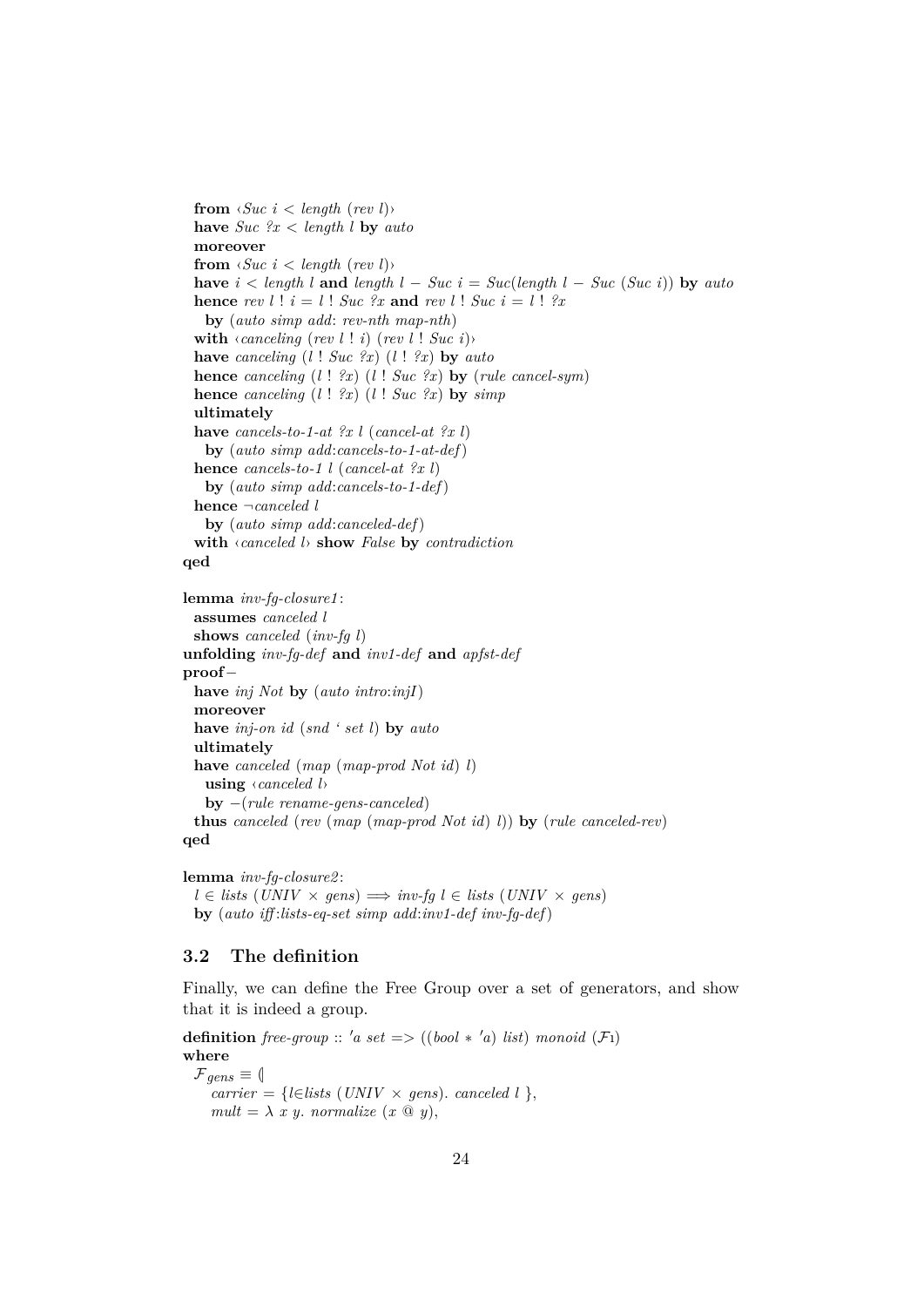```
one = []
```
|)

```
lemma occuring-gens-in-element:
  x \in carrier \mathcal{F}_{gens} \Longrightarrow x \in lists \ (UNIV \times gens)by(auto simp add:free-group-def)
theorem free-group-is-group: group \mathcal{F}_{gens}proof
 fix x y
  assume x \in carrier \mathcal{F}_{gens} hence x: x \in lists \ (UNIV \times gens) by
   (rule occuring-gens-in-element)
  assume y \in carrier \mathcal{F}_{gens} hence y: y \in lists \ (UNIV \times gens) by
    (rule occuring-gens-in-element)
  from x and y
  have x \otimes_{\mathcal{F}^{qens}} y \in \text{lists} (\text{UNIV} \times \text{gens})by (auto intro!: normalize-preserves-generators simp add:free-group-def ap-
pend-in-lists-conv)
  thus x \otimes_{\mathcal{F}^{qens}} y \in carrier \mathcal{F}_{gens}by (auto simp add:free-group-def)
next
  fix x y z
 have cancels-to (x \otimes y) (normalize (x \otimes (y::'a word-g-i)))
  and cancels-to z (z::'a word-g-i)
    by auto
  hence normalize (normalize (x \oplus y) \oplus z) = normalize ((x \oplus y) \oplus z)
    by (rule normalize-append-cancel-to[THEN sym])
  also
  have ... = normalize (x \oplus (y \oplus z)) by auto
  also
  have cancels-to (y \t Q z) (normalize (y \t Q (z::'a word-q-i)))
  and cancels-to x (x::'a word-g-i)
    by auto
  hence normalize (x \oplus (y \oplus z)) = normalize(x \oplus normalize(y \oplus z))by −(rule normalize-append-cancel-to)
  finally
  show x \otimes_{\mathcal{F}^{qens}} y \otimes_{\mathcal{F}^{qens}} z =x ⊗\mathcal{F}_{gens} (y ⊗\mathcal{F}_{gens} z)
    by (auto simp add:free-group-def)
next
 show 1_{\mathcal{F}_{gens}} \in carrier \mathcal{F}_{gens}by (auto simp add:free-group-def)
next
  fix x
  assume x \in carrier \mathcal{F}_{gens}thus 1_{F \text{gens}} \otimes_{F \text{gens}} x = xby (auto simp add:free-group-def)
```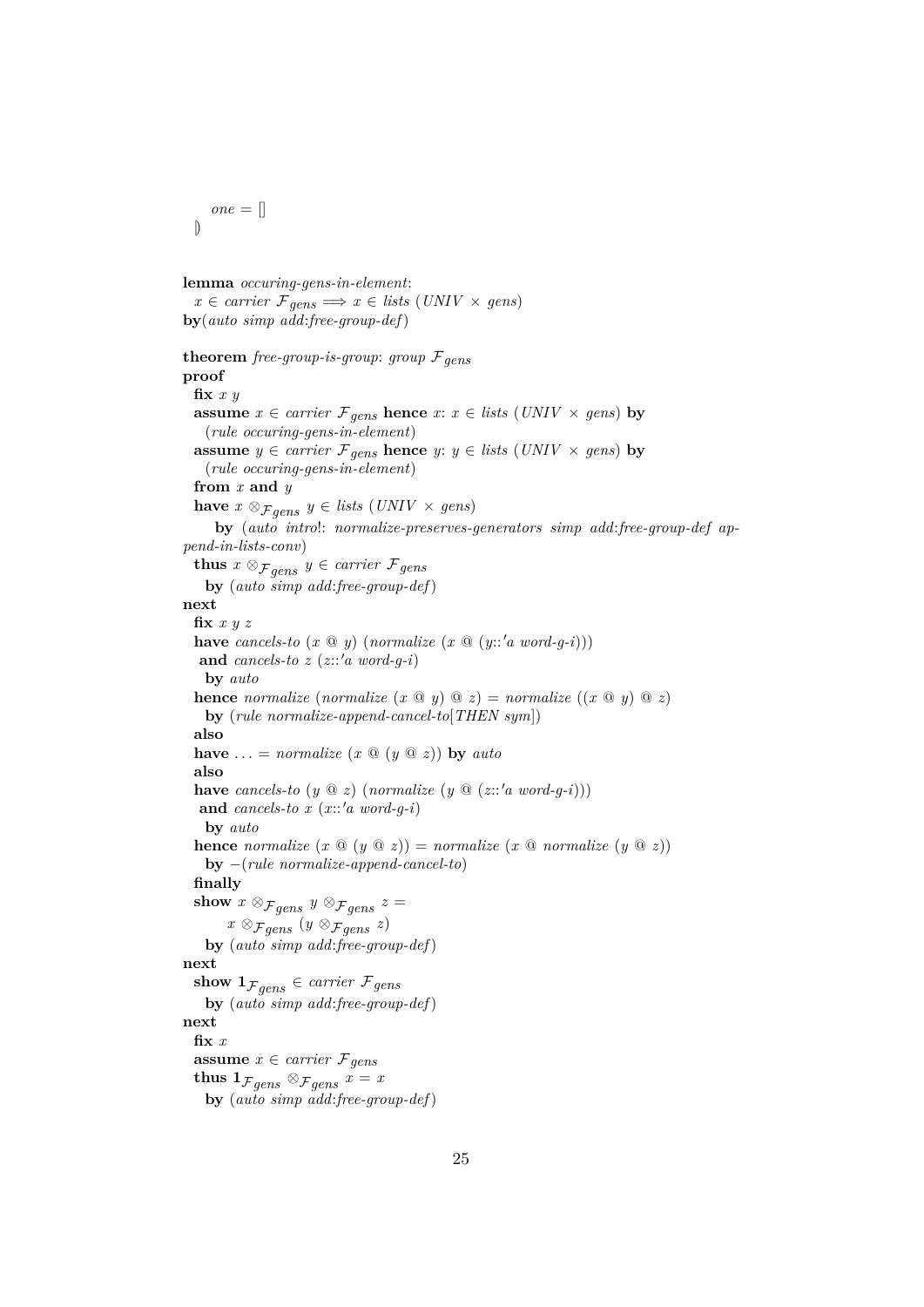**next fix** *x* **assume**  $x \in carrier \mathcal{F}{}_{gens}$ **thus**  $x \otimes_{\mathcal{F}gens} \mathbf{1}_{\mathcal{F}gens} = x$ **by** (*auto simp add*:*free-group-def*) **next** show *carrier*  $\mathcal{F}_{gens} \subseteq$  *Units*  $\mathcal{F}_{gens}$ **proof** (*simp add*:*free-group-def Units-def* , *rule subsetI*)  $\mathbf{fix}$   $x :: 'a$  word-g-i **let**  $\mathscr{L}x' = inv-fq x$ **assume** *x* ∈ {*y*∈*lists*(*UNIV*×*gens*). *canceled y*} **hence**  $?x' ∈ lists(UNIV×gens) ∧ canceled ?x'$ **by** (*auto elim*:*inv-fg-closure1 simp add*:*inv-fg-closure2* ) **moreover have** *normalize*  $($ *l* $x' \t Q x) = []$ **and** *normalize*  $(x \otimes \hat{y}) = [$ **by** (*auto simp add*:*inv-fg-cancel inv-fg-cancel2* ) **ultimately have**  $\exists y$ . *y* ∈ *lists* (*UNIV* × *gens*) ∧ *canceled y* ∧ *normalize*  $(y \otimes x) = [ \lambda \text{ normalize } (x \otimes y) = [ \lambda \text{ normalize } (x \otimes y)]$ **by** *auto* **with**  $\langle x \in \{y \in \text{lists}(\text{UNIV} \times \text{gens})\rangle$ . *canceled*  $y\}$ **show**  $x \in \{y \in \text{lists } (\text{UNIV} \times \text{gens})\}.$  *canceled y* ∧ (∃ *x*. *x* ∈ *lists* (*UNIV* × *gens*) ∧ *canceled x* ∧ *normalize*  $(x \otimes y) = [ \mid \wedge \text{ normalize } (y \otimes x) = [ \mid \mid \}$ **by** *auto* **qed qed**

```
lemma inv-is-inv-fg[simp]:
```
 $x \in carrier \mathcal{F}_{gens} \Longrightarrow inv_{\mathcal{F}_{gens}} x = inv_{\mathcal{F}_{g}} x$ **by** (*rule group*.*inv-equality*,*auto simp add*:*free-group-is-group*,*auto simp add*: *free-group-def inv-fg-cancel inv-fg-cancel2 inv-fg-closure1 inv-fg-closure2* )

#### <span id="page-25-0"></span>**3.3 The universal property**

Free Groups are important due to their universal property: Every map of the set of generators to another group can be extended uniquely to an homomorphism from the Free Group.

**definition** *insert* (ι) **where**  $\iota$   $g = [(False, g)]$ **lemma** *insert-closed*:  $g \in \text{gens} \Longrightarrow \iota \ g \in \text{carrier } \mathcal{F}_{\text{gens}}$ 

**by** (*auto simp add*:*insert-def free-group-def*)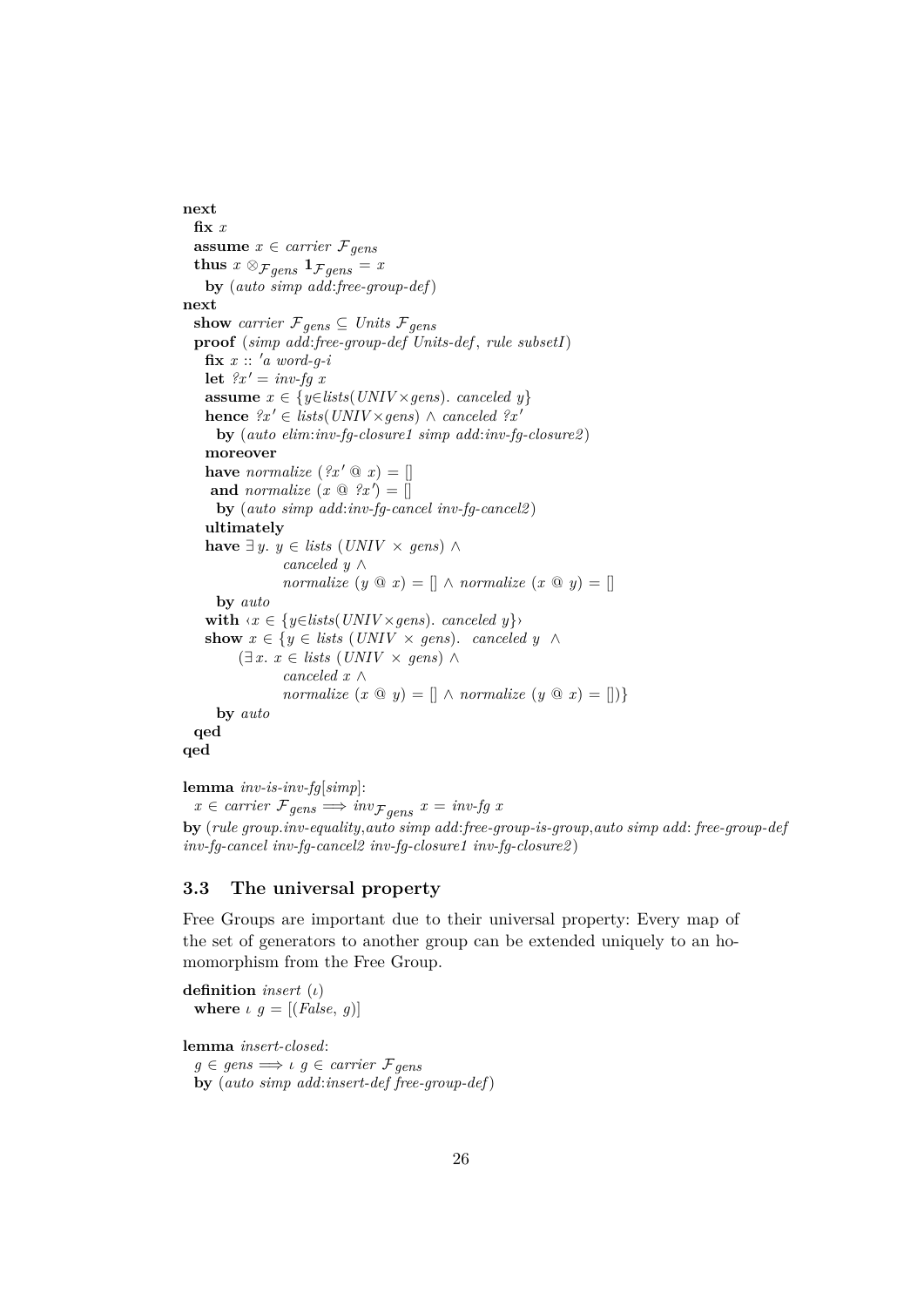**definition** (**in** *group*) *lift-gi* where  $\text{lift-gi } f \text{ gi} = (\text{if } \text{fst } \text{gi } \text{ then } \text{inv } (f \text{ (snd } \text{gi})) \text{ else } f \text{ (snd } \text{gi})$ **lemma** (**in** *group*) *lift-gi-closed*: **assumes**  $cl: f \in qens \rightarrow carrier \ G$ **and** *snd gi* ∈ *gens* **shows** *lift-qi*  $f$  *qi*  $\in$  *carrier G* **using** *assms* **by** (*auto simp add*:*lift-gi-def*) **definition** (**in** *group*) *lift* **where** *lift*  $f w = m\text{-}concat \ (map \ (lift\text{-}gi \ f) \ w)$ **lemma** (**in** *group*) *lift-nil*[*simp*]: *lift f*  $\vert\vert = 1$ **by** (*auto simp add*:*lift-def*) **lemma** (**in** *group*) *lift-closed*[*simp*]: **assumes**  $cl: f \in \text{gens} \rightarrow \text{carrier } G$ and  $x \in \text{lists (UNIV} \times \text{gens)}$ **shows** *lift*  $f x \in carrier \ G$ **proof**− **have** *set* (*map* (*lift-gi f*) *x*) ⊆ *carrier G* **using**  $\langle x \in \text{lists} \left( \text{UNIV} \times \text{gens} \right) \rangle$ **by** (*auto simp add*:*lift-gi-closed*[*OF cl*]) **thus** *lift*  $f x \in carrier \ G$ **by** (*auto simp add*:*lift-def*) **qed lemma** (**in** *group*) *lift-append*[*simp*]: **assumes**  $cl: f \in qens \rightarrow carrier \ G$ and  $x \in \text{lists}$  (*UNIV* × *gens*) **and**  $y \in \text{lists (UNIV} \times \text{gens)}$ **shows** *lift*  $f(x \oplus y) = \text{lift } f(x \otimes \text{ lift } f(y)$ **proof**− **from**  $\langle x \in \text{lists} \ ( \text{UNIV} \times \text{gens} \rangle \rangle$ **have** *set* (*map snd x*)  $\subseteq$  *gens* **by** *auto* **hence** *set* (*map* (*lift-gi f*) *x*) ⊆ *carrier G* **by** (*induct x*)(*auto simp add*:*lift-gi-closed*[*OF cl*]) **moreover from**  $\langle y \in \text{lists} \ ( \text{UNIV} \times \text{qens} ) \rangle$ **have** *set* (*map snd y*)  $\subseteq$  *gens* **by** *auto* **hence** *set* (*map* (*lift-gif*) *y*) ⊆ *carrier G* **by** (*induct y*)(*auto simp add*:*lift-gi-closed*[*OF cl*]) **ultimately show** *lift*  $f(x \oplus y) = \text{lift } f(x) \otimes \text{ lift } f(y)$ **by** (*auto simp add*:*lift-def m-assoc simp del*:*set-map foldr-append*) **qed**

**lemma** (**in** *group*) *lift-cancels-to*: **assumes** *cancels-to x y*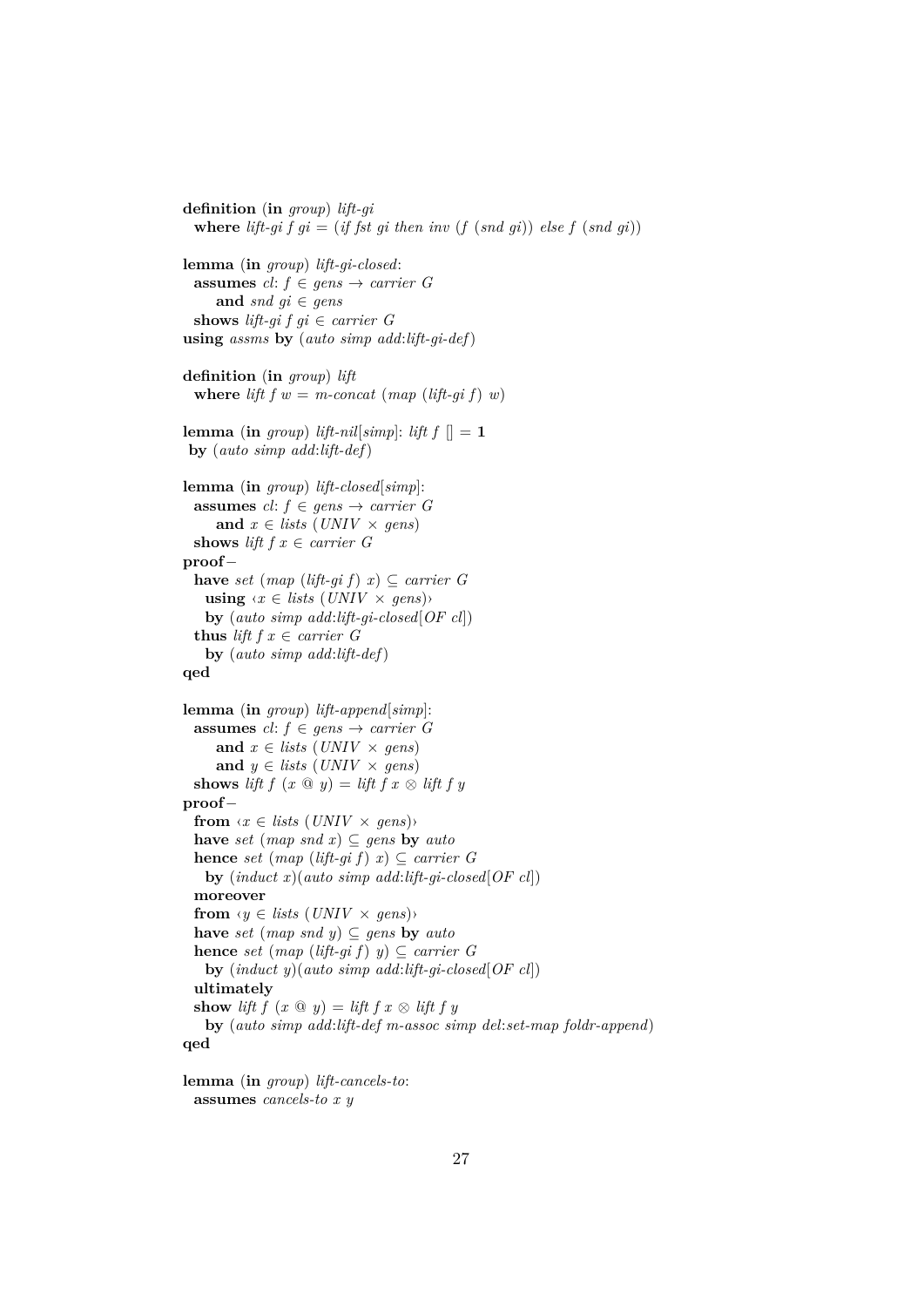**and**  $x \in \text{lists (UNIV} \times \text{gens)}$ **and**  $cl: f \in \text{gens} \rightarrow \text{carrier } G$ **shows** *lift*  $f x = l$ *ift*  $f y$ **using** *assms* **unfolding** *cancels-to-def* **proof**(*induct rule*:*rtranclp-induct*) **case** (*step y z*) **from**  $\langle \textit{cancels-to-1}^{\ast \ast} \ x \ y \rangle$ **and**  $\langle x \in \text{lists} \ ( \text{UNIV} \times \text{gens} ) \rangle$ **have**  $y \in \text{lists}$  (*UNIV*  $\times$  *gens*) **by** −(*rule cancels-to-preserves-generators*, *simp add*:*cancels-to-def*) **hence** *lift*  $f x = l$ *ift*  $f y$ **using** *step* **by** *auto* **also from**  $\langle \textit{cancels-to-1} | y z \rangle$ **obtain** *ys1 y1 y2 ys2* **where** *y*:  $y = ys1 \text{ @ } y1 \text{ # } y2 \text{ # } ys2$ and  $z = ys1$  @  $ys2$ **and** *canceling y1 y2* **by** (*rule cancels-to-1-unfold*) **have** *lift f*  $y = \text{lift } f \text{ (} y \text{ s1 } \text{ @ } [y1] \text{ @ } [y2] \text{ @ } y \text{ s2})$ **using** *y* **by** *simp* **also from** *y* **and** *cl* **and**  $\langle y \in \text{lists } (\text{UNIV} \times \text{gens}) \rangle$ **have** *lift f* ( $ys1 \text{ } @ [y1] \text{ } @ [y2] \text{ } @ ys2)$ = *lift f ys1* ⊗ (*lift f* [*y1* ] ⊗ *lift f* [*y2* ]) ⊗ *lift f ys2* **by** (*auto intro*:*lift-append*[*OF cl*] *simp del*: *append-Cons simp add*:*m-assoc iff* :*lists-eq-set*) **also from** *cl*[*THEN funcset-image*] **and** *y* **and**  $\langle y \in \text{lists } (\text{UNIV} \times \text{gens}) \rangle$ **and** ‹*canceling y1 y2* › **have** (*lift f*  $[y1] \otimes \text{lift } f[y2]$ ) = 1 **by** (*auto simp add*:*lift-def lift-gi-def canceling-def iff* :*lists-eq-set*) **hence** *lift f ys1* ⊗ (*lift f*  $[y1]$  ⊗ *lift f*  $[y2]$ ) ⊗ *lift f ys2* = *lift f ys1* ⊗ 1 ⊗ *lift f ys2* **by** *simp* **also from** *y* **and**  $\langle y \in \text{lists } (\text{UNIV} \times \text{gens}) \rangle$ **and** *cl* **have** *lift f ys1* ⊗ **1** ⊗ *lift f ys2* = *lift f (ys1* ◎ *ys2*) **by** (*auto intro*:*lift-append iff* :*lists-eq-set*) **also from**  $\langle z = ys1 \text{ } \textcircled{u} \text{ } ys2 \rangle$ **have** *lift f* (*ys1*  $\omega$  *ys2*) = *lift f z* **by** *simp* **finally show** *lift*  $f x = l$ *ift*  $f z$ . **qed** *auto*

**lemma** (**in** *group*) *lift-is-hom*: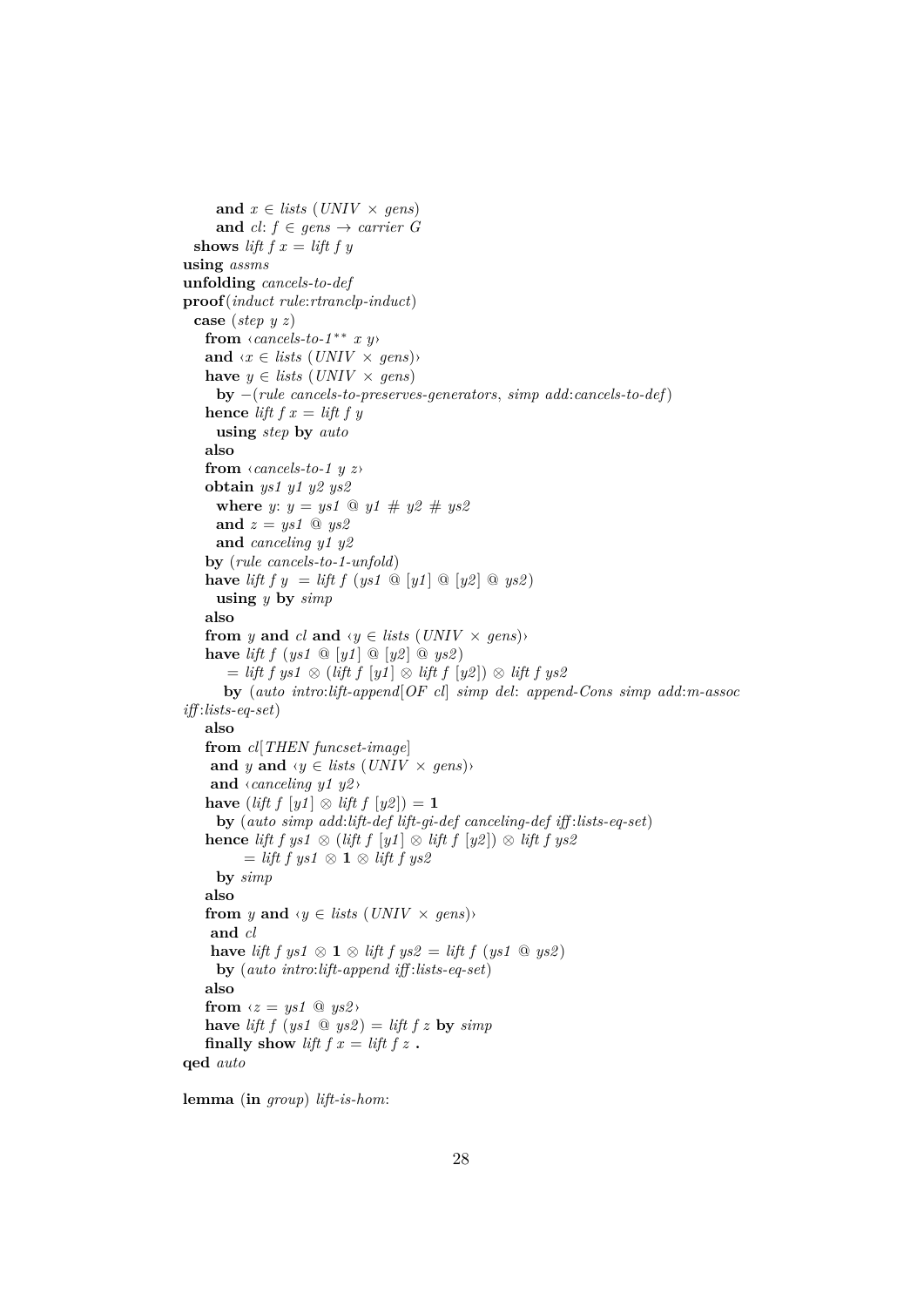```
assumes cl: f \in \text{gens} \rightarrow \text{carrier } Gshows lift f \in hom \mathcal{F}_{gens} Gproof−
  {
    fix x
    assume x \in carrier \mathcal{F}_{gens}hence x \in \text{lists} (UNIV \times gens)
       unfolding free-group-def by simp
    hence lift f x \in carrier \ Gby (induct x, auto simp add:lift-def lift-gi-closed[OF cl])
  }
  moreover
  { fix x
    assume x \in carrier \mathcal{F}_{gens}fix y
    assume y \in carrier \mathcal{F}_{gens}from \langle x \in \text{carrier } \mathcal{F}_{gens} \rangle and \langle y \in \text{carrier } \mathcal{F}_{gens} \ranglehave x \in \text{lists (UNIV} \times \text{gens)} and y \in \text{lists (UNIV} \times \text{gens)}by (auto simp add:free-group-def)
    have cancels-to (x \t Q y) (normalize (x \t Q y)) by simp
    from \langle x \in \text{lists } (\text{UNIV} \times \text{gens}) \rangle and \langle y \in \text{lists } (\text{UNIV} \times \text{gens}) \rangleand lift-cancels-to<sup>[</sup>THEN sym, OF \langle cancels-to (x \t Q y) (normalize (x \t Q y))\rangle]
and cl
    have lift f (x \otimes_{\mathcal{F}gens} y) = \text{lift } f(x \otimes y)by (auto simp add:free-group-def iff :lists-eq-set)
    also
    from \langle x \in \text{lists } (\text{UNIV} \times \text{gens}) \rangle and \langle y \in \text{lists } (\text{UNIV} \times \text{gens}) \rangle and cl
    have lift f(x \oplus y) = \text{lift } f(x) \otimes \text{lift } f(y)by simp
    finally
    have lift f (x \otimes_{\mathcal{F}gens} y) = \text{lift } f x \otimes \text{ lift } f y.
  }
  ultimately
  show lift f \in hom \mathcal{F}_{gens} G
    by auto
qed
lemma gens-span-free-group:
shows \langle \iota \, 'gens \rangle_{F \, dens} = carrier \, F \, genesproof
  interpret group \mathcal{F}_{gens} by (rule free-group-is-group)
  show \langle \iota ' gens\rangle_{\mathcal{F}gens} \subseteq carrier \mathcal{F}gensby(rule gen-span-closed, auto simp add:insert-def free-group-def)
  show carrier \mathcal{F}_{gens} \subseteq \langle \iota ' gens) \mathcal{F}_{gens}proof
    fix x
```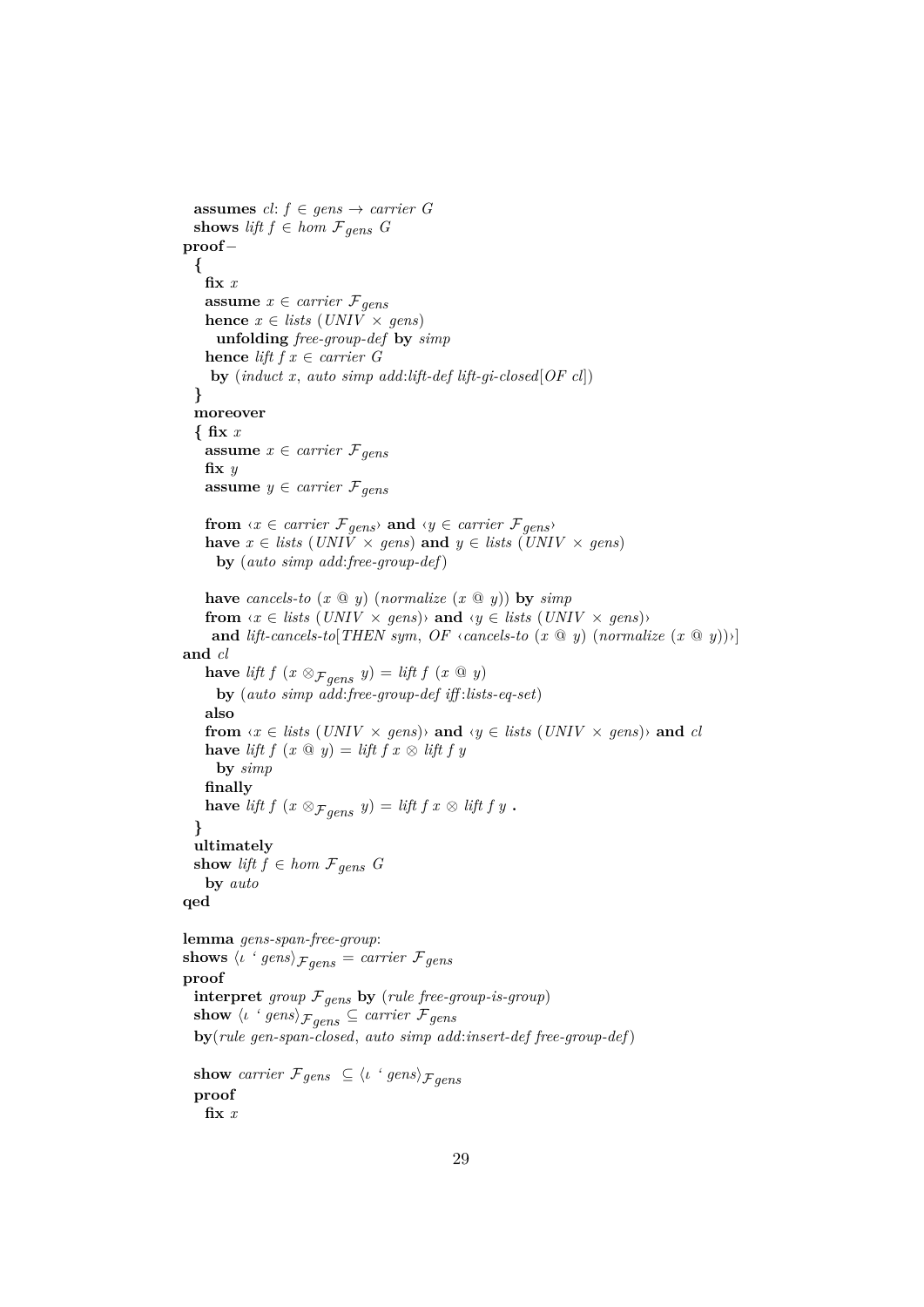**show**  $x \in carrier \mathcal{F}{}_{gens} \Longrightarrow x \in \langle \iota \land gens \rangle_{\mathcal{F}{}_{gens}}$ **proof**(*induct x*) **case** *Nil* **have** *one*  $\mathcal{F}_{gens} \in \langle \iota \, \land \, \mathit{gens} \rangle_{\mathcal{F}_{gens}}$ **by** *simp* **thus**  $[\ ] \in \langle \iota \, \land \, \text{gens} \rangle_{\mathcal{F} \text{gens}}$ **by** (*simp add*:*free-group-def*) **next case** (*Cons a x*) **from**  $\langle a \# x \in carrier \mathcal{F}_{gens} \rangle$ **have**  $x \in carrier \mathcal{F}_{gens}$ **by** (*auto intro*:*cons-canceled simp add*:*free-group-def*) **hence**  $x \in \langle \iota \, 'gens \rangle_{\mathcal{F}gens}$ **using** *Cons* **by** *simp* **moreover from**  $\langle a \# x \in carrier \mathcal{F}_{gens} \rangle$ **have** *snd*  $a \in q$ *ens* **by** (*auto simp add*:*free-group-def*) **hence** *isa*:  $\iota$  (*snd a*)  $\in$   $\langle \iota$  *' gens*)  $\mathcal{F}_{gens}$ **by** (*auto simp add*:*insert-def intro*:*gen-gens*) **have**  $[a] \in \langle \iota \, 'gens \rangle_{\mathcal{F}gens}$ **proof**(*cases fst a*) **case** *False* **hence**  $[a] = \iota$  (*snd a*) **by** (*cases a, auto simp add:insert-def*) **with** *isa* **show**  $[a] \in \langle \iota \, 'gens \rangle_{F \, qens}$  **by**  $simp$ **next case** *True* **from**  $\langle$ *snd*  $a \in \text{gens}$ **have**  $\iota$  (*snd a*)  $\in$  *carrier*  $\mathcal{F}_{gens}$ **by** (*auto simp add*:*free-group-def insert-def*) **with** *True* **have**  $[a] = inv_{\mathcal{F}gens} ( \iota (snd \ a) )$ **by** (*cases a*, *auto simp add*:*insert-def inv-fg-def inv1-def*) **moreover from** *isa* **have**  $inv_{\mathcal{F}gens}$  (*ι* (*snd a*))  $\in$  {*ι ' gens*} $_{\mathcal{F}gens}$ **by** (*auto intro*:*gen-inv*) **ultimately show**  $[a] \in \langle \iota \, 'gens \rangle_{\mathcal{F}_{gens}}$ **by** *simp* **qed ultimately have** *mult*  $\mathcal{F}_{gens}$  [*a*]  $x \in \langle \iota \, \land \, \mathcal{F}_{gens} \rangle_{\mathcal{F}gens}$ **by** (*auto intro*:*gen-mult*) **with**  $\langle a \# x \in carrier \; \mathcal{F}_{gens} \rangle$ **show**  $a \# x \in \langle \iota \, 'gens \rangle_{\mathcal{F}gens}$  **by** (*simp add:free-group-def*)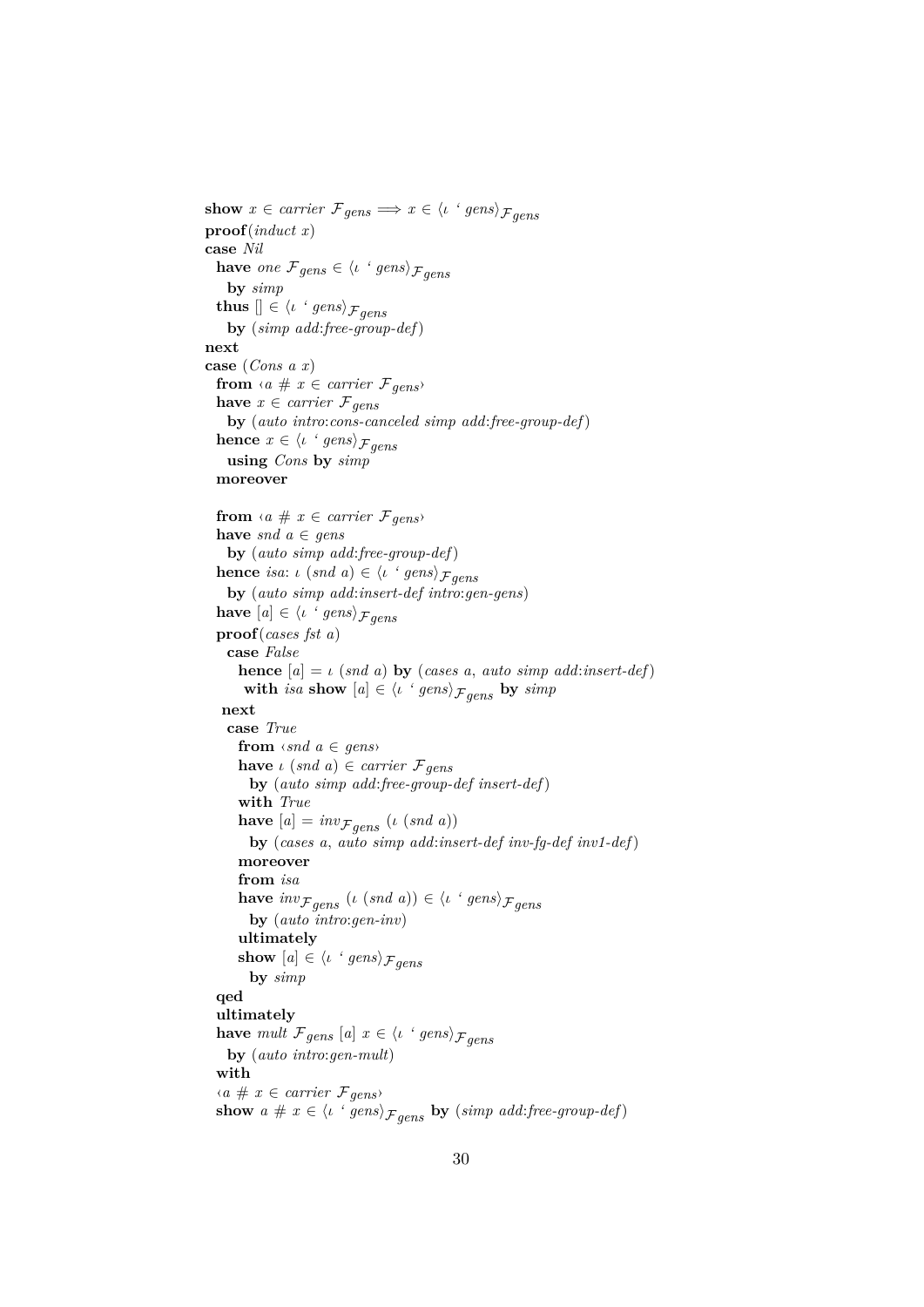```
qed
  qed
qed
lemma (in group) lift-is-unique:
  assumes group G
 and cl: f \in qens \rightarrow carrier \ Gand h \in hom \mathcal{F}_{gens} G
 and \forall g \in gens. h (\iota g) = f gshows ∀ x ∈ carrier \mathcal{F}_{gens}. h x = lift f x
unfolding gens-span-free-group[THEN sym]
\mathbf{proof}(\textit{rule hom-unique-on-span[} of \mathcal{F} \textit{gens } G])show group \mathcal{F}_{gens} by (rule free-group-is-group)
next
  show group G by fact
next
  show \iota ' gens \subseteq carrier \mathcal{F}_{gens}by(auto intro:insert-closed)
next
  show h \in hom \mathcal{F}_{gens} G by factnext
  show lift f \in hom \mathcal{F}_{gens} G by (rule lift-is-hom[OF \; cl])
next
  from \forall g \in gens. h (\iota g) = f g \land \textbf{and} \text{ } cl[THEN funcset-image]show \forall g \in \iota ' gens. h g = \text{lift } f gby(auto simp add:insert-def lift-def lift-gi-def)
qed
```
**end**

# <span id="page-30-0"></span>**4 The Unit Group**

```
theory UnitGroup
imports
  HOL−Algebra.Group
  Generators
begin
```
There is, up to isomorphisms, only one group with one element.

```
definition unit-group :: unit monoid
where
  unit-group \equiv (carrier = UNIV ,
    mult = \lambda x y. (),
    one = ()|)
```
**theorem** *unit-group-is-group*: *group unit-group* **by** (*rule groupI*, *auto simp add*:*unit-group-def*)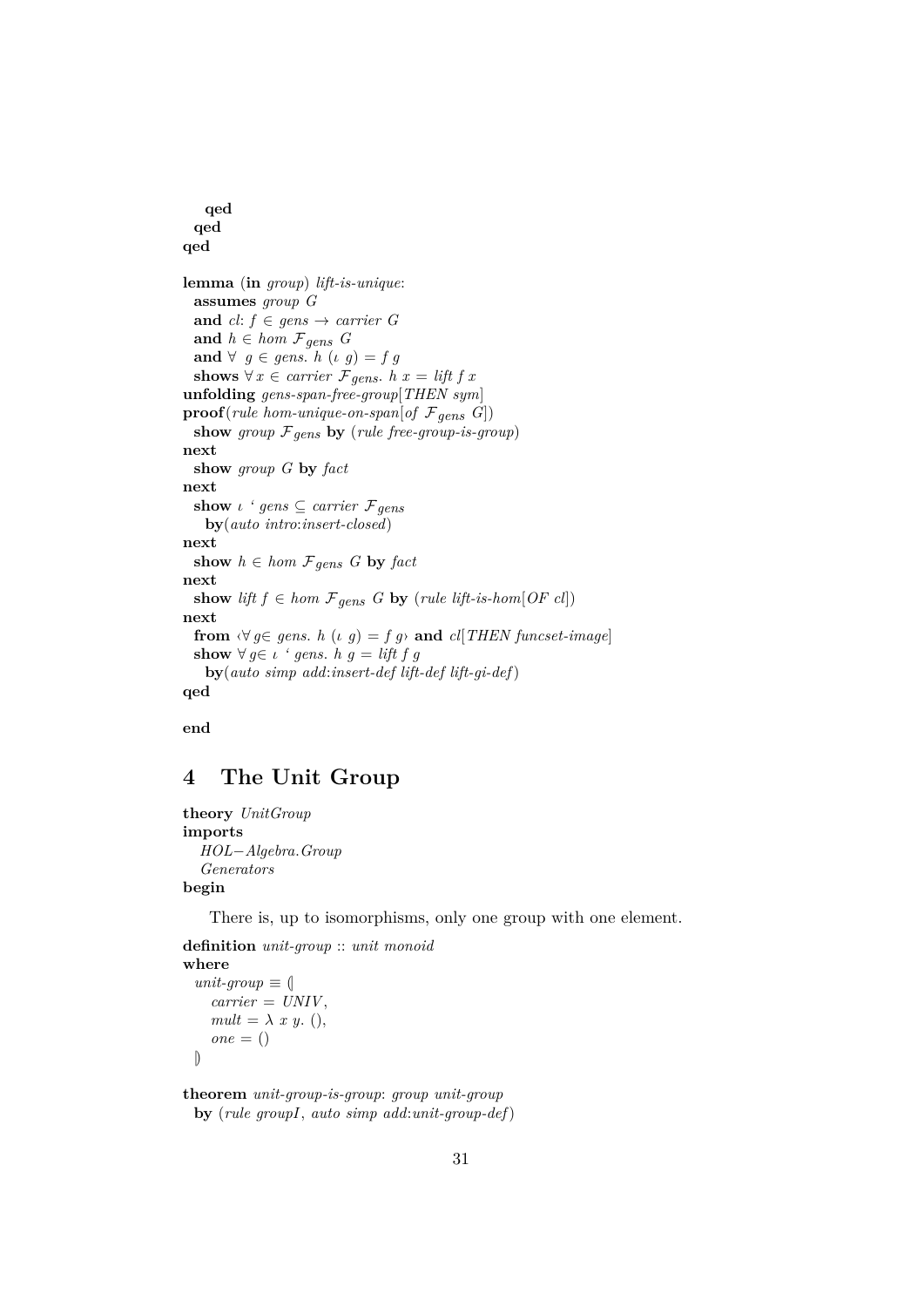**theorem** (**in** *group*) *unit-group-unique*: **assumes** *card* (*carrier G*) = 1 **shows**  $∃$  *h*. *h* ∈ *iso G unit-group* **proof**− **from** *assms* **obtain** *x* **where** *carrier*  $G = \{x\}$  **by** (*auto dest: card-eq-SucD*) **hence**  $(\lambda x.)(\lambda) \in iso \ G \ unit-group$ **by** −(*rule group-isoI*, *auto simp add*:*unit-group-is-group is-group*, *simp add*:*unit-group-def*) **thus** *?thesis* **by** *auto* **qed end**

**theory** *C2* **imports** *HOL*−*Algebra*.*Group* **begin**

# <span id="page-31-0"></span>**5 The group C2**

The two-element group is defined over the set of boolean values. This allows to use the equality of boolean values as the group operation.

```
definition C2
 where C2 = \int \text{carrier} = \text{UNIV}, \text{mult} = (=), \text{ one} = \text{True} \uparrowlemma [simp]: (\otimes_{C2}) = (=)unfolding C2-def by simp
lemma [simp]: 1C2 = Trueunfolding C2-def by simp
lemma [simp]: carrier C2 = UNIV
 unfolding C2-def by simp
lemma C2-is-group: group C2
 unfolding C2-def
 by (rule groupI, auto simp add:Units-def)
end
```
# <span id="page-31-1"></span>**6 Isomorphisms of Free Groups**

```
theory Isomorphisms
imports
  UnitGroup
  HOL−Algebra.IntRing
  FreeGroups
  C2
  HOL−Cardinals.Cardinal-Order-Relation
begin
```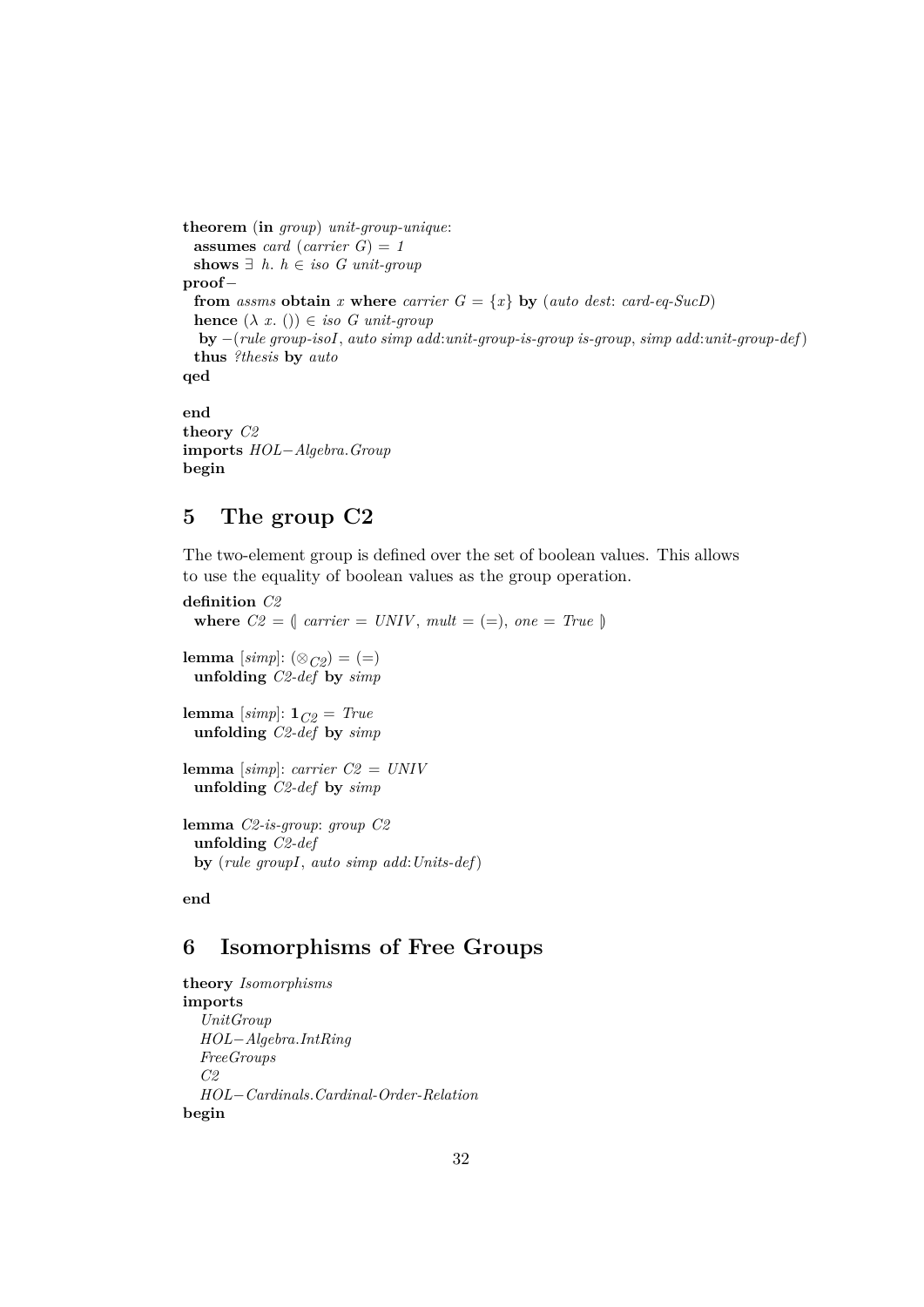#### <span id="page-32-0"></span>**6.1 The Free Group over the empty set**

The Free Group over an empty set of generators is isomorphic to the trivial group.

```
lemma free-group-over-empty-set: ∃ h. h ∈ iso F{} unit-group
proof(rule group.unit-group-unique)
 show group \mathcal{F}_{\{\}} by (rule free-group-is-group)
next
  have carrier \mathcal{F}_{\{\}::'a\ set} = \{\mathbb{I}\}\by (auto simp add:free-group-def)
  thus card (carrier \mathcal{F}_{\{\}::'a \; set}) = 1
   by simp
qed
```
#### <span id="page-32-1"></span>**6.2 The Free Group over one generator**

The Free Group over one generator is isomorphic to the free abelian group over one element, also known as the integers.

```
abbreviation int-group
  where int-group \equiv \int carrier = carrier \mathcal{Z}, monoid.mult = (+), one = 0::int \parallellemma replicate-set-eq[simp]: \forall x \in set xs. x = y \Longrightarrow xs = replicate (length xs) yby(induct xs)auto
lemma int-group-gen-by-one: \langle \{1\} \rangle_{int-qroup} = carrier\ int-qroupproof
  show \langle {1} \rangle_{int-group} \subseteq carrier\ int-groupby auto
  show carrier int-group \subseteq \langle \{1\} \rangleint-group
  proof
    interpret int: group int-group
      using int.a-group by auto
    fix x
   have plus1: 1 \in \langle \{1\} \rangleint-group
     by (auto intro:gen-span.gen-gens)
    hence inv_{int-group} 1 \in \langle \{1\} \rangle_{int-group}by (auto intro:gen-span.gen-inv)
    moreover
   have -1 = inv_{int-qroup} 1by (rule sym, rule int.inv-equality) simp-all
    ultimately
   have minus1: −1 ∈ \langle \{1\} \rangle_{int-group}by (simp)
    show x \in \langle \{1 : int \} \rangle_{int-qroup}proof(induct x rule:int-induct[of - 0 ::int])
    case base
     have \mathbf{1}_{int-group} ∈ \langle \{1::int\} \rangle_{int-group}
```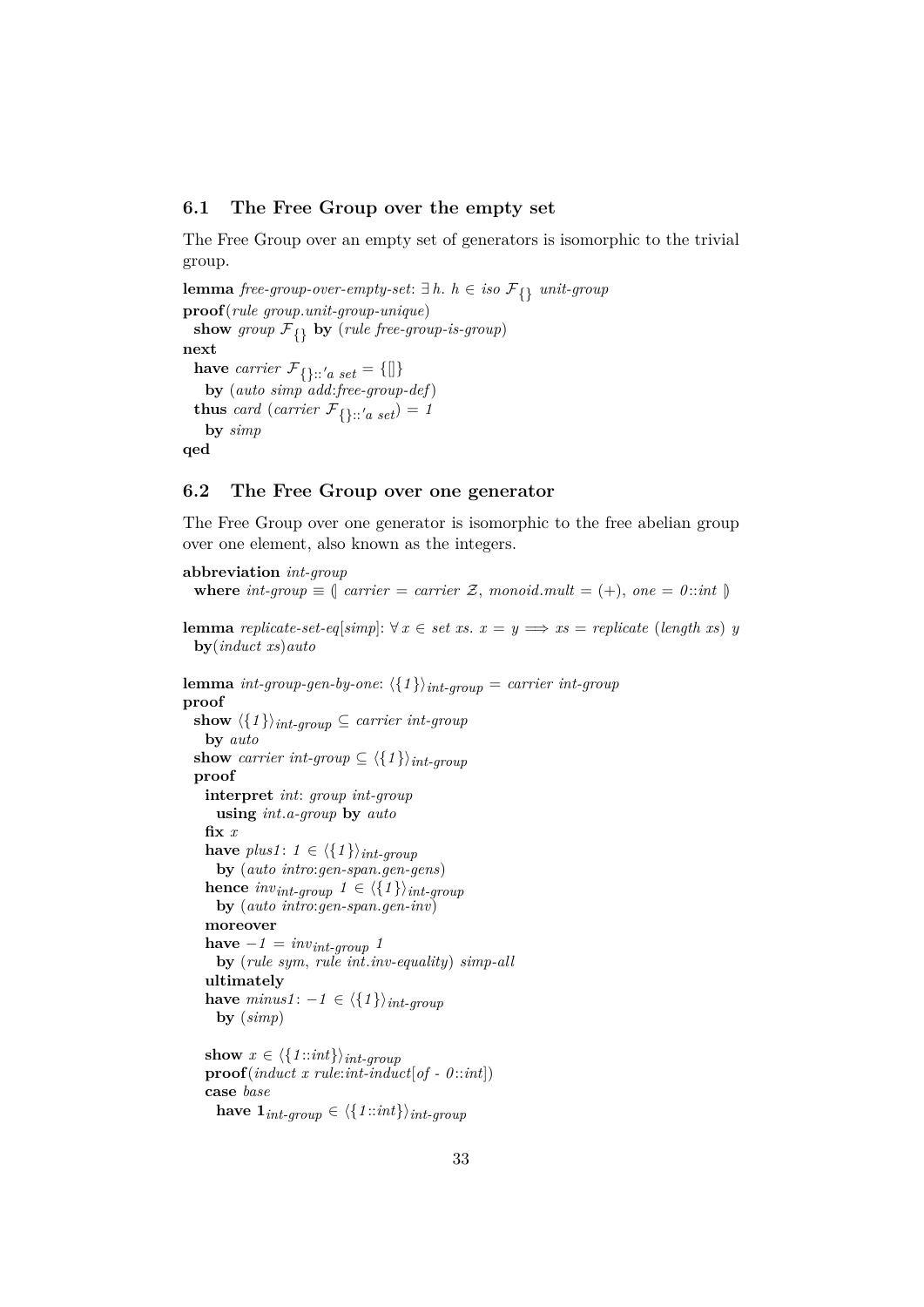**by** (*rule gen-span*.*gen-one*) **thus** $0 \in \langle \{1\} \rangle$ *int-group* **by** *simp* **next case** (*step1 i*) **from**  $\langle i \in \langle \{1\} \rangle_{int-qroup}$  **and**  $plus1$ **have**  $i \otimes_{int-group} 1 \in \langle \{1\} \rangle_{int-group}$ **by** (*rule gen-span*.*gen-mult*) **thus**  $i + 1 \in \langle \{1\} \rangle$ <sub>int-group</sub> by *simp* **next case** (*step2 i*) **from**  $\langle i \in \langle \{1\} \rangle_{int-group}$  **and**  $minus1$ **have**  $i \otimes_{int-qroup}$  −1 ∈  $\langle \{1\} \rangle_{int-qroup}$ **by** (*rule gen-span*.*gen-mult*) **thus**  $i - 1 \in \langle \{1\} \rangle$ *int-group* **by** *simp* **qed qed qed lemma** *free-group-over-one-gen*: ∃ *h*. *h* ∈ *iso* F{()} *int-group* **proof**− **interpret** *int*: *group int-group* **using** *int*.*a-group* **by** *auto* **define**  $f :: unit \Rightarrow int$  **where**  $f x = 1$  **for**  $x = 1$ **have**  $f \in \{()\}$   $\rightarrow$  *carrier int-group* **by** *auto* **hence**  $int$ *lift*  $f \in hom \mathcal{F}_{\{()\}}$   $int-group$ **by** (*rule int*.*lift-is-hom*) **then interpret** *hom*: *group-hom*  $\mathcal{F}_{\{(0)\}}$  *int-group int.lift j* **unfolding** *group-hom-def group-hom-axioms-def* **using** *int*.*a-group* **by**(*auto intro*: *free-group-is-group*) **{ fix** *x* **assume**  $x \in carrier \mathcal{F}_{\{()\}}$ **hence** *canceled x* **by** (*auto simp add*:*free-group-def*) **assume** *int.lift*  $f x = (0$  ::*int*) have  $x = \lceil \rceil$ **proof**(*rule ccontr*) **assume**  $x \neq 0$ **then obtain** *a* **and** *xs* **where**  $x = a \# xs$  **by** (*cases x, auto*) **hence** *length* (*takeWhile*  $(\lambda y, y = a)$  *x*) > 0 **by** *auto* **then obtain** *i* where *i*: *length* (*takeWhile*  $(\lambda y. y = a) x$ ) = *Suc i* **by** (*cases length* (*takeWhile* ( $\lambda y$ .  $y = a$ ) *x*), *auto*) **have**  $Suc\ i \ge length\ x$ **proof**(*rule ccontr*) **assume**  $\neg$  *length*  $x \leq S$ *uc i*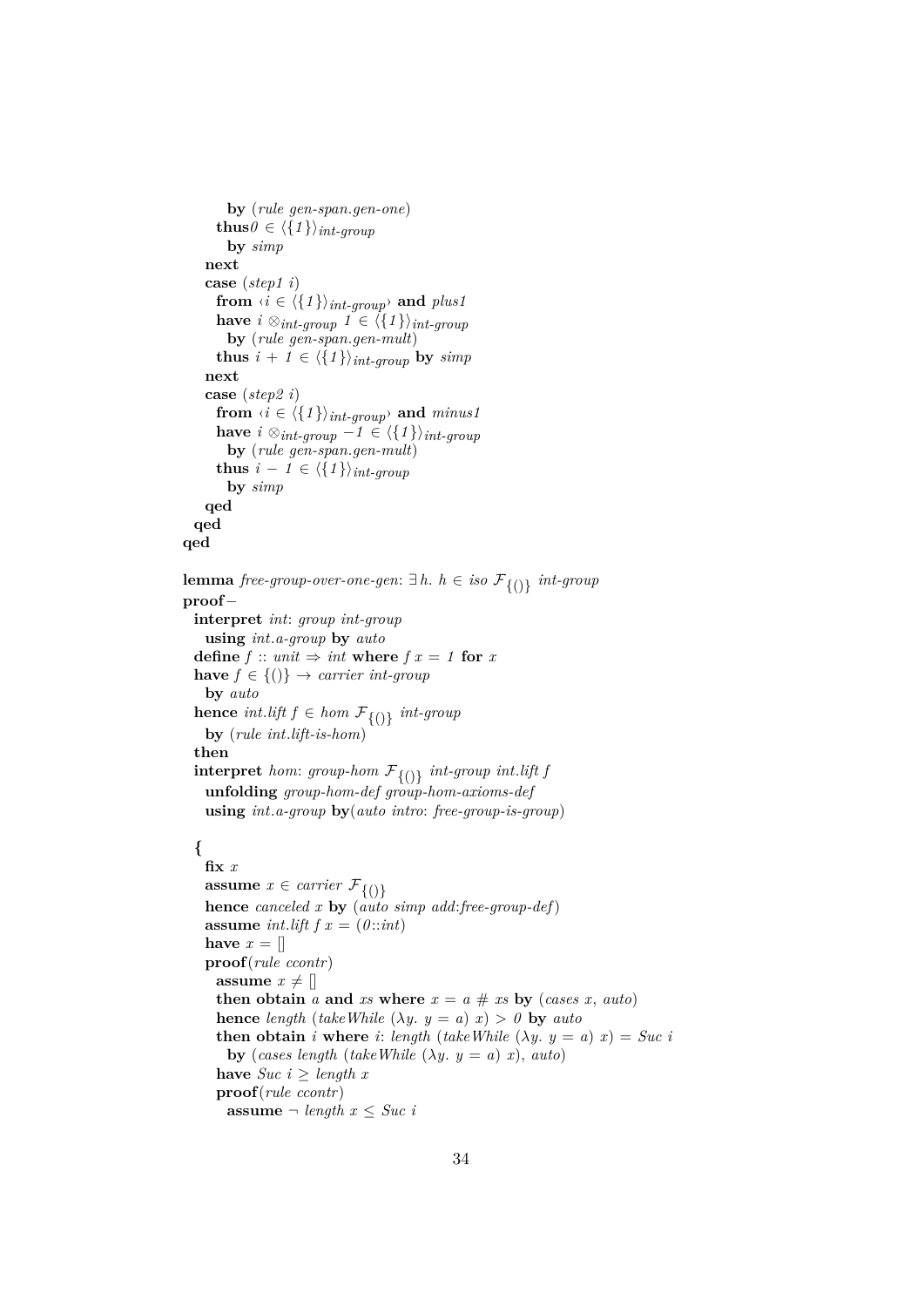**hence** *length* (*takeWhile*  $(\lambda y, y = a)$  *x*) < *length x* **using** *i* **by** *simp* **hence**  $\neg (\lambda y. y = a) (x! length (take While (\lambda y. y = a) x))$ **by** (*rule nth-length-takeWhile*) **hence**  $\neg (\lambda y, y = a)$   $(x | \textit{Suc } i)$  **using** *i* by *simp* **hence** *fst*  $(x | Suc i) \neq \text{fst } a$  **by** (*cases x* ! *Suc i*, *cases a*, *auto*) **moreover { have** *takeWhile*  $(\lambda y, y = a) x$ !  $i = x$ ! *i* **using** *i* **by** (*auto intro*: *takeWhile-nth*) **moreover have** (*takeWhile*  $(\lambda y, y = a)$  *x*) ! *i* ∈ *set* (*takeWhile*  $(\lambda y, y = a)$  *x*) **using** *i* **by** *auto* **ultimately have**  $(\lambda y, y = a)$   $(x : i)$ **by** (*auto dest*:*set-takeWhileD*) **} hence** *fst*  $(x | i) = f$ *st*  $a$  **by**  $auto$ **moreover** have *snd*  $(x! i) = \text{snd} (x! \text{Suc } i)$  by  $\text{simp}$ **ultimately have** *canceling* (*x* ! *i*) (*x* ! *Suc i*) **unfolding** *canceling-def* **by** *auto* **hence** *cancels-to-1-at i x* (*cancel-at i x*) **using**  $\langle \neg \text{ length } x \leq \textit{Suc } i \rangle$  **unfolding** *cancels-to-1-at-def* **by** (*auto simp add*:*length-takeWhile-le*) **hence** *cancels-to-1 x* (*cancel-at i x*) **unfolding** *cancels-to-1-def* **by** *auto* **hence** ¬ *canceled x* **unfolding** *canceled-def* **by** *auto* **thus** *False* **using** ‹*canceled x*› **by** *contradiction* **qed hence** *length* (*takeWhile*  $(\lambda y. y = a) x$ ) = *length* x **using** *i*[*THEN sym*] **by** (*auto dest*:*le-antisym simp add*:*length-takeWhile-le*) **hence** *takeWhile*  $(\lambda y. y = a) x = x$ **by** (*subst takeWhile-eq-take*, *simp*) **moreover have**  $\forall y \in set$  (*takeWhile* ( $\lambda y$ . *y* = *a*) *x*). *y* = *a* **by** (*auto dest*: *set-takeWhileD*) **ultimately have** ∀ *y* ∈ *set x*.  $y = a$  **by** *auto* **hence**  $x = \text{replicate (length } x)$  **a by**  $\text{simp}$ **hence** *int.lift*  $f x = int$ *.lift*  $f (replace (length x) a)$ **by**  $simp$ also have  $\ldots = pow int-group (int.lift-gi f a) (length x)$ **apply** (*induct x*) **using** *local*.*int*.*nat-pow-Suc local*.*int*.*nat-pow-0* **apply** (*auto simp*: *int*.*lift-def* [*simplified*]) **done** also have  $\ldots = (int.$ *lift-gi f a*) \* *int* (*length x*) **apply** (*induct x*) **using** *local*.*int*.*nat-pow-Suc local*.*int*.*nat-pow-0* **by** (*auto simp*: *int-distrib*) **finally have** ... =  $\theta$  **using**  $\langle \text{int.} \text{lift} \, f \, x = \theta \rangle$  by  $\text{simp}$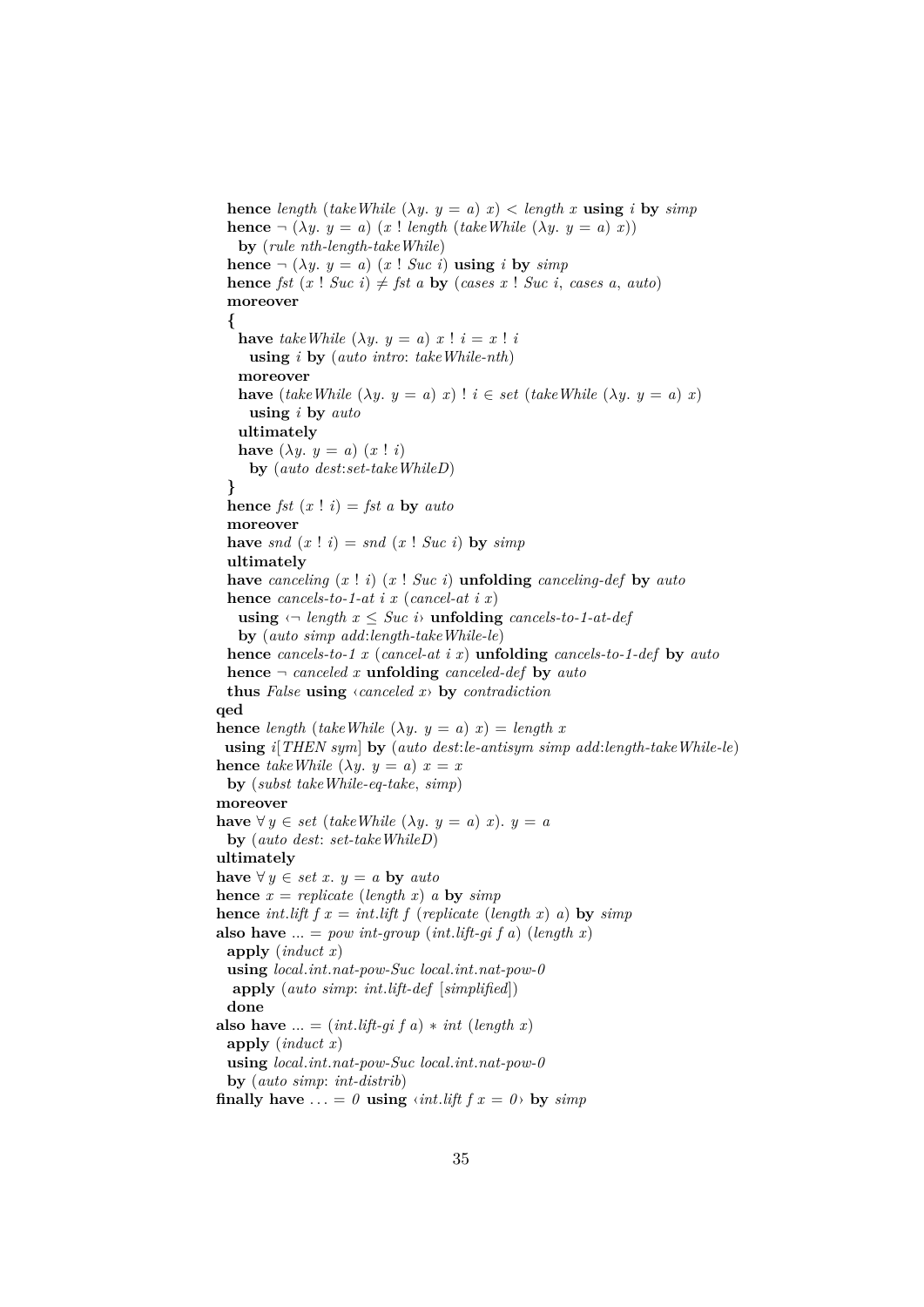```
hence nat (abs (group.lift-gi int-group f a * int (length x))) = 0 by simp
      hence nat (abs (group.lift-gi int-group f(a)) * length x = 0 by simp
      hence nat (abs (group.lift-gi int-group f(a)) = 0
       using \langle x \neq \mathbb{I} \rangle by auto
      moreover
      have inv_{int-qroup} 1 = -1using int.inv-equality by auto
      hence abs (group.lift-gi int-group f(a) = 1using int.is-group
       by(auto simp add: group.lift-gi-def f-def)
      ultimately
     show False by simp
   qed
  }
  \textbf{hence } \forall x \in carrier \; \mathcal{F}_{\{()\}}. int.lift f x = \mathbf{1}_{int-group} \longrightarrow x = \mathbf{1}_{\mathcal{F}_{\{()\}}}by (auto simp add:free-group-def)
  moreover
  {
   have carrier \mathcal{F}_{\{(0)\}} = \langle insert^{\{(\)}\} \rangle \mathcal{F}_{\{(0)\}}by (rule gens-span-free-group[THEN sym])
   moreover
   have carrier int-group = \langle \{1\} \rangle_{int-qroup}by (rule int-group-gen-by-one[THEN sym])
   moreover
   have int.lift f ' insert ' \{(0)\} = \{1\}by (auto simp add: int.lift-def [simplified] insert-def f-def int.lift-gi-def
[simplified])
   moreover
    have int.lift f' \langle insert'(\{\})rangle\}_{\mathcal{F}_{\{\{\}}\}} = \langle int.lift f' \langle insert'(\{\})rangle\}_{int-groupby (rule hom.hom-span, auto intro:insert-closed)
   ultimately
   have int.lift f ' carrier \mathcal{F}_{\{(1)\}} = carrier int-group
      by simp
  }
  ultimately
  have intlift f \in iso \mathcal{F}_{\{()\}} int-groupusing ⋅int.lift f ∈ hom \mathcal{F}_{\{()}\} int-group
   using hom.hom-mult int.is-group
   by (auto intro:group-isoI simp add: free-group-is-group)
  thus ?thesis by auto
qed
```
#### <span id="page-35-0"></span>**6.3 Free Groups over isomorphic sets of generators**

Free Groups are isomorphic if their set of generators are isomorphic.

**definition** lift-generator-function ::  $(a \Rightarrow 'b) \Rightarrow (bool \times 'a)$  list  $\Rightarrow (bool \times 'b)$  list **where** *lift-generator-function*  $f = map (map-productid f)$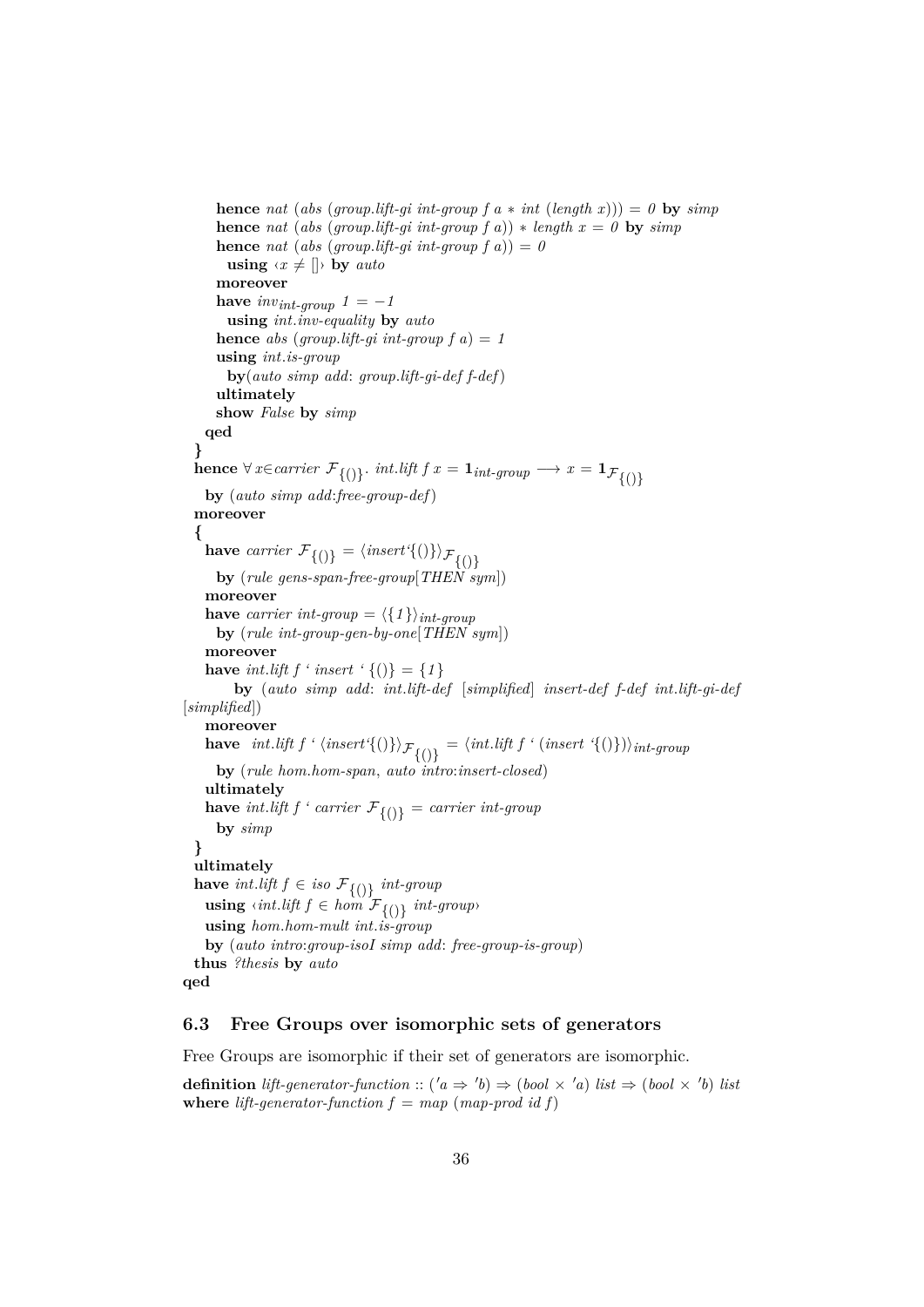**theorem** *isomorphic-free-groups*: **assumes** *bij-betw f gens1 gens2* **shows** *lift-generator-function*  $f \in iso \mathcal{F}_{gens1} \mathcal{F}_{gens2}$ **unfolding** *lift-generator-function-def* **proof**(*rule group-isoI*) show  $∀x∈ carrier$   $\mathcal{F}_{gens1}$ . *map* (*map-prod id f*)  $x = \mathbf{1}_{\mathcal{F}_{gens2}} \longrightarrow x = \mathbf{1}_{\mathcal{F}_{gens1}}$ **by**(*auto simp add*:*free-group-def*) **next from** ‹*bij-betw f gens1 gens2* › **have** *inj-on f gens1* **by** (*auto simp*:*bij-betw-def*) **show** map (map-prod id f) ' carrier  $\mathcal{F}_{gens1} =$  carrier  $\mathcal{F}_{gens2}$ **proof**(*rule Set*.*set-eqI*,*rule iffI*) **from**  $\langle bij-betw f \text{ } gens1 \text{ } gens2 \rangle$  **have**  $f' \text{ } gens1 = gens2$  **by**  $(\text{auto simp:} bij-betw-def)$  $\textbf{fix } x :: (bool \times 'b)$  *list* **assume**  $x \in image \ (map \ (map\ product\ id\ f)) \ (carrier \ \mathcal{F}_{gens1})$ **then obtain**  $y$  :: (*bool*  $\times$  'a) *list* **where**  $x = map$  (*map-prod id f*)  $y$ **and**  $y \in carrier \mathcal{F}_{gens1}$  **by** *auto* **from**  $\forall y \in carrier \mathcal{F}_{gens1}$ **have** *canceled y* and  $\ddot{y} \in$  *lists*(*UNIV*×*gens1*) **by** (*auto simp add:free-group-def*) from  $\langle y \in \text{lists} \ ( \text{UNIV} \times \text{qens1} ) \rangle$ **and**  $\langle x = \text{map} \ (\text{map-prod} \ id \ f) \ \psi \rangle$ and  $\langle image f \text{ }gens1 = \text{ }gens2 \rangle$ **have**  $x \in \text{lists} \left( \text{UNIV} \times \text{gens2} \right)$ **by** (*auto iff* :*lists-eq-set*) **moreover from**  $\langle x = map (map-product id f) \rangle$ and  $\langle y \in \text{lists} \ ( \text{UNIV} \times \text{gens1} ) \rangle$ **and** ‹*canceled y*› **and** ‹*inj-on f gens1* › **have** *canceled x* **by** (*auto intro*!:*rename-gens-canceled subset-inj-on*[*OF* ‹*inj-on f gens1* ›] *iff* :*lists-eq-set*) **ultimately show**  $x \in carrier \mathcal{F}_{gens2}$  **by** (*simp add:free-group-def*) **next fix** *x* **assume**  $x \in carrier \mathcal{F}_{gens2}$ **hence** *canceled*  $x$  **and**  $x \in \text{lists (UNIV} \times \text{gens2})$ **unfolding** *free-group-def* **by** *auto* **define** *y* **where**  $y = map (map-product id (the-inv-into gens1 f)) x$ **have** map (map-prod id f)  $y =$ *map* (*map-prod id f*) (*map* (*map-prod id* (*the-inv-into gens1 f*)) *x*) **by** (*simp add*:*y-def*) **also have**  $\ldots = \text{map}$  (*map-prod id f* ◦ *map-prod id (the-inv-into gens1 f)) x* **by** *simp* **also have**  $\ldots = \text{map}$  (map-prod id (*f* ◦ *the-inv-into gens1 f*)) *x*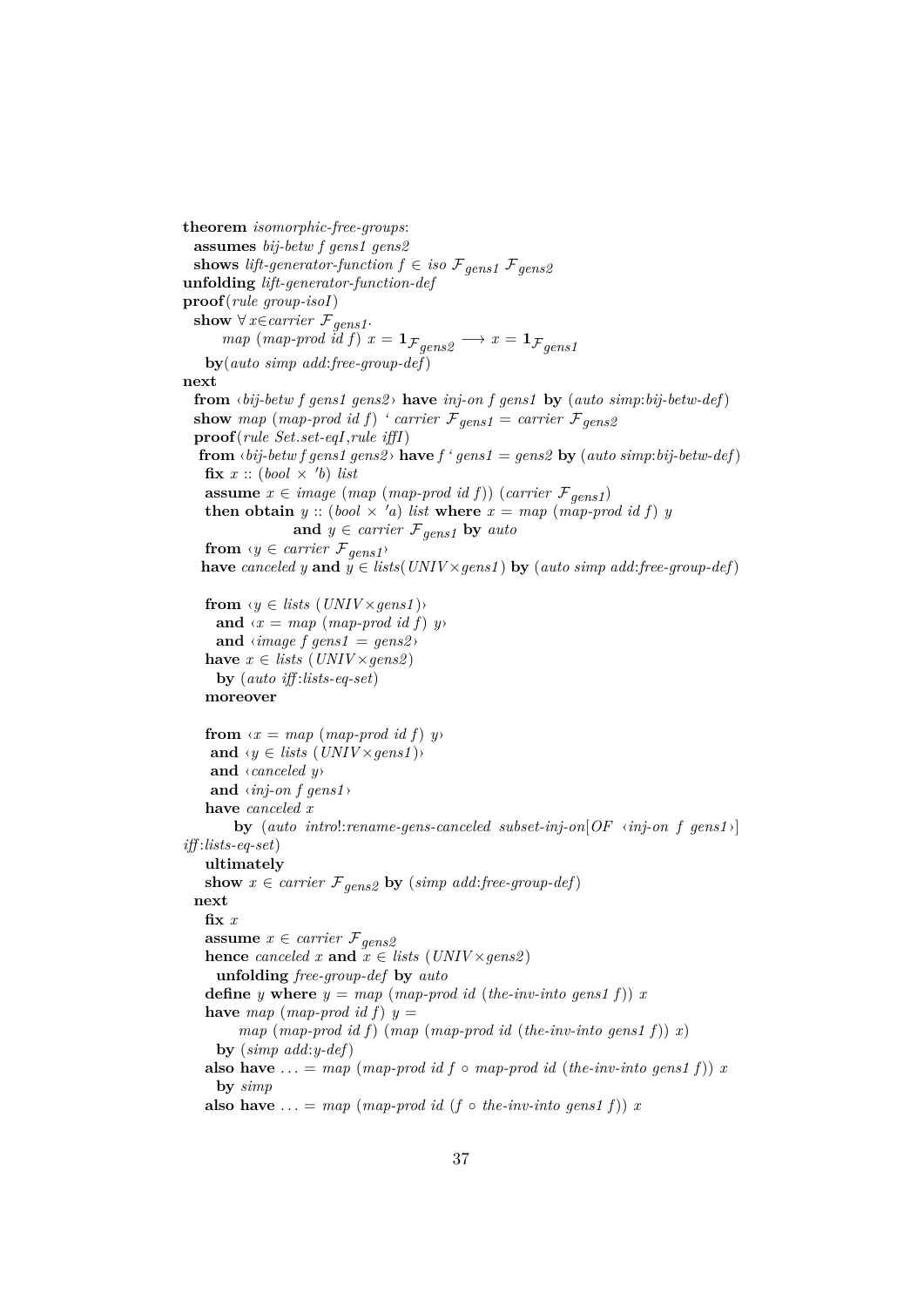```
by auto
 also have \ldots = map id x
 proof(rule map-ext, rule impI)
    fix xa :: bool \times 'bassume xa \in set xfrom \langle x \in \text{lists} \ ( \text{UNIV} \times \text{gens2} ) \ranglehave set (map snd x) \subseteq gens2 by auto
   hence snd ' set x \subseteq \text{gens2} by (simp add: set-map)
   with \langle xa \in set x \rangle have snd xa \in gens2 by autowith \langle bij\text{-}betw f \text{ } gens1 \text{ } gens2 \rangle have \text{ }snd \text{ } xa \in f \text{ } gens1by (auto simp add: bij-betw-def)
   have map-prod id (f ◦ the-inv-into gens1 f) xa
         = map-prod id (f \circ the-inv-into gens1 f) (fst xa, snd xa) by simp
   also have \dots = (fst \; xa, f \; (the \text{-}inv \text{-} into \; genus \; f \; (snd \; xa))by (auto simp del:prod.collapse)
   also
   from \langlesnd xa \in image f gens1\rangle and \langleinj-on f gens1\ranglehave \ldots = (fst \; xa, \; snd \; xa)by (auto elim:f-the-inv-into-f simp del:prod.collapse)
   also have \dots = id xa by simp
   finally show map-prod id (f \circ the-inv-into gens1 f) xa = id xa.
 qed
 also have \dots = x unfolding id-def by auto
 finally have map (map-prod id f) y = x.
 moreover
  {
   from ‹bij-betw f gens1 gens2 ›
  have bij-betw (the-inv-into gens1 f) gens2 gens1 by (rule bij-betw-the-inv-into)
   hence inj-on (the-inv-into gens1 f) gens2 by (rule bij-betw-imp-inj-on)
   with ‹canceled x›
    and \langle x \in \text{lists} \left( \text{UNIV} \times \text{gens2} \right) \ranglehave canceled y
     by (auto intro!:rename-gens-canceled[OF subset-inj-on] simp add:y-def)
   moreover
   {
     from ‹bij-betw (the-inv-into gens1 f) gens2 gens1 ›
      and \langle x \in \text{lists}(\text{UNIV} \times \text{gens2}) \ranglehave y \in lists(UNIV×gens1)
       unfolding y-def and bij-betw-def
       by (auto iff :lists-eq-set dest!:subsetD)
   }
   ultimately
   have y \in carrier \mathcal{F}_{gens1} by (simp add:free-group-def)
 }
 ultimately
 show x \in map (map-prod id f) ' carrier \mathcal{F}_{gens1} by auto
qed
```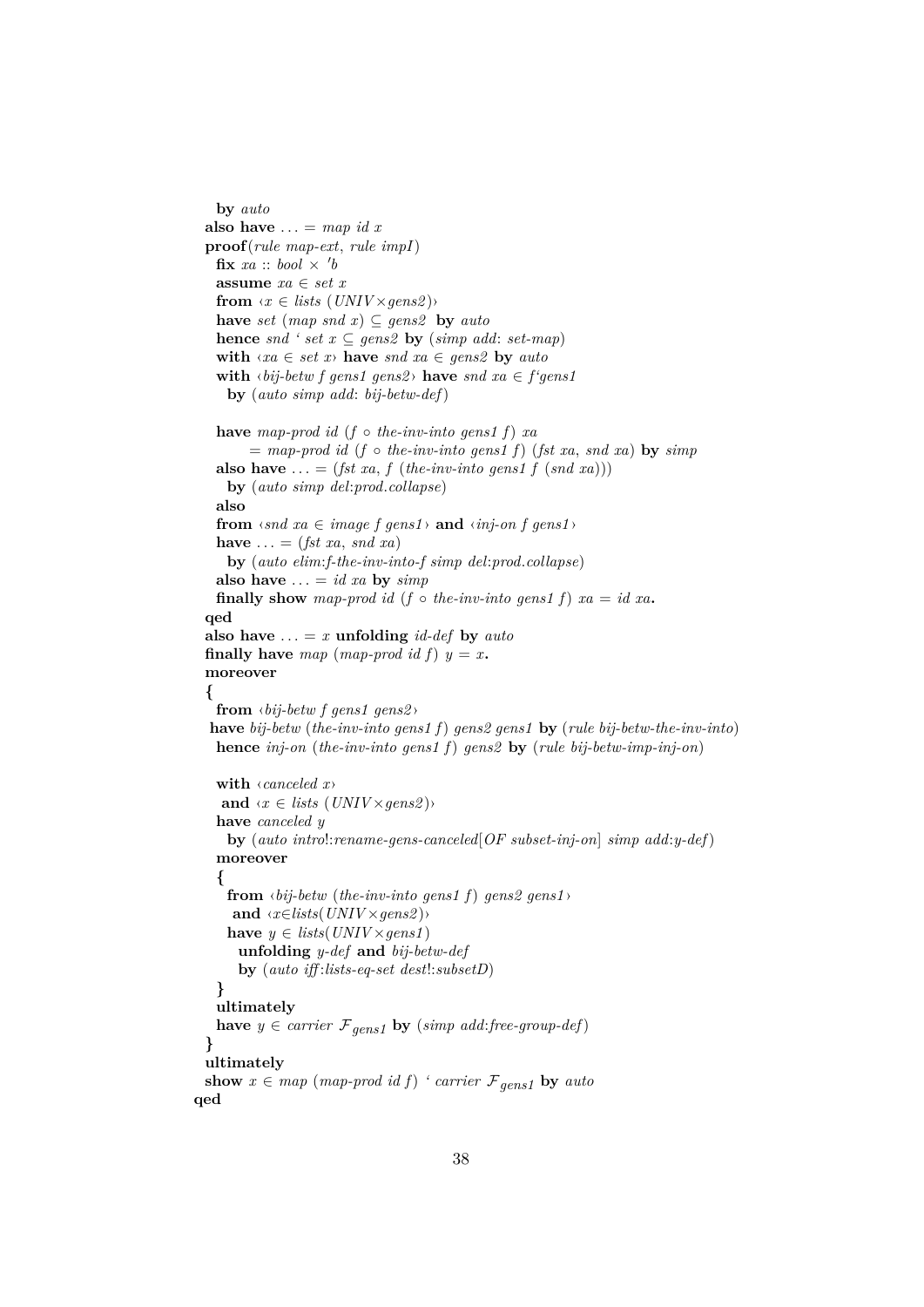**next from** ‹*bij-betw f gens1 gens2* › **have** *inj-on f gens1* **by** (*auto simp*:*bij-betw-def*) **{ fix** *x* **assume**  $x \in carrier \mathcal{F}_{gens1}$ **fix** *y* **assume**  $y \in carrier \mathcal{F}_{gens1}$ 

**from**  $\forall x \in carrier \mathcal{F}_{gens1}$  and  $\forall y \in carrier \mathcal{F}_{gens1}$ **have**  $x \in \text{lists}(\text{UNIV} \times \text{gens1})$  and  $y \in \text{lists}(\text{UNIV} \times \text{gens1})$ **by** (*auto simp add*:*occuring-gens-in-element*)

**have** *map* (*map-prod id f*) ( $x \otimes_{\mathcal{F}} g_{ens1}$  *y*)

 $=$  *map* (*map-prod id f*) (*normalize* (*xQy*)) **by** (*simp add:free-group-def*) **also from**  $\langle x \in \text{lists}(\text{UNIV} \times \text{gens1}) \rangle$  and  $\langle y \in \text{lists}(\text{UNIV} \times \text{gens1}) \rangle$ **and** ‹*inj-on f gens1* › **have** ... = *normalize* (*map* (*map-prod id f*) ( $x@y$ )) **by** −(*rule rename-gens-normalize*[*THEN sym*], *auto intro*!: *subset-inj-on*[*OF* ‹*inj-on f gens1* ›] *iff* :*lists-eq-set*) **also have** ... = *normalize* (*map* (*map-prod id f*) *x*  $\Omega$  *map* (*map-prod id f*) *y*) **by** (*auto*) **also have** ... = *map* (*map-prod id f*)  $x \otimes_{\mathcal{F}_{gens2}} map$  (*map-prod id f*) *y* **by** (*simp add*:*free-group-def*) **finally have**  $map (map-product id f) (x \otimes_{\mathcal{F}} g_{ens1} y) =$ *map* (*map-prod id f*)  $x \otimes_{\mathcal{F}_{gens2}}$  *map* (*map-prod id f*) *y*. **} thus** ∀ *x*∈*carrier*  $\mathcal{F}_{gens1}$ . ∀ *y*∈*carrier* F*gens1*. *map* (*map-prod id f*) ( $x \otimes_{\mathcal{F}} g_{ens1}$   $y$ ) = *map* (*map-prod id f*)  $x \otimes f_{gens2}$  *map* (*map-prod id f*) *y* 

**by** *auto*

**qed** (*auto intro*: *free-group-is-group*)

## <span id="page-38-0"></span>**6.4 Bases of isomorphic free groups**

Isomorphic free groups have bases of same cardinality. The proof is very different for infinite bases and for finite bases.

The proof for the finite case uses the set of of homomorphisms from the free group to the group with two elements, as suggested by Christian Sievers. The definition of *hom* is not suitable for proofs about the cardinality of that set, as its definition does not require extensionality. This is amended by the following definition:

### **definition** *homr*

**where** *homr* G  $H = \{h, h \in hom \ G \ H \land h \in extensional \ (carrier \ G)\}$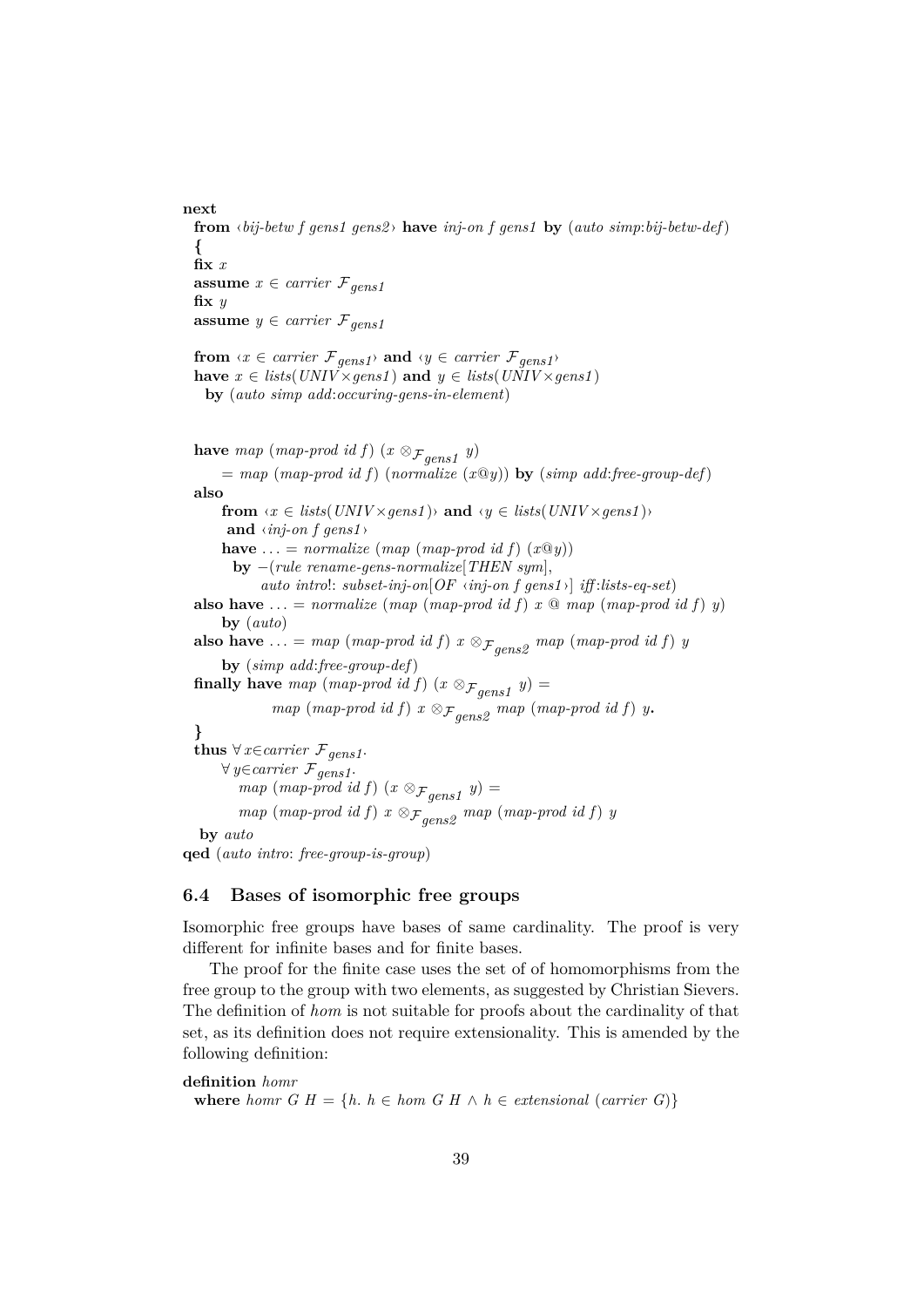**shows** *restrict*  $h$  (*carrier G*)  $\in$  *homr G H* **unfolding** *homr-def* **and** *hom-def* **by** (*auto*) **lemma** *hom-F-C2-Powerset*:  $\exists$  *f*. *bij-betw f* (*Pow X*) (*homr* ( $\mathcal{F}_X$ ) *C2*) **proof interpret** *F*: *group*  $\mathcal{F}_X$  **by** (*rule free-group-is-group*) **interpret** *C2* : *group C2* **by** (*rule C2-is-group*) **let**  $?f = \lambda S$ . *restrict* (*C2*.*lift* ( $\lambda x$ . *x*  $\in$  *S*)) (*carrier*  $\mathcal{F}_X$ ) **let**  $?f' = \lambda h \cdot X \cap Collect(h \circ insert)$ **show** bij-betw ?f (*Pow X*) (*homr*  $(\mathcal{F}_X)$   $C2$ )  $\mathbf{proof}(\text{induct rule: bij-betwI[of ?f - - ?f'])$ **case** *1* **show** *?case* **proof** fix *S* assume  $S \in Pow X$ **interpret** *h*: *group-hom*  $\mathcal{F}_X$  *C2 C2* .*lift* ( $\lambda x$ .  $x \in S$ ) **by** *unfold-locales* (*auto intro*: *C2* .*lift-is-hom*) **show**  $?f S \in homr \mathcal{F}_X C2$ **by** (*rule h*.*restrict-hom*) **qed next case** *2* **show** *?case* **by** *auto* **next case** (*3 S*) **show** *?case* **proof** (*induct rule*: *Set*.*set-eqI*) **case** (*1 x*) **show** *?case* **proof**(*cases*  $x \in X$ ) **case** *True* **thus** *?thesis* **using** *insert-closed*[*of x X*] **by** (*auto simp add*:*insert-def C2* .*lift-def C2* .*lift-gi-def*) **next case** *False* **thus** *?thesis* **using** *3* **by** *auto* **qed qed next case** (*4 h*) **hence** *hom*:  $h \in hom \mathcal{F}_X C2$ **and** *extn*:  $h \in$  *extensional* (*carrier*  $\mathcal{F}_X$ ) **unfolding** *homr-def* **by** *auto* **have** ∀ *x* ∈ *carrier*  $\mathcal{F}_X$ . *h x* = *group*.*lift*  $C2$  ( $\lambda z$ . *z* ∈ *X* & (*h* ◦ *FreeGroups.insert*) *z*) *x* **by** (*rule C2.lift-is-unique*[*OF C2-is-group - hom, of*  $(\lambda z. z \in X \& (h \circ Free -$ *Groups*.*insert*) *z*)], *auto*) **thus** *?case* **by** −(*rule extensionalityI*[*OF restrict-extensional extn*], *auto*) **qed qed**

**lemma** (**in** *group-hom*) *restrict-hom*[*intro*!]: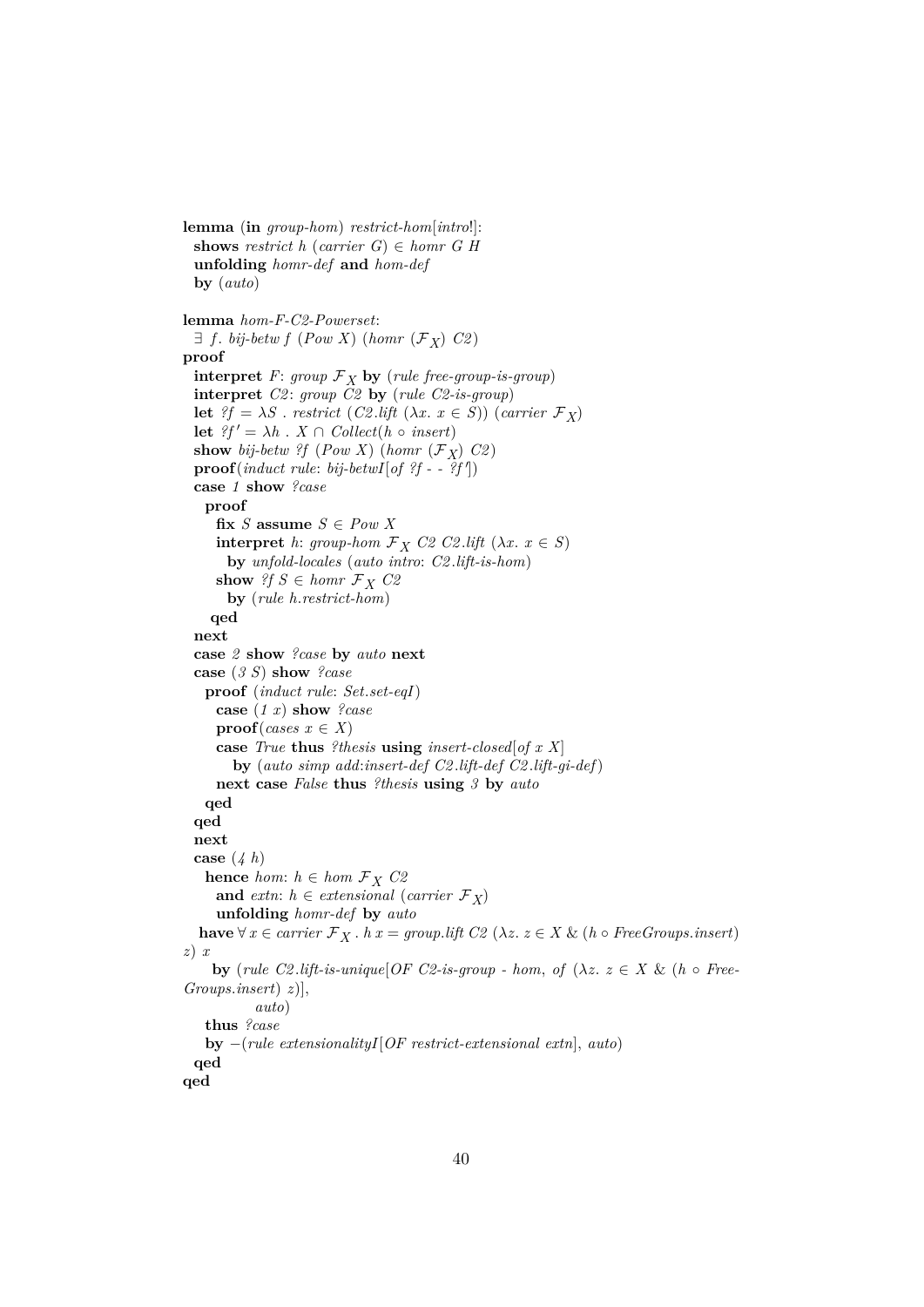```
lemma group-iso-betw-hom:
 assumes group G1 and group G2
    and iso: i ∈ iso G1 G2
 shows ∃ f . bij-betw f (homr G2 H) (homr G1 H)
proof−
 interpret G2: group G2 by (rule \langle qrow\rangle G2\rangle)
 let ?i' = restrict (inv-into (carrier G1) i (carrier G2)have inv-into (carrier G1) i \in iso G2 G1
   by (simp add: ‹group G1 › group.iso-set-sym iso)
 hence iso': ?i' \in iso G2 G1
   by (auto simp add:Group.iso-def hom-def G2 .m-closed)
 show ?thesis
  proof(rule, induct rule: bij-betwI[of (\lambda h. compose (carrier G1) h i) - - (\lambda h.
compose (carrier G2) h ?i<sup>'</sup>)])
 case 1
   show ?case
   proof
    fix h assume h \in homr G2 H
    hence compose (carrier G1) h i \in hom G1 Husing iso
    by (auto intro: group.hom-compose[OF ‹group G1 ›, of - G2 ] simp add:Group.iso-def
homr-def)
    thus compose (carrier G1) h i \in homr G1 Hunfolding homr-def by simp
    qed
 next
 case 2
   show ?case
   proof
    fix h assume h \in homr G1 H
    hence compose (carrier G2) h ?i' \in hom G2 H
      using iso'
    by (auto intro: group.hom-compose[OF ‹group G2 ›, of - G1 ] simp add:Group.iso-def
homr-def)
    thus compose (carrier G2) h ?i' \in homr G2 H
      unfolding homr-def by simp
    qed
 next
 case (3 x)
   hence compose (carrier G2) (compose (carrier G1) x i) ?i'
        = compose (carrier G2) x (compose (carrier G2) i ?i')
    using iso iso
    by (auto intro: compose-assoc[THEN sym] simp add:Group.iso-def hom-def
homr-def)
   also have ... = compose (carrier G2) x (\lambda y \in carrier G2. y)
    using iso
   by (subst compose-id-inv-into, auto simp add:Group.iso-def hom-def bij-betw-def)
   also have \ldots = xusing 3
```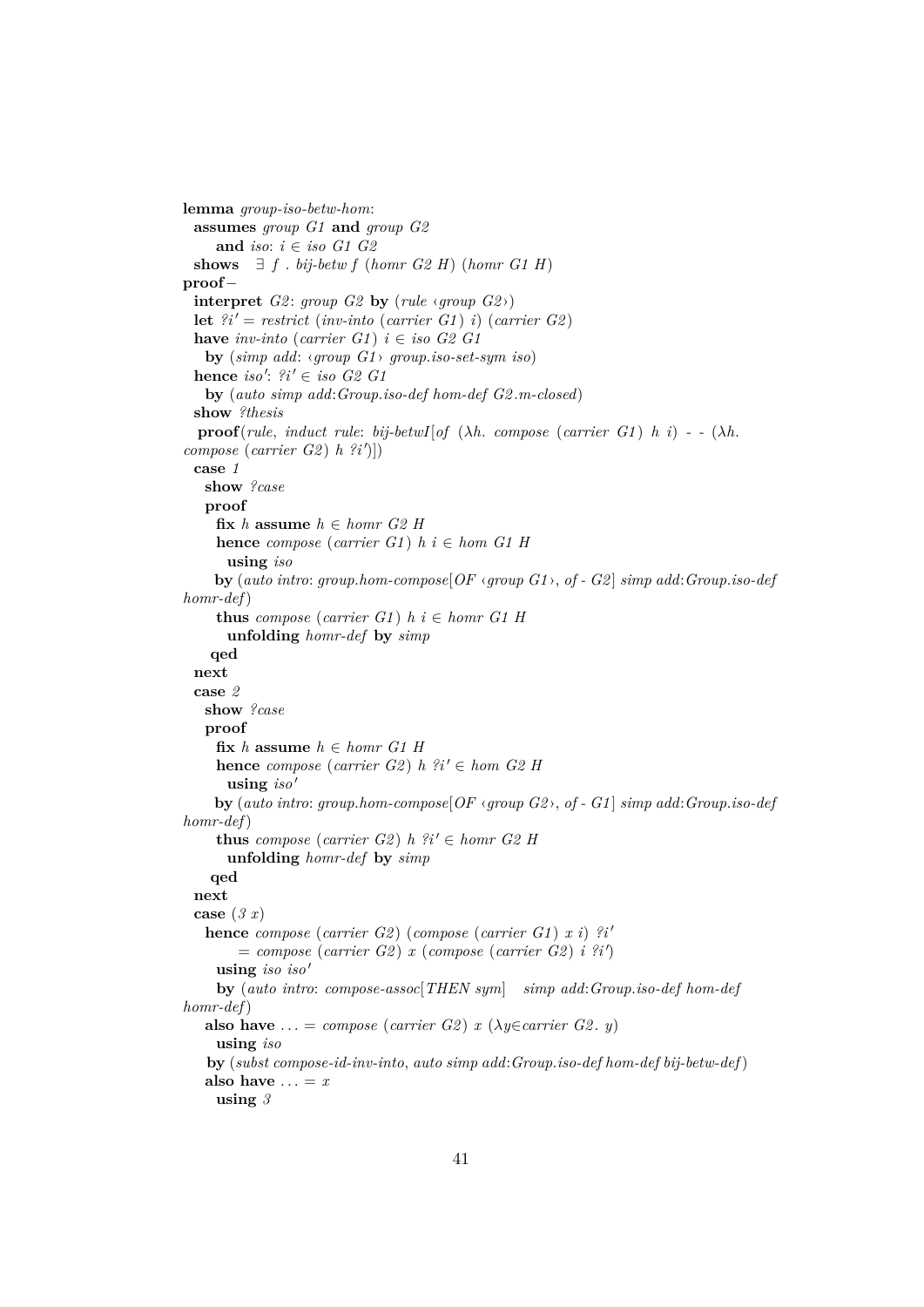```
by (auto intro:compose-Id simp add:homr-def)
   finally
   show ?case .
 next
 case (4 y)
   hence compose (carrier G1 ) (compose (carrier G2 ) y ?i 0
) i
        = compose (carrier G1) y (compose (carrier G1) ?i' i)
     using iso iso'
     by (auto intro: compose-assoc[THEN sym] simp add:Group.iso-def hom-def
homr-def)
   also have ... = compose (carrier G1) y (\lambda x \in carrier \, Gl. \, x)
    using iso
   by (subst compose-inv-into-id, auto simp add:Group.iso-def hom-def bij-betw-def)
   also have \ldots = yusing 4
     by (auto intro:compose-Id simp add:homr-def)
   finally
   show ?case .
 qed
qed
lemma isomorphic-free-groups-bases-finite:
 assumes iso: i \in iso \mathcal{F}_X \mathcal{F}_Yand finite: finite X
 shows ∃f. bij-betw f X Y
proof−
 obtain f
   where bij-betw f (homr \mathcal{F}_Y C2) (homr \mathcal{F}_X C2)
   using group-iso-betw-hom[OF free-group-is-group free-group-is-group iso]
   by auto
 moreover
  obtain g'where bij-betw g' (Pow X) (homr (\mathcal{F}_X) C2)
   using hom-F-C2-Powerset by auto
 then obtain g
   where bij-betw g (homr (\mathcal{F}_X) C2) (Pow X)
   by (auto intro: bij-betw-inv-into)
 moreover
 obtain h
   where bij-betw h (Pow Y) (homr (\mathcal{F}_Y) C2)
   using hom-F-C2-Powerset by auto
 ultimately
 have bij-betw (g \circ f \circ h) (Pow Y) (Pow X)by (auto intro: bij-betw-trans)
 hence eq-card: card (Pow Y) = card (Pow X)by (rule bij-betw-same-card)
 with finite
 have finite (Pow Y )
  by −(rule card-ge-0-finite, auto simp add:card-Pow)
```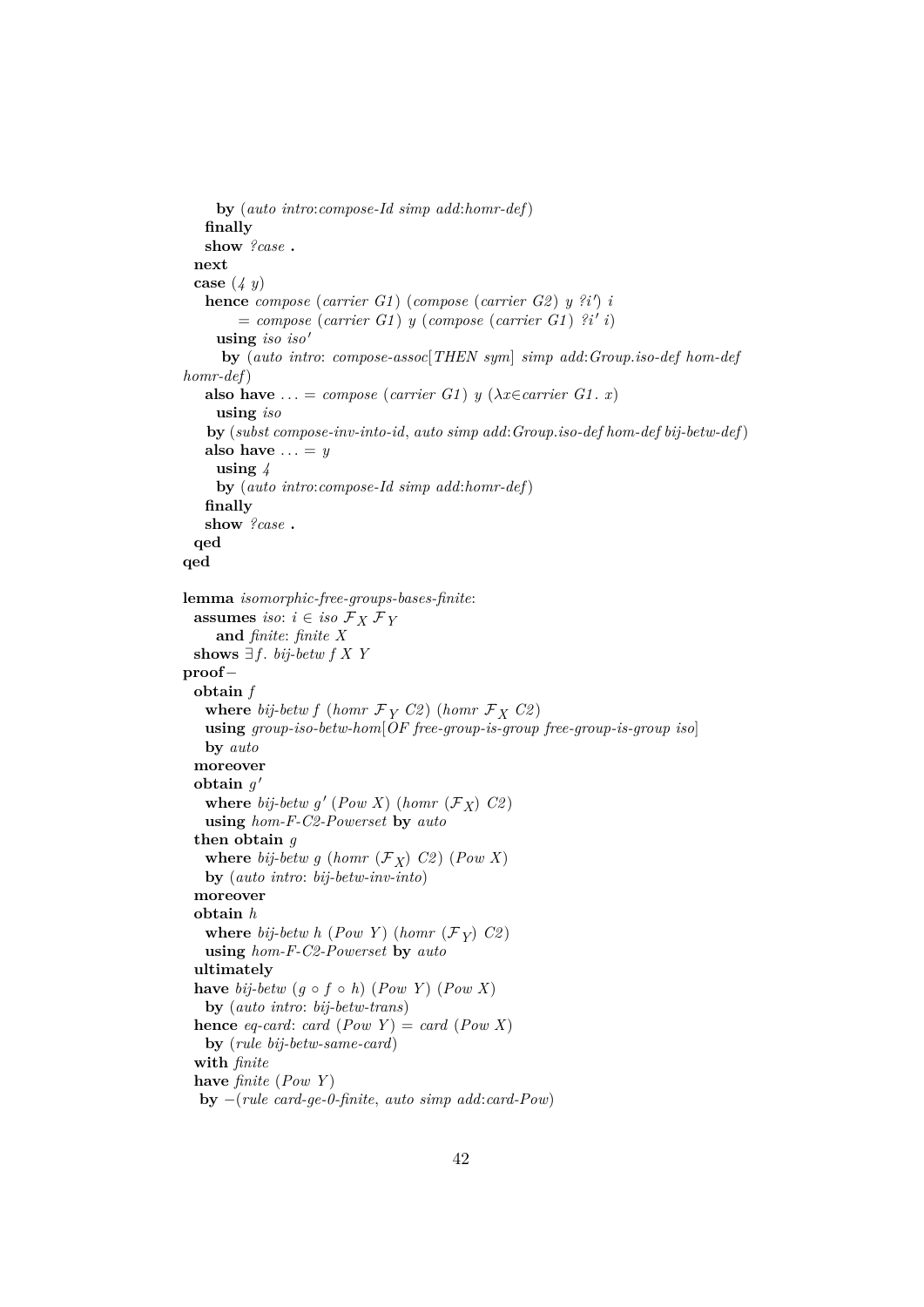hence finite': finite Y by  $simp$ 

**with** *eq-card finite* **have** *card*  $X = \text{card } Y$ **by** (*auto simp add*:*card-Pow*) with *finite finite'* **show** *?thesis* **by** (*rule finite-same-card-bij*) **qed**

The proof for the infinite case is trivial once the fact that the free group over an infinite set has the same cardinality is established.

```
lemma free-group-card-infinite:
 assumes ¬ finite X
 shows |X| = o |carrier \mathcal{F}_X|
proof−
 have inj-on insert X
   by (rule inj-onI) (auto simp add: insert-def)
  moreover have insert ' X \subseteq carrier \mathcal{F}_Xby (auto intro: insert-closed)
  ultimately have \exists f. inj-on f X ∧ f ' X ⊆ carrier \mathcal{F}_Xby auto
  then have |X| \leq o \left| carrier \mathcal{F}_Xby (simp add: card-of-ordLeq)
 moreover
 have |carrier \mathcal{F}_X| \leq o |lists ((UNIV::bool set) \times X)|by (auto intro!:card-of-mono1 simp add:free-group-def)
 moreover
 have |lists ((UNIV::bool set) \times X)| = o ((UNIV::bool set) \times X|using \langle \neg \text{ finite } X \rangleby (auto intro:card-of-lists-infinite dest!:finite-cartesian-productD2 )
 moreover
 have |(UNIV::bool set) \times X| = o |X|using \langle \neg \text{ finite } X \rangleby (auto intro: card-of-Times-infinite[OF - - ordLess-imp-ordLeq[OF finite-ordLess-infinite2 ],
THEN conjunct2 ])
 ultimately
 show |X| = o | carrier \mathcal{F}_X|
   by (subst ordIso-iff-ordLeq, auto intro: ord-trans)
qed
theorem isomorphic-free-groups-bases:
 assumes iso: i \in iso \mathcal{F}_X \mathcal{F}_Yshows ∃f. bij-betw f X Y
proof(cases finite X)
case True
 thus ?thesis using iso by −(rule isomorphic-free-groups-bases-finite)
next
case False show ?thesis
```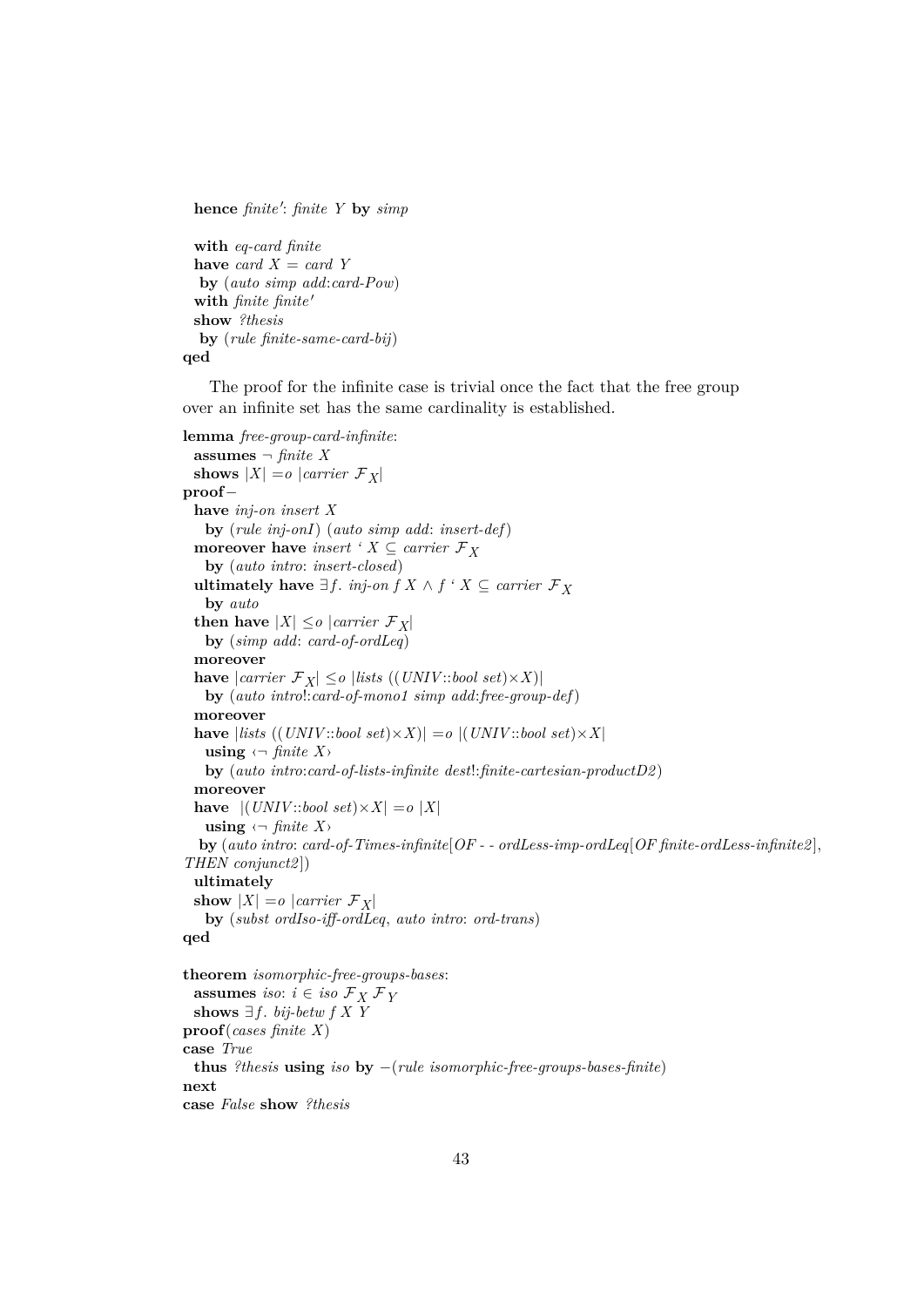**proof**(*cases finite Y* ) **case** *True* from *iso* obtain *i*' where  $i' \in iso \mathcal{F}_Y \mathcal{F}_X$ **using** *free-group-is-group group*.*iso-set-sym* **by** *blast* **with** ‹*finite Y* › **have**  $∃f$ . *bij-betw f Y X* **by**  $-(rule isomorphic-free-groups-bases-finite)$ **thus**  $∃ f$ . *bij-betw*  $f X Y$  **by** (*auto intro*: *bij-betw-the-inv-into*) **next case** *False* **from**  $\langle \neg \text{ finite } X \rangle$  **have**  $|X| = o \left| \text{ carrier } \mathcal{F}_X \right|$ **by** (*rule free-group-card-infinite*) **moreover from**  $\langle \neg \text{ finite } Y \rangle$  **have**  $|Y| = o \left| \text{ carrier } \mathcal{F}_Y \right|$ **by** (*rule free-group-card-infinite*) **moreover from** *iso* **have**  $|carrier \mathcal{F}_X| = o |carrier \mathcal{F}_Y|$ **by** (*auto simp add*:*Group*.*iso-def iff* :*card-of-ordIso*[*THEN sym*]) **ultimately have**  $|X| = o |Y|$  **by** (*auto intro: ordIso-equivalence*) **thus** *?thesis* **by** (*subst card-of-ordIso*) **qed qed**

**end**

# <span id="page-43-0"></span>**7 The Ping Pong lemma**

```
theory PingPongLemma
imports
  HOL−Algebra.Bij
  FreeGroups
begin
```
**proof**(*cases finite I*) **case** *True*

The Ping Pong Lemma is a way to recognice a Free Group by its action on a set (often a topological space or a graph). The name stems from the way that elements of the set are passed forth and back between the subsets given there.

We start with two auxiliary lemmas, one about the identity of the group of bijections, and one about sets of cardinality larger than one.

```
lemma Bij-one[simp]:
 assumes x \in Xshows \mathbf{1}_{BijGroup} X \, x = xusing assms by (auto simp add: BijGroup-def)
lemma other-member:
  assumes I \neq \{\} and i \in I and card I \neq Iobtains j where j \in I and j \neq i
```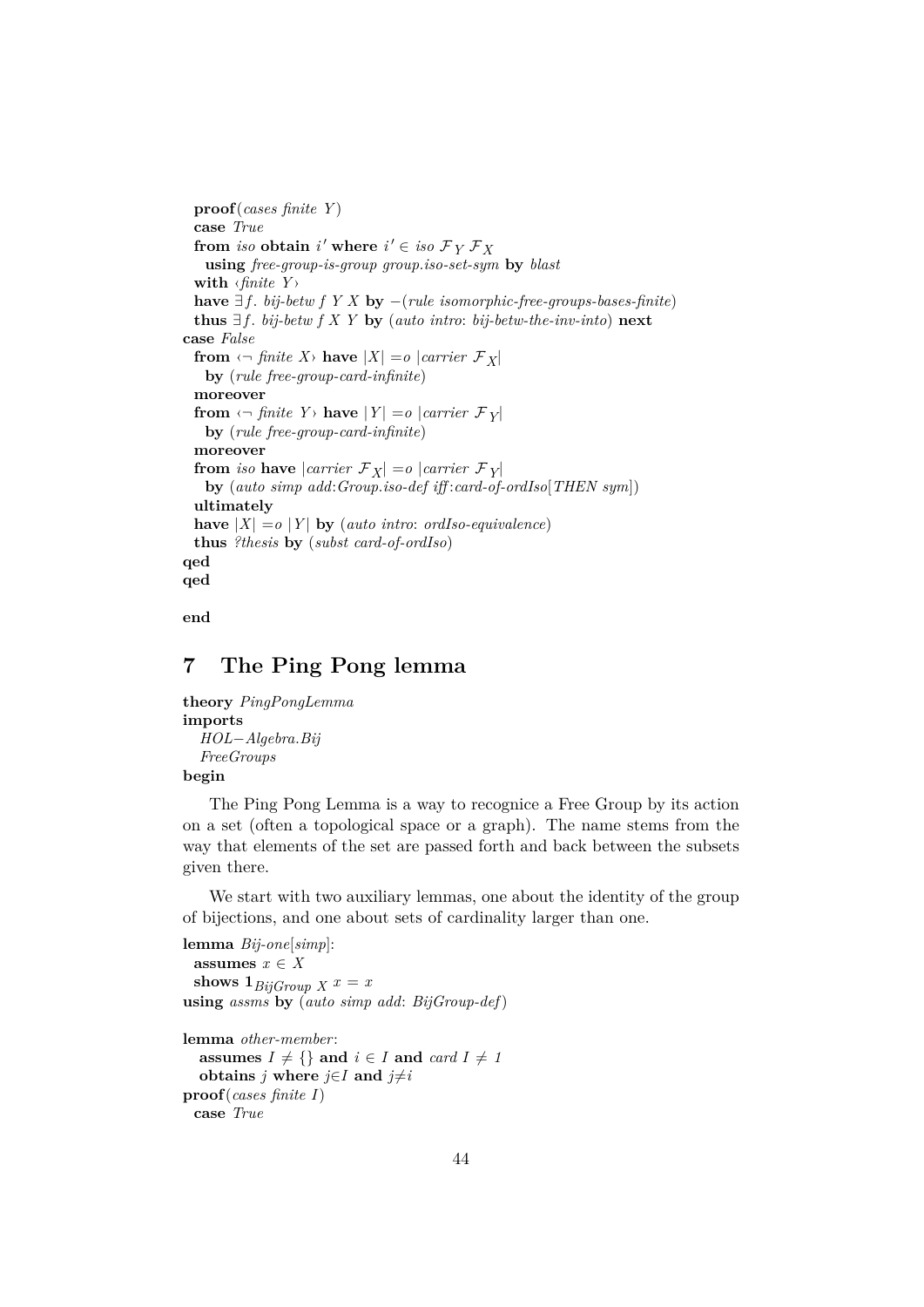**hence**  $I - \{i\} \neq \{\}$  using  $\{card\ I \neq I\}$  and  $\{i \in I\}$  by (*metis Suc-eq-plus1-left card-Diff-subset-Int card-Suc-Diff1 diff-add-inverse2 diff-self-eq-0 empty-Diff finite*.*emptyI inf-bot-left minus-nat*.*diff-0* ) **thus** *?thesis* **using** *that* **by** *auto* **next case** *False* **hence**  $I - \{i\} \neq \{\}$  by (*metis Diff-empty finite.emptyI finite-Diff-insert*) **thus** *?thesis* **using** *that* **by** *auto*

**qed**

And now we can attempt the lemma. The gencount condition is a weaker variant of "x has to lie outside all subsets" that is only required if the set of generators is one. Otherwise, we will be able to find a suitable x to start with in the proof.

**lemma** *ping-pong-lemma*: **assumes** *group G* **and**  $act ∈ hom G (BijGroup X)$ **and**  $g \in (I \rightarrow carrier \ G)$ **and**  $\langle g \cdot I \rangle_G =$  *carrier G* and  $sub1: \forall i \in I$ . *Xout*  $i \subseteq X$ and *sub2*:  $∀ i∈I$ *. Xin*  $i ⊆ X$ **and**  $disj1: ∀ i \in I. ∀ j \in I. i ≠ j → Xout i ∩ Xout j = \{\}$ **and**  $disj2: ∀ i \in I$ .  $∀ j \in I$ .  $i ≠ j → Xin i ∩ Xin j = \{\}$ **and** *disj3*: ∀ *i*∈*I*. ∀ *j*∈*I*. *Xin i* ∩ *Xout j* = {} **and** *x* ∈ *X* **and** *gencount*:  $\forall i$  .  $I = \{i\} \longrightarrow (x \notin Xout \ i \land x \notin Xin \ i)$ **and**  $\text{ping: } ∀\text{ } i \in I$ .  $\text{act}(g\text{ } i) \land (X - X\text{ out } i) \subseteq X\text{ in } i$ **and** *pong*: ∀ *i*∈*I*. *act* (*inv<sub><i>G*</sub> (*g i*)) <sup>*'*</sup> (*X* − *Xin i*) ⊆ *Xout i* **shows** group.lift  $G \ g \in iso \ (\mathcal{F}_I) \ G$ **proof**− **interpret** *F*: *group*  $\mathcal{F}_I$ **using** *assms* **by** (*auto simp add*: *free-group-is-group*) **interpret** *G*: *group G* **by** *fact* **interpret** *B*: *group BijGroup X* **using** *group-BijGroup* **by** *auto* **interpret** *act*: *group-hom G BijGroup X act* **by** (*unfold-locales*) *fact* **interpret** *h*: *group-hom*  $F_I$  *G G*.*lift g* **using** *F*.*is-group G*.*is-group G*.*lift-is-hom assms* **by** (*auto intro*!: *group-hom*.*intro group-hom-axioms*.*intro*) **show** *?thesis*

**proof**(*rule h*.*group-hom-isoI*)

Injectivity is the hard part of the proof.

**show**  $\forall x \in carrier \mathcal{F}_I$ . *G.lift g*  $x = \mathbf{1}_G \longrightarrow x = \mathbf{1}_{\mathcal{F}_I}$ **proof**(*rule*+)

We lift the Xout and Xin sets to generators and their inveres, and create variants of the disj-conditions:

**define**  $Xout'$  where  $Xout' = (\lambda(b,i::d))$ . *if b then*  $Xin$  *i else*  $Xout$  *i*)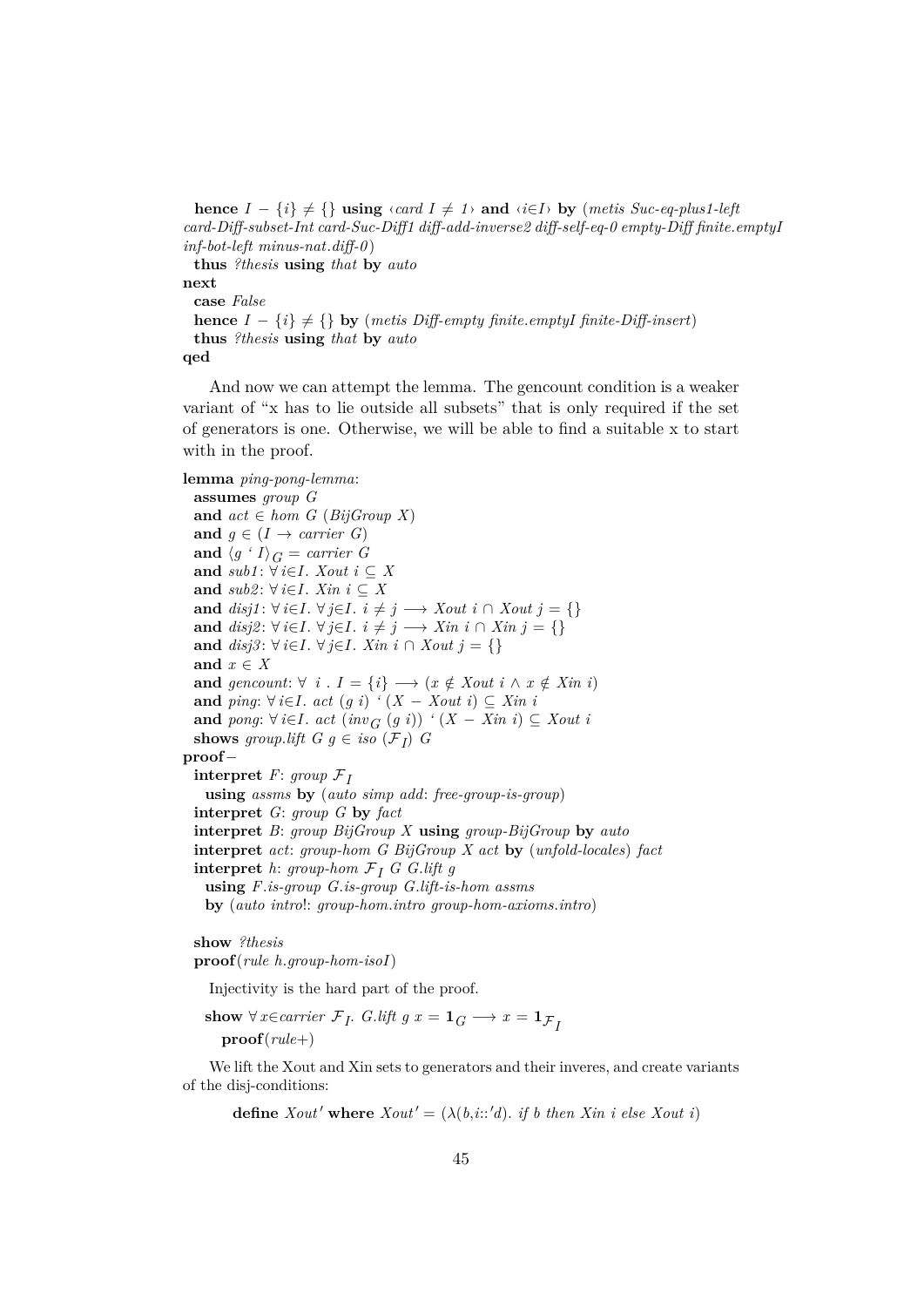**define**  $Xin'$  **where**  $Xin' = (\lambda(b, i::d')$ . *if b then Xout i else Xin i*)

**have** disj1':  $\forall i \in (UNIV \times I)$ .  $\forall j \in (UNIV \times I)$ .  $i \neq j$  →  $Xout'$   $i \cap Xout'$  $j = \{\}$ **using** *disj1* [*rule-format*] *disj2* [*rule-format*] *disj3* [*rule-format*]  $\mathbf{b}$ **y** (*auto simp add:Xout'-def Xin'-def split:if-splits, <i>blast*+) **have**  $disj2'$ :  $\forall i \in (UNIV \times I)$ .  $\forall j \in (UNIV \times I)$ .  $i \neq j \rightarrow Min'$   $i \cap Min'$  $= \{\}$ **using** *disj1* [*rule-format*] *disj2* [*rule-format*] *disj3* [*rule-format*]  $\mathbf{b}$ **y** (*auto simp add:Xout'-def Xin'-def split:if-splits, <i>blast*+) **have** disj3': ∀ *i*∈(*UNIV* × *I*). ∀ *j*∈(*UNIV* × *I*). ¬ *canceling i j* → *Xin' i* ∩  $Xout' j = \{\}$ **using** *disj1* [*rule-format*] *disj2* [*rule-format*] *disj3* [*rule-format*] by (auto simp add:*canceling-def Xout'-def Xin'-def split*:*if-splits*, *blast*)

We need to pick a suitable element of the set to play ping pong with. In particular, it needs to be outside of the Xout-set of the last generator in the list, and outside the in-set of the first element. This part of the proof is surprisingly tedious, because there are several cases, some similar but not the same.

```
fix w
        assume w: w \in carrier \mathcal{F}_Iobtain x where x \in Xand x1: w = \left[ \left( \int \sqrt{x} \notin Xout' \right) \right]and x2: w = [] \lor x \notin \text{Xin} (hd w)
        proof−
          { assume I = \{\}hence w = \iint using w by (auto simp add:free-group-def)
            hence ?thesis using that ‹x∈X› by auto
          }
          moreover
          { assume card I = 1
            then obtain i where I = \{i\} by (auto dest: card-eq-SucD)
            assume w \neq 0hence snd (hd w) = i and snd (last w) = i
             using w \langle I = \{i\} \rangleapply (cases w, auto simp add:free-group-def)
             apply (cases w rule:rev-exhaust, auto simp add:free-group-def)
             done
          hence ?thesis using gencount rule-format, OF \{I=\{i\}\}\ that [OF \{x \in X\}]\langle w \neq | \rangleby (cases last w, cases hd w, auto simp add:Xout'-def Xin'-def split:if-splits)
          }
          moreover
          { assume I \neq \{\} and card I \neq I and w \neq []from \langle w \rangle \neq ||\rangle and w
           obtain b i where hd: hd w = (b,i) and i \in Iby (cases w, auto simp add:free-group-def)
            from \langle w \rangle \neq ||\rangle and w
```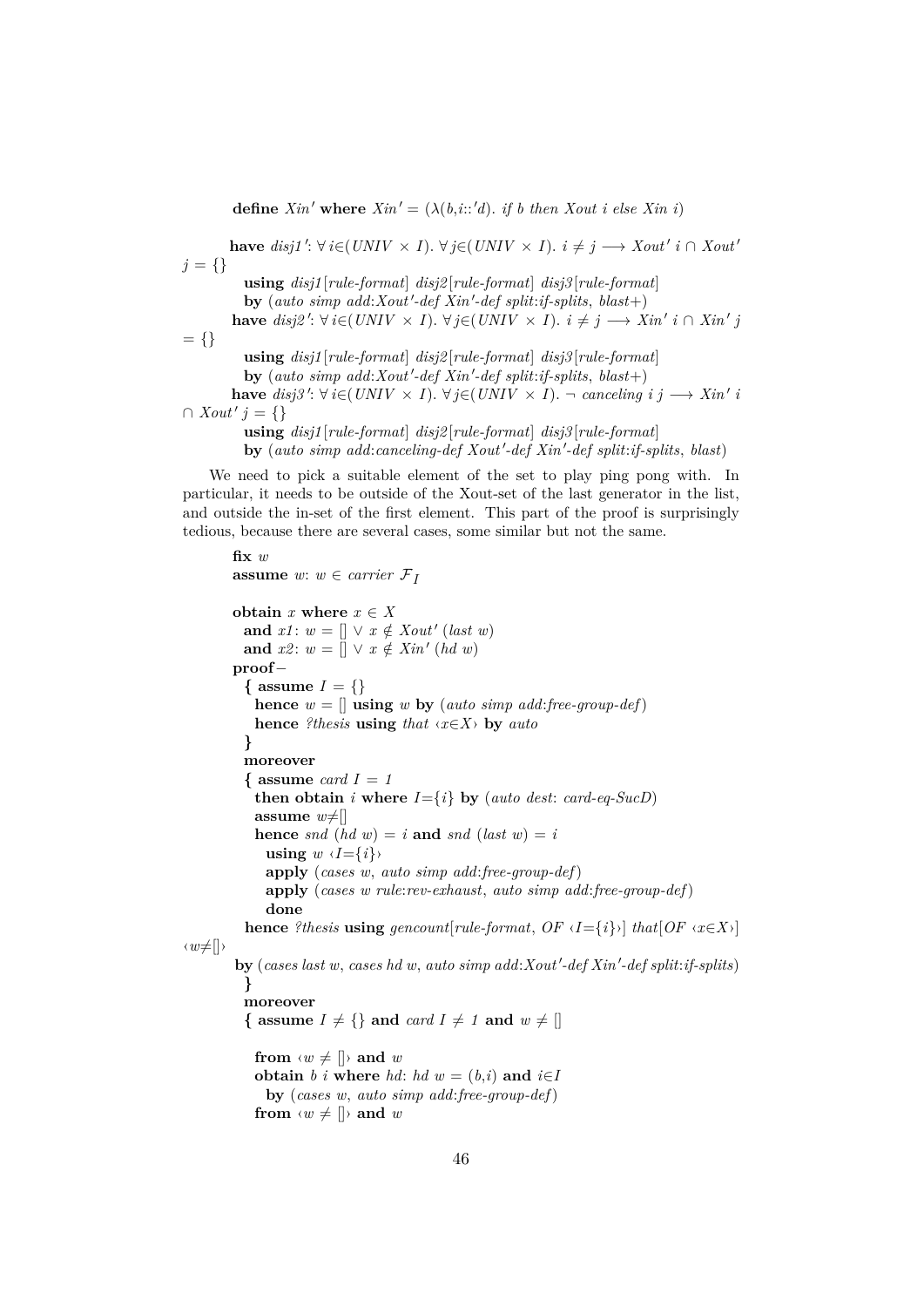**obtain**  $b'$  i' where *last*: *last*  $w = (b', i')$  and  $i' \in I$ **by** (*cases w rule*: *rev-exhaust*, *auto simp add*:*free-group-def*)

What follows are two very similar cases, but the correct choice of variables depends on where we find x.

**{ obtain**  $b''$  *i*<sup>"</sup> where  $(b'', i'') \neq (b, i)$  and  $(b'', i'') \neq (b', i')$  and  $\lnot$  *canceling*  $(b'', i'') (b', i')$  and *i*<sup>"</sup>∈*I*  $\mathbf{proof}(cases i=i')$ **case** *True* **obtain** *j* where  $j \in I$  and  $j \neq i$  using  $\langle \text{card } I \neq 1 \rangle$  and  $\langle i \in I \rangle$ **by** −(*rule other-member*, *auto*) **with** *True* **show** *?thesis* **using** *that* **by** (*auto simp add*:*canceling-def*) **next case** *False* **thus** *?thesis* **using** *that*  $\langle i \in I \rangle$   $\langle i' \in I \rangle$ **by** (*simp add*:*canceling-def* , *metis*) **qed let**  $?g = (b'', i'')$ **assume**  $x \in Xout'$  (*last w*) **hence**  $x \notin Xout'$  ?g **using** *disj1* '[rule-format, *OF* -  $\cdot$   $\cdot$  '*g*  $\neq$   $(b', i')$ '] ‹*i* ∈ *I*› ‹*i* <sup>0</sup>∈*I*› ‹*i* <sup>00</sup>∈*I*› *hd last* **by** *auto* **hence** *act*  $(G$ *.lift-gi g*  $^2g)$   $x \in X$ *in*<sup> $\prime}$ </sup>  $^2g$  (**is**  $^2x \in$  -) **using**  $\langle i'' \in I \rangle$   $\langle x \in$  $\text{ping}[\text{rule-formation}, \text{OF } \langle i'' \in I \rangle, \text{ THEN } \text{subset} D]$  $pong[rule-format, OF \langle i'' \in I \rangle, THEN \; subsetD]$  $\mathbf{b}$ **y** (*auto simp add*:*G.lift-def G.lift-gi-def Xout'-def Xin'-def*) **hence**  $?x \notin Xout'$  (*last w*) ∧  $?x \notin Xin'$  (*hd w*) **using**  $disj3'[rule-format, OF - \leftarrow \neg \text{ canceling } (b'', i'') (b', i')$  $disj2'[rule-format, OF - \langle ?g \neq (b,i) \rangle]$ ‹*i* ∈ *I*› ‹*i* <sup>0</sup>∈*I*› ‹*i* <sup>00</sup>∈*I*› *hd last* **by** (*auto simp add*: *canceling-def*) **moreover note**  $\langle i'' \in I \rangle$ **hence** *g*  $i'' \in carrier \ G$  **using**  $\{q \in (I \rightarrow carrier \ G) \}$  **by** *auto* **hence** *G.lift-gi g*  $?q \in carrier \ G$ **by** (*auto simp add*:*G*.*lift-gi-def inv1-def*) **hence**  $act(G.lift-gi g?g) \in carrier(BijGroup X)$ **using**  $\langle act \in hom \ G \ (BijGroup \ X) \rangle$  **by** *auto* **hence**  $\forall x \in X$  **using**  $\langle x \in X \rangle$ **by** (*auto simp add*:*BijGroup-def Bij-def bij-betw-def*) **ultimately have** *?thesis* **using** *that*[*of ?x*] **by** *auto* **} moreover**

*X*›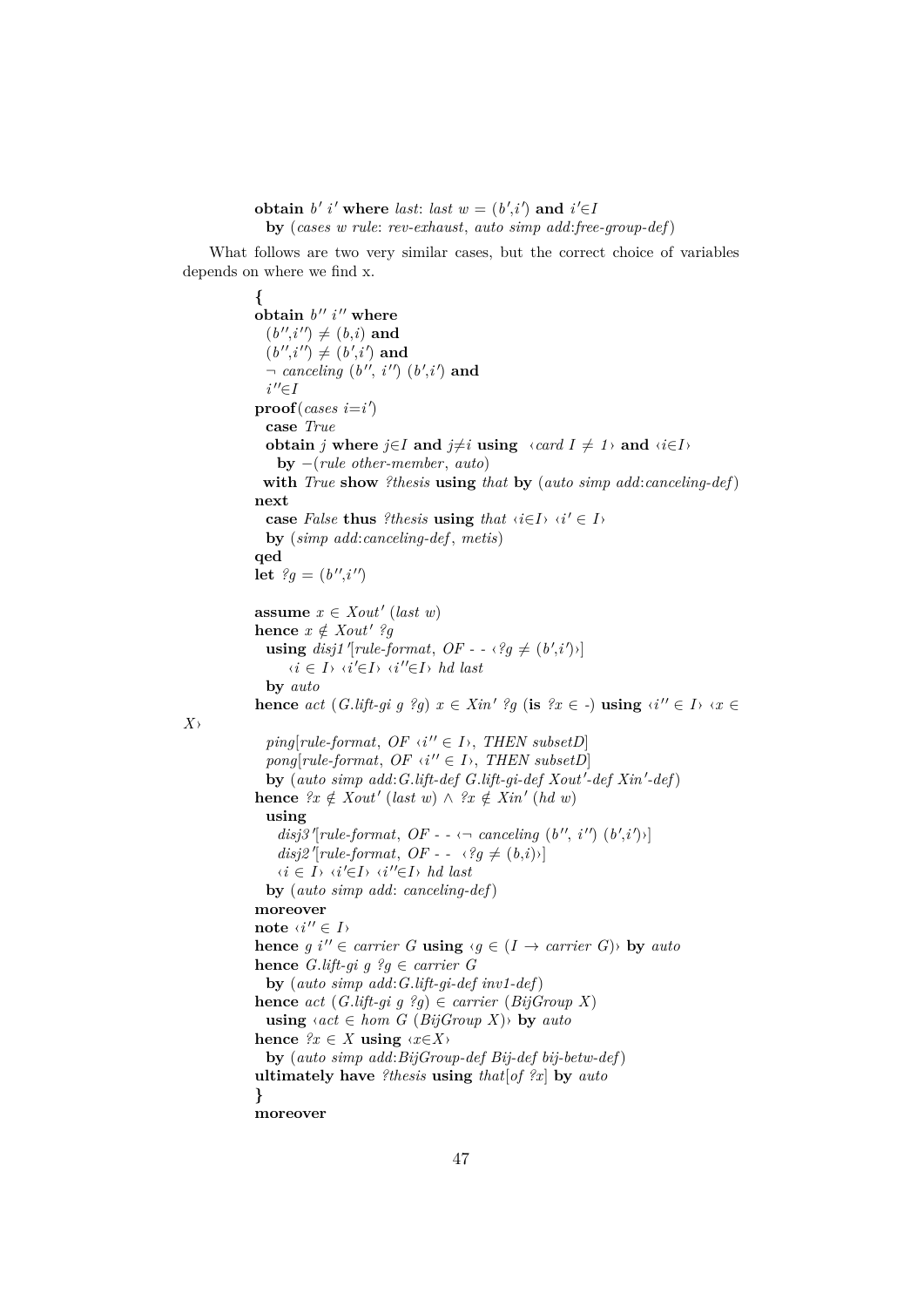**{ obtain**  $b''$  *i*<sup>"</sup> where  $\lnot$  *canceling*  $(b'', i'') (b, i)$  and  $\lnot$  *canceling*  $(b'', i'') (b', i')$  and  $(b,i) \neq (b'',i'')$  and *i*<sup>"</sup>∈*I*  $\mathbf{proof}(cases i=i')$ **case** *True* **obtain** *j* where  $j \in I$  and  $j \neq i$  using  $\langle \text{card } I \neq 1 \rangle$  and  $\langle i \in I \rangle$ **by** −(*rule other-member*, *auto*) **with** *True* **show** *?thesis* **using** *that* **by** (*auto simp add*:*canceling-def*) **next case** False **thus** *?thesis* **using** *that*  $\langle i \in I \rangle$   $\langle i' \in I \rangle$ **by** (*simp add*:*canceling-def* , *metis*) **qed let**  $?g = (b'', i'')$ **note** *cancel-sym-neg*[ $OF \leftarrow canceling (b'', i'') (b, i)$ **note** cancel-sym-neg[OF  $\leftarrow$  canceling  $(b'', i'') (b', i')$ **assume**  $x \in Xin'$  (*hd w*) **hence**  $x \notin Xout'$  ?g  $\textbf{using } \textit{disj3}^{\text{T}} \text{[rule-format, } OF - \leftarrow \textit{canceling } (b,i) \text{ [}^{\text{T}}\textit{g}\text{)} \text{]}$ ‹*i* ∈ *I*› ‹*i* <sup>0</sup>∈*I*› ‹*i* <sup>00</sup>∈*I*› *hd last* **by** *auto* **hence** *act*  $(G$ *.lift-gi g*  $?g)$   $x \in Xin'$   $?g$  (**is**  $?x \in$  -) **using**  $\langle i'' \in I \rangle \langle x \in$  $\text{ping}[\text{rule-formation}, \text{OF } \langle i'' \in I \rangle, \text{ THEN } \text{subset} D]$  $pong[rule-format, OF \langle i'' \in I \rangle, THEN \; subsetD]$  $\mathbf{b}$ **y** (*auto simp add*:*G.lift-def G.lift-gi-def Xout'-def Xin'-def*) **hence**  $?x \notin Xout'$  (*last w*) ∧  $?x \notin Xin'$  (*hd w*) **using**  $disj3'[rule-format, OF - \leftarrow \neg \text{ cancelling } ?g (b', i') \rangle]$  $disj2'[rule-format, OF - \langle (b,i) \neq ?g \rangle]$ ‹*i* ∈ *I*› ‹*i* <sup>0</sup>∈*I*› ‹*i* <sup>00</sup>∈*I*› *hd last* **by** (*auto simp add*: *canceling-def*) **moreover note**  $\langle i'' \in I \rangle$ **hence**  $g \, i'' \in carrier \, G$  **using**  $\{g \in (I \rightarrow carrier \, G)\}$  **by** *auto* **hence** *G.lift-gi g*  $?g \in carrier \ G$ **by** (*auto simp add*:*G*.*lift-gi-def*) **hence**  $act(G.lift-gi g ?g) \in carrier(BijGroup X)$ **using**  $\langle act \in hom \ G \ (BijGroup \ X) \rangle$  **by** *auto* **hence**  $\forall x \in X$  **using**  $\langle x \in X \rangle$ **by** (*auto simp add*:*BijGroup-def Bij-def bij-betw-def*) **ultimately have** *?thesis* **using** *that*[*of ?x*] **by** *auto* **} moreover note** *calculation* **} ultimately show** *?thesis* **using**  $\langle x \in X \rangle$  *that* **by** *auto* 

*X*›

48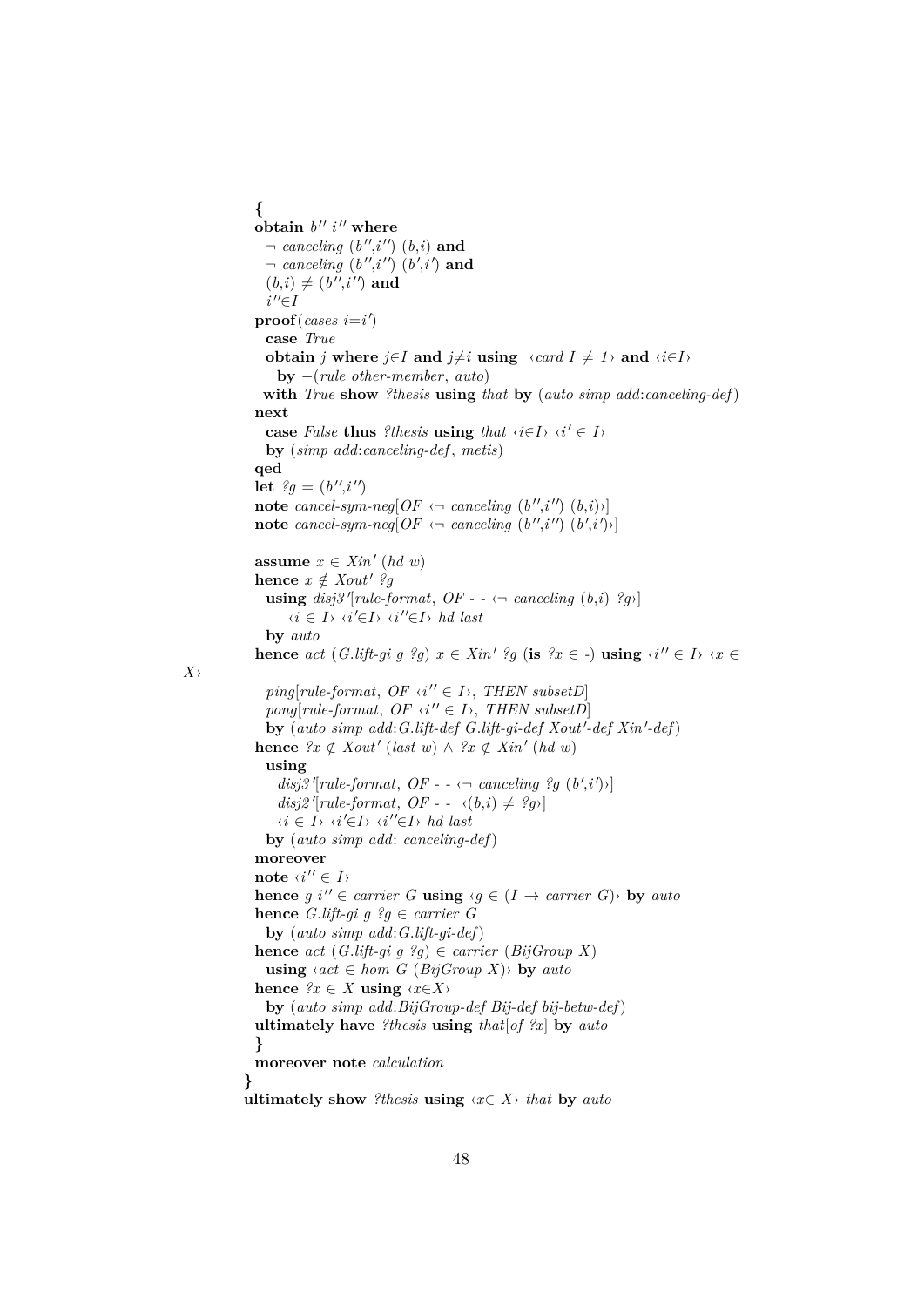#### **qed**

The proof works by induction over the length of the word. Each inductive step is one ping as in ping pong. At the end, we land in one of the subsets of X, so the word cannot be the identity.

**from** *x1* **and** *w* **have**  $w = \lceil \lceil \sqrt{act} \rceil \left( G \cdot \text{lift } g \cdot w \right) \rceil$  *x* ∈ *Xin'* (*hd w*) **proof**(*induct w*) **case** *Nil* **show** *?case* **by** *simp* **next case** (*Cons w ws*)  $\mathbf{note} \quad C = \text{Cons}$ 

The following lemmas establish all "obvious" element relations that will be required during the proof.

**note** *calculation* =  $Cons(3)$ **moreover have** *x*∈*X* **by** *fact* **moreover have**  $\text{and } w \in I$  **using** calculation **by** (auto simp add:*free-group-def*) **moreover have**  $q \in (I \rightarrow carrier \ G)$  **by**  $fact$ **moreover have**  $g$  (*snd w*)  $\in$  *carrier G* **using** *calculation* by *auto* **moreover have**  $ws \in carrier \mathcal{F}_I$ **using** *calculation* **by** (*auto intro*:*cons-canceled simp add*:*free-group-def*) **moreover have** *G.lift g ws*  $\in$  *carrier G* **and** *G.lift g* [*w*]  $\in$  *carrier G* **using** *calculation* **by** (*auto simp add*: *free-group-def*) **moreover have**  $act(G.left g ws) \in carrier(BijGroup X)$ **and**  $act(G.lift(g[w]) \in carrier(BijGroup(X))$ and  $act(G.lift(g(w#ws)) \in carrier(BijGroup(X))$ **and**  $act(g(snd w)) \in carrier(BijGroup X)$ **using** *calculation* **by** *auto* **moreover have**  $act(g(snd w)) \in Bij X$ **using** *calculation* **by** (*auto simp add*:*BijGroup-def*) **moreover have**  $act(G.$ *lift q ws*)  $x \in X$  (**is**  $\{x\} \in X$ ) **using** *calculation* **by** (*auto simp add*:*BijGroup-def Bij-def bij-betw-def*) **moreover have**  $act(G.liff g [w])$   $?x2 \in X$ **using** *calculation* **by** (*auto simp add*:*BijGroup-def Bij-def bij-betw-def*) **moreover have** *act* (*G.lift g* ( $w \neq ws$ ))  $x \in X$ **using** *calculation* **by** (*auto simp add*:*BijGroup-def Bij-def bij-betw-def*) **moreover note** *mems* = *calculation* **have** *act* (*G.lift g ws*)  $x \notin Xout'$  *w* **proof**(*cases ws*) **case** *Nil* **moreover have**  $x \notin Xout'$  w **using**  $Cons(2)$  Nil  $t$ **unfolding**  $Xout'$ -def  $u$ sing  $mems$ **by** (*auto split*:*if-splits*) **ultimately show** *act* (*G.lift g ws*)  $x \notin Xout'$  *w* **using** *mems* **by** *auto* **next case** (*Cons ww wws*) **hence**  $act(Guift(g)ws) x \in Xin' (hd ws)$ **using** *C mems* **by** *simp*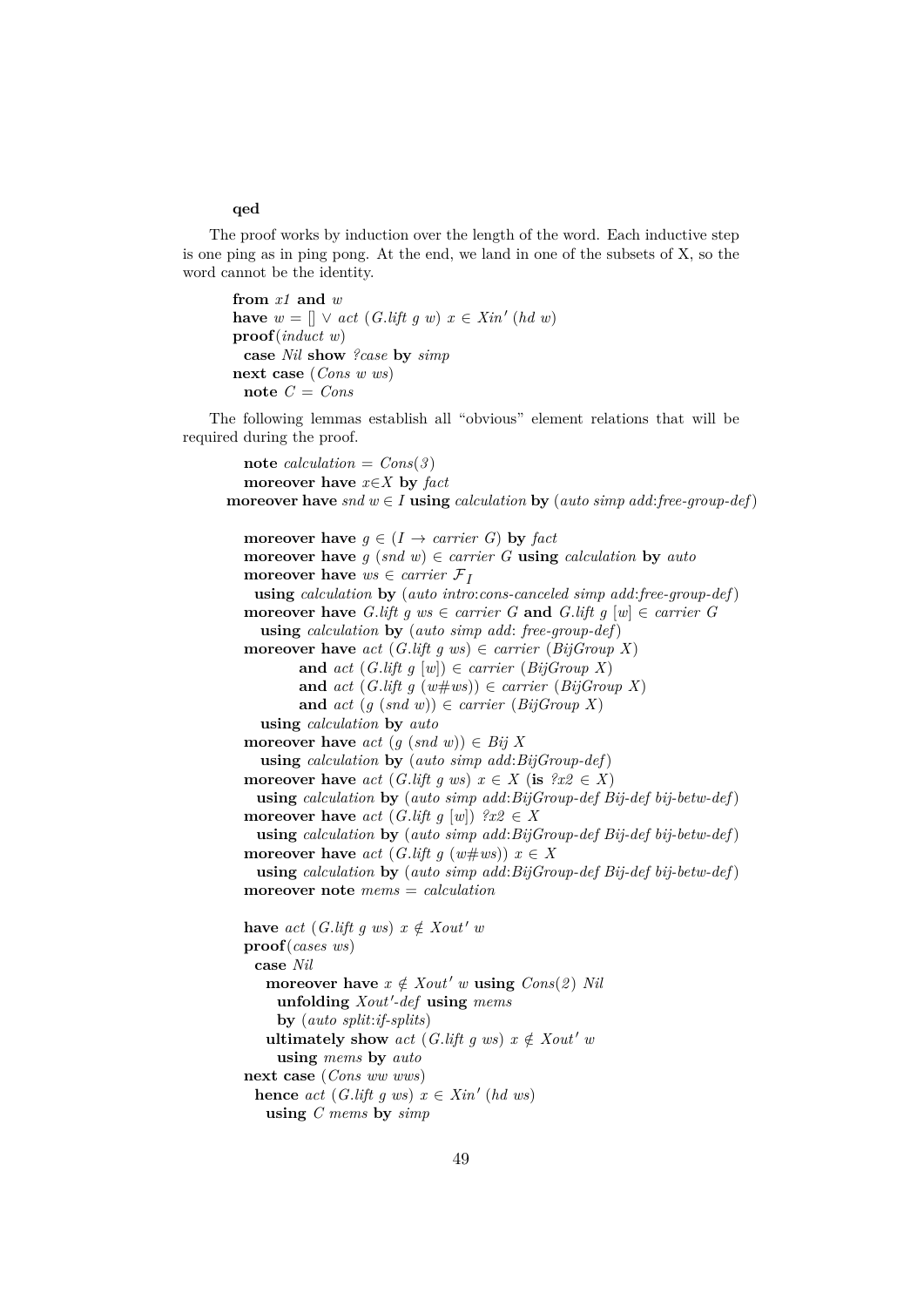**moreover have**  $Xin'$  (*hd ws*)  $\cap$   $Xout'$   $w = \{\}$ **proof**− **have**  $\neg$  *canceling* (*hd ws*) *w* **proof assume** *canceling* (*hd ws*) *w* **hence** *cancels-to-1* (*w*#*ws*) *wws* **using** *Cons* **by**(*auto simp add*:*cancel-sym cancels-to-1-def cancels-to-1-at-def cancel-at-def*) **thus** *False* **using**  $\langle w \# ws \in carrier \mathcal{F}_I \rangle$ **by**(*auto simp add*:*free-group-def canceled-def*) **qed** have  $w \in UNIV \times I$  *hd ws*  $\in UNIV \times I$ **using** ‹*snd w* ∈ *I*› *mems Cons* **by** (*cases w*, *auto*, *cases hd ws*, *auto simp add*:*free-group-def*) **thus** *?thesis* **by**− (*rule disj3*<sup> $\lceil$ </sup>*rule-format, OF - -*  $\lceil \cdot \cdot \cdot \rceil$  *canceling* (*hd ws*) *w*}, *auto*) **qed ultimately show** *act* (*G*.*lift g ws*)  $x \notin Xout'$  *w* **using** *Cons* by *auto* **qed show** *?case* **proof**− **have** *act* (*G*.*lift g* (*w* # *ws*))  $x = act$  (*G*.*lift g* ([*w*]  $\circledcirc$  *ws*)) *x* **by** *simp* **also have** ... =  $act(G.left g [w] \otimes_G Gu{\textit{lift} g w \textit{s}}) x$ **using** *mems* **by** (*subst G*.*lift-append*, *auto simp add*:*free-group-def*) **also have** ... = (*act* (*G.lift g* [*w*]) ⊗*BijGroup x act* (*G.lift g ws*)) *x* **using** *mems* **by** (*auto simp add*:*act*.*hom-mult free-group-def intro*!:*G*.*lift-closed*) **also have** ... =  $act(G.left g [w]) (act(G.left g ws) x)$ **using** *mems* **by** (*auto simp add*:*BijGroup-def compose-def*) **also have**  $\ldots \notin act(G.left g [w]) ' Xout' w$ **apply**(*rule ccontr*) **apply** *simp* **apply** (*erule imageE*) apply (*subst* (*asm*) *inj-on-eq-iff* [*of act* (*G.lift q* [*w*]) *X*]) **using** mems  $\{act(G, lift, g, ws) \mid x \notin Xout' \le w\}$   $\forall i \in I$ . Xout  $i \subseteq X$ ‹∀ *i*∈*I*. *Xin i* ⊆ *X*› **apply** (*auto simp add*:*BijGroup-def Bij-def bij-betw-def free-group-def*  $Xout'$ -def split:*if-splits*) **apply** *blast*+ **done finally have** *act* (*G.lift g* (*w* # *ws*))  $x \in X$ *in' w* **proof**− **assume** *act* (*G.lift g* (*w* # *ws*))  $x \notin act$  (*G.lift g* [*w*]) *'Xout' w* **hence** *act* (*G*.*lift g* (*w* # *ws*))  $x \in (X - act \ (G. \text{lift } g \ [w]) ' Xout' w)$ **using** *mems* **by** *auto* **also have**  $\dots \subseteq act(G.left g [w]) 'X - act(G.left g [w]) 'Xout' w$ **using**  $\langle act (G. \textit{lift } g \in [w]) \in carrier (BijGroup X) \rangle$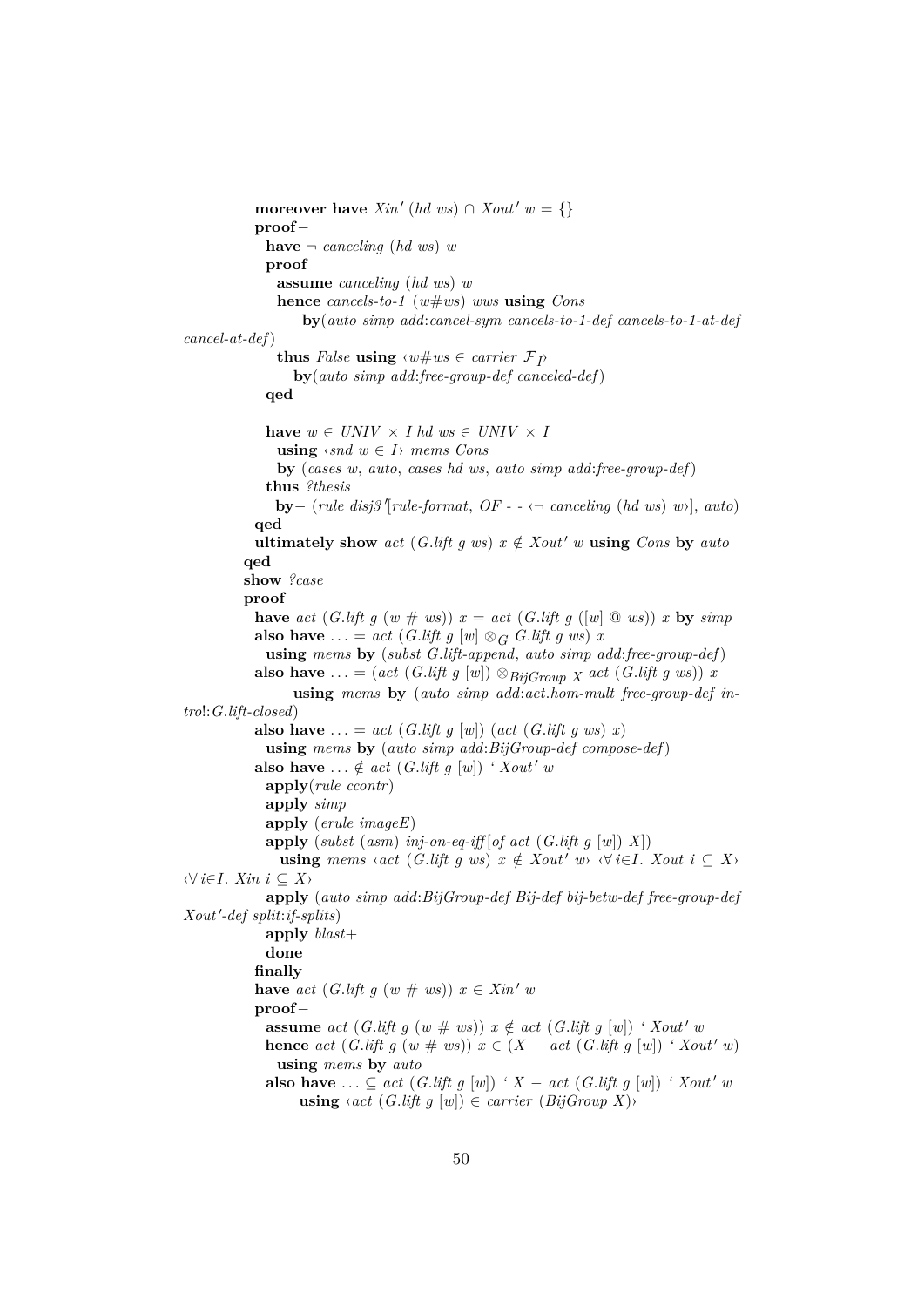```
by (auto simp add:BijGroup-def Bij-def bij-betw-def)
             also have ... ⊆ act (G.lift g [w]) \cdot (X − Xout' w)
                   by (rule image-diff-subset)
             also have \ldots \subset Xin' w
             proof(cases fst w)
               assume ¬ fst w
               thus ?thesis
                 using mems
                      by (auto intro!: ping[rule-format, THEN subsetD] simp add:
Xout 0
-def Xin 0
-def G.lift-def G.lift-gi-def free-group-def)
             next assume fst w
               thus ?thesis
                 using mems
                     by (auto intro!: pong[rule-format, THEN subsetD] simp add:
\textit{restrict-def}\xspace inv-BijGroup Xout'-def Xin'-def G.lift-def G.lift-gi-def free-group-def)
             qed
             finally show ?thesis .
           qed
           thus ?thesis by simp
         qed
       qed
         moreover assume G. lift g w = \mathbf{1}_Gultimately show w = \mathbf{1}_{\mathcal{F}_I}using \langle x \in X \rangle Cons(1) x2 \langle w \in \text{carrier } \mathcal{F}_I \rangle\mathbf{b}y (cases w, auto simp add:free-group-def Xin'-def split:if-splits)
      qed
   next
```
Surjectivity is relatively simple, and often not even mentioned in human proofs.

```
have G.lift g ' carrier \mathcal{F}_I =
          G.lift g \cdot \langle \iota \cdot I \rangle_{\mathcal{F}_I}by (metis gens-span-free-group)
   also have ... = \langle G. \text{lift } g \cdot (i \cdot I) \rangle_Gby (auto intro!:h.hom-span simp add: insert-closed)
    also have \ldots = \langle g \cdot I \rangle_Gproof−
         have \forall i \in I. G. lift g(i) = g(i)using \langle g \in (I \rightarrow carrier \ G) \rangleby (auto simp add:insert-def G.lift-def G.lift-gi-def intro:G.r-one)
         then have G.lift g \cdot (i \cdot I) = g \cdot Iby (auto intro!: image-cong simp add: image-comp [symmetric, THEN
sym])
         thus ?thesis by simp
       qed
     also have \ldots = carrier G using assms by simp
     finally show G.lift g ' carrier \mathcal{F}_I = carrier G.
  qed
qed
```